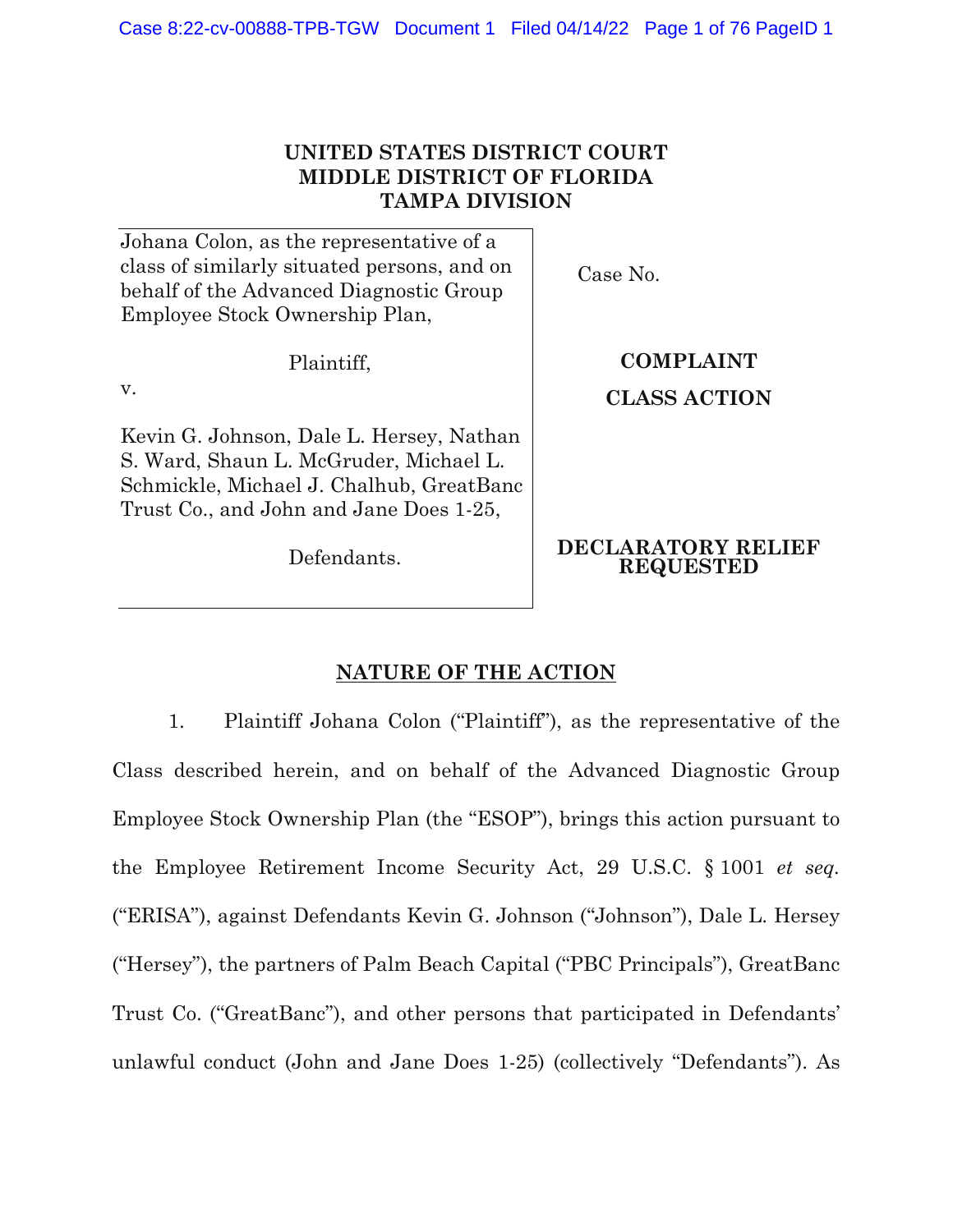described herein, Defendants Johnson and Hersey wrongfully diverted value from Advanced Diagnostic Group ("ADG") employees' retirement benefits, *i.e.*, ADG's stock, to themselves and the PBC Principals. Defendant GreatBanc failed to competently execute its duty, as trustee, to protect the ESOP from Johnson and Hersey's scheme. Plaintiff, an ESOP participant, received a smaller benefits distribution from the ESOP due to Defendants' actions and omissions and brings this action to remedy Defendants' unlawful conduct.

## **INTRODUCTION**

2. Defendant Johnson is an accountant by training. He has a longstanding business relationship with Defendant Hersey's employer, Palm Beach Capital ("PBC"), a private finance firm. As Johnson rose to occupy chief executive positions with a chain of radiology service centers known as Midtown Imaging in the early 2000s, PBC acquired a controlling stake in the same firm.

3. The Midtown Imaging venture came to an ignominious conclusion for Johnson and PBC. Shortly after PBC sold the company in 2008, employees alleged that Johnson had been "instrumental in … various schemes" to defraud Medicare.<sup>[1](#page-1-0)</sup> The buyer terminated Johnson for a "pattern of ... disloyalty, selfdealing, and conflicts of interest."[2](#page-1-1) The buyer then sued PBC to recover

 $\overline{a}$ 

<span id="page-1-0"></span><sup>1</sup> *United States, ex. rel. Cortinas v. Burke et al.*, 9:09-cv-82289 (S.D. Fla.), Doc No. 1, at 4.

<span id="page-1-1"></span><sup>2</sup> *Id.*, Doc No. 52, at 44.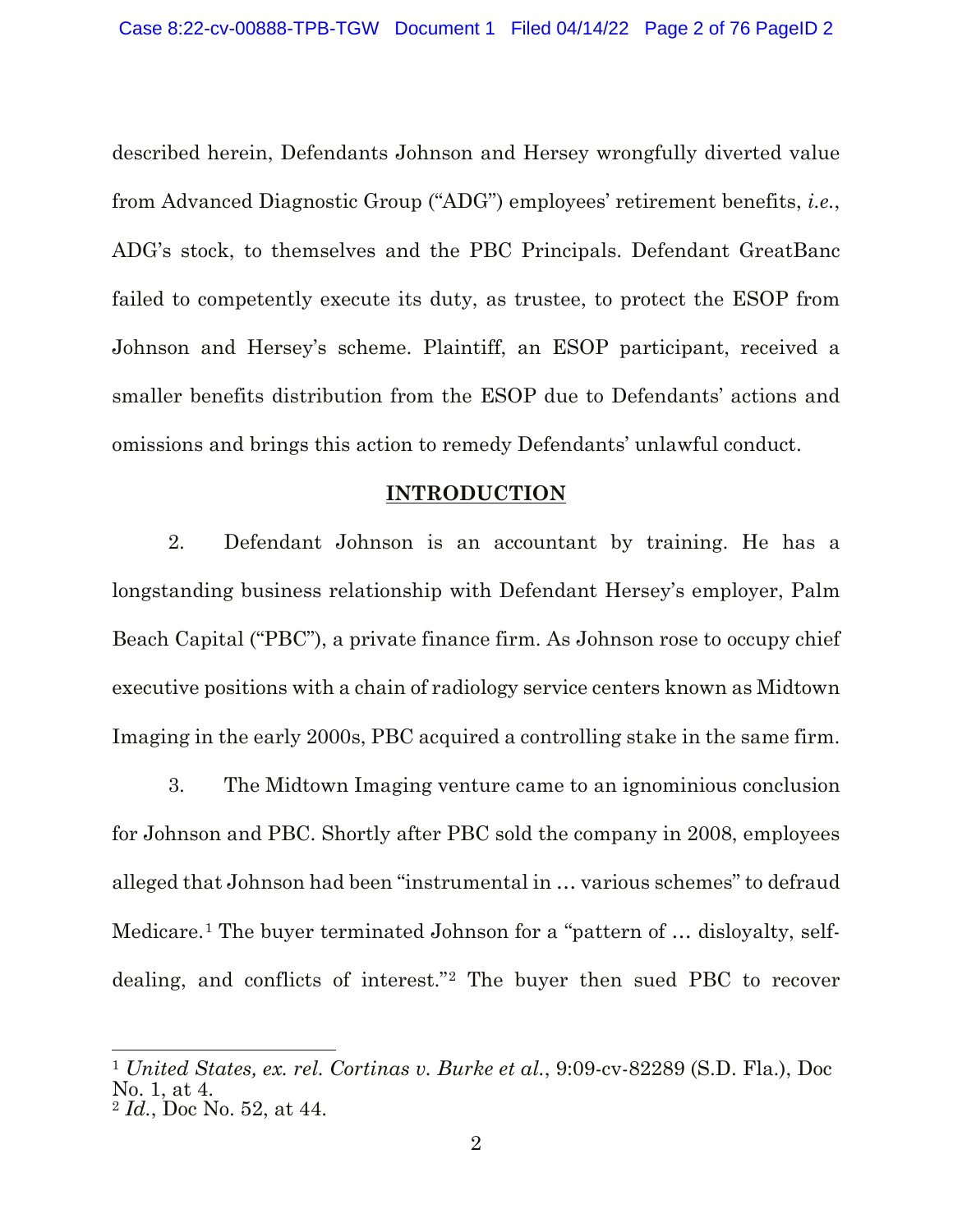damages. A global settlement with the Department of Justice and other parties resolved the fallout from the Midtown Imaging venture in 2011.

4. ADG was Johnson and PBC's next radiology venture. Johnson helped the founder of Midtown Imaging acquire and manage a new chain of imaging centers, ADG, in 2011. PBC later acquired an equity interest in ADG, as it had done with Midtown Imaging.

5. In 2015, Johnson and PBC (and other owners, if any) transferred 100% of ADG's stock to a newly formed ESOP. The ESOP transfer was not an act of beneficence. Johnson and PBC used the ESOP to structure a lopsided deal that extracted the current value of the company for themselves while also allowing them to claim a large share of the future value of the company through interest payments and warrants to obtain new ADG stock.

6. As favorable as it was, the lopsided ESOP formation deal was not enough for Johnson and PBC. The stock warrants allowed Johnson and PBC to claim 42 cents of every dollar that ADG shares increased in value after the ESOP was formed. The other 58 cents were supposed to accrue to the benefit of the ESOP and ADG's employees. Loath to allow the ESOP to realize the benefit of its share of the company, Johnson and PBC worked to deny the ESOP its 58 cents. Johnson and PBC accomplished this objective by diverting ADG's business opportunities to themselves through separate legal shells not bound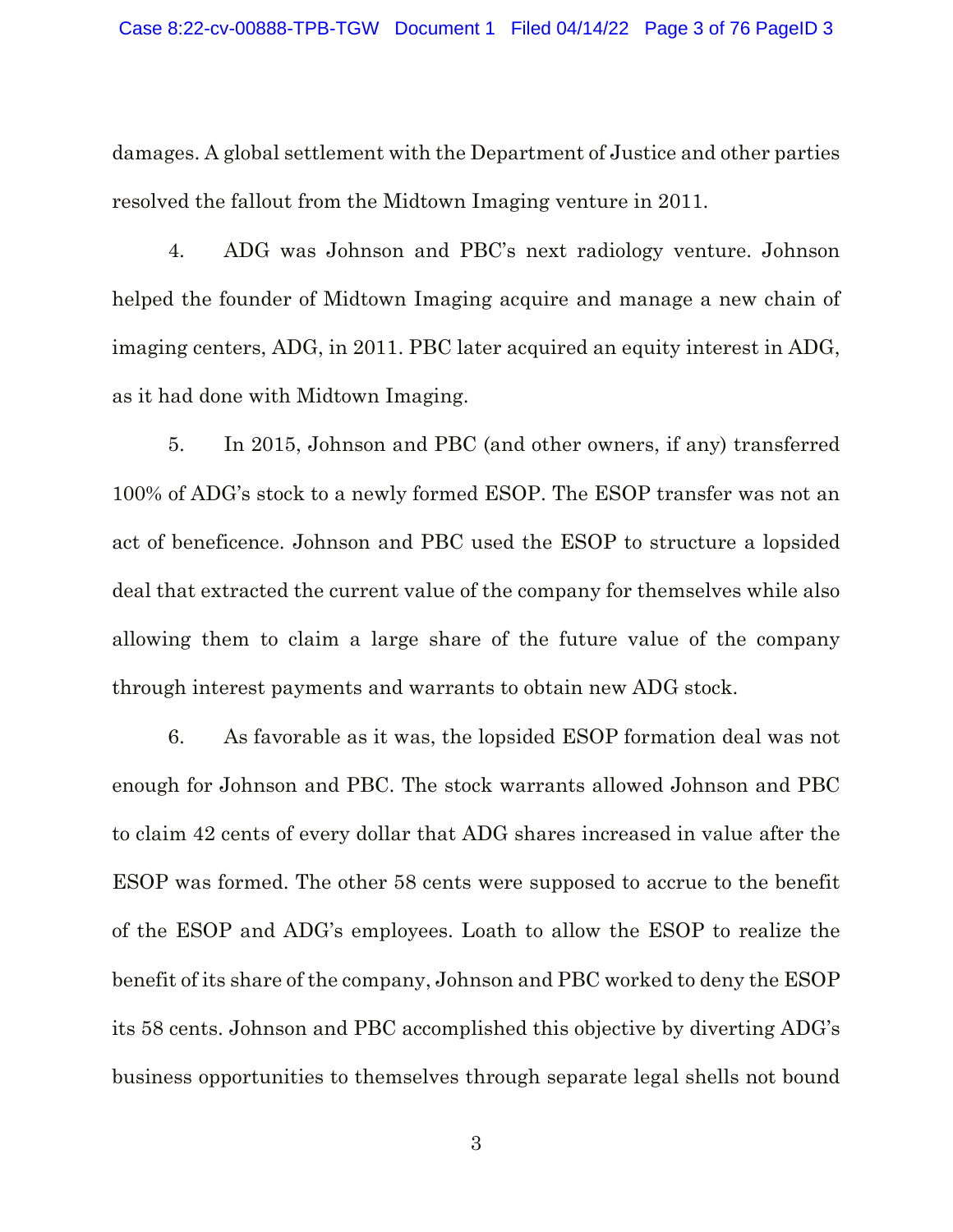to distribute profits to ADG. In one case, Johnson and PBC's new acquisition used ADG's brand name, even though ADG had no stake in the company due to Johnson and PBC's formation of a separate legal shell to hold the company's equity interests. In another case, Johnson and PBC used a separate legal shell to acquire a valuable management contract for multiple imaging centers, even though ADG performed all of the work under a subcontract. Every one of these actions was taken while Johnson was ADG's CEO.

7. Defendant Hersey started at PBC in 2017. In connection with his employment by PBC, he served as an officer of ADG, an administrator of the ESOP, and an officer of one of the legal entities used to siphon value from ADG. Hersey played a critical role, alongside Johnson, in the group's efforts to divert value from ADG and the ESOP to Johnson, the PBC Principals, and himself.

8. In 2019, the scheme bore fruit. Johnson, Hersey, and PBC sold the whole portfolio—ADG and the separate entities used to divert value from ADG—for \$215 million. Less than 5% of the sale proceeds—around \$10 million—was distributed to ESOP participants. Concurrently, Defendants terminated the ESOP.

9. This inequitable result was only possible through Defendants' brazen violations of their legal duties as fiduciaries of the ESOP and officers of ADG. Defendants Johnson and Hersey personally wielded, and abused, ADG's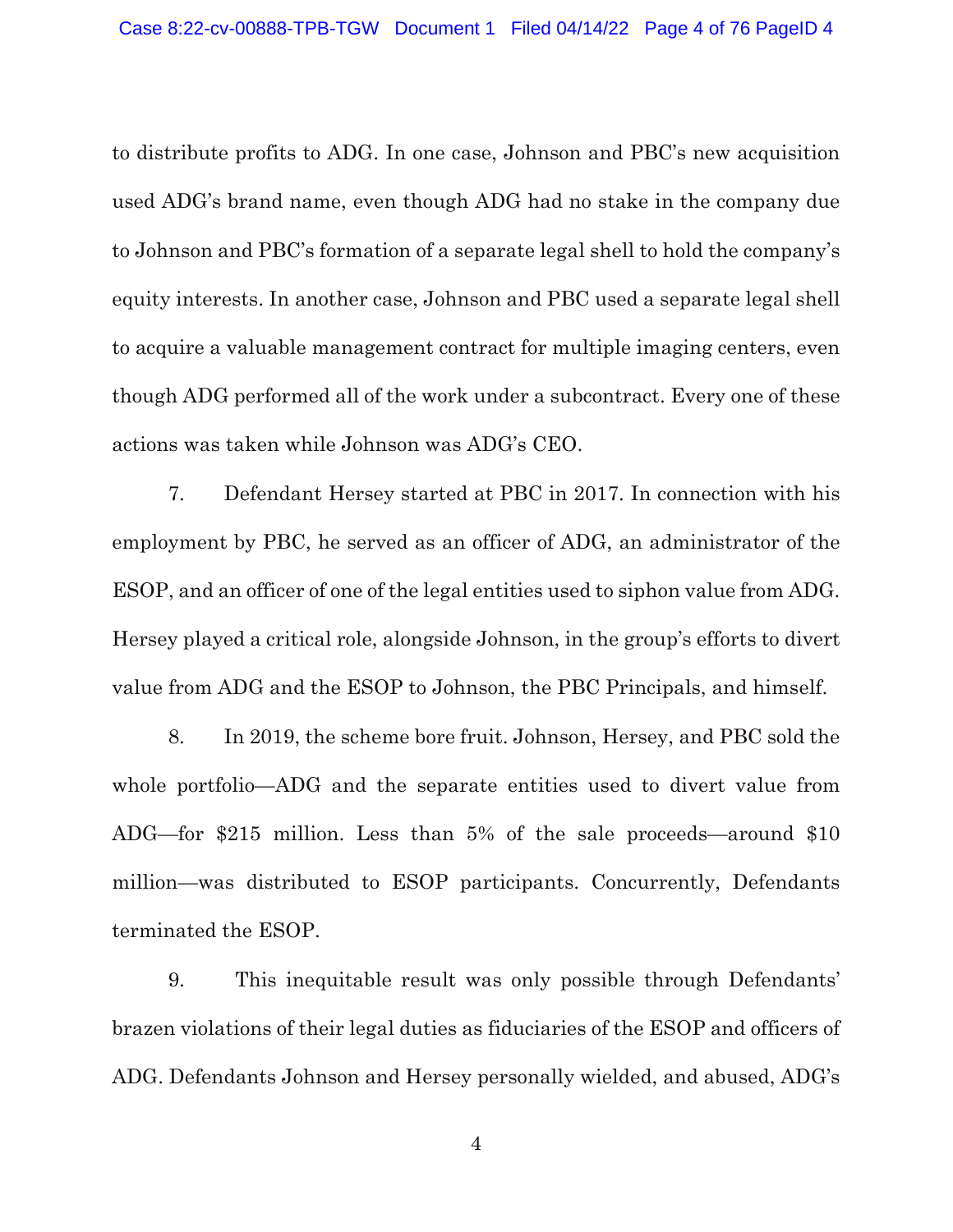authority as administrator of the ESOP pursuant to ERISA. Instead of ensuring that the ESOP received fair value for its ADG stock in the 2019 sale, Johnson and Hersey ensured that their separate entities received inflated valuations and captured an outsized portion of the sale proceeds. The separate entities and their assets should have belonged to ADG in the first instance, as Johnson and Hersey directed opportunities to own and operate imaging centers to these separate entities while serving as ADG's CEO and CFO in violation of their fiduciary duties as officers of ADG.

10. Defendant GreatBanc, as ADG's shareholder of record on behalf of the ESOP, had a fiduciary duty pursuant to ERISA to monitor the ESOP's investment in ADG's stock and timely assert the ESOP's claims against Johnson and Hersey. A prudent ESOP fiduciary in GreatBanc's position would have intervened after Johnson and Hersey established new ADG-branded and ADG-managed centers separate from ADG. Yet GreatBanc took no action to redress Johnson and Hersey's blatant misconduct as officers of ADG. GreatBanc then improvidently allowed the ESOP's shareholder claims to expire by approving the sale of ADG to Akumin, despite being presented the obvious red flag that ADG's CEO and CFO had spearheaded the growth of two separate imaging companies since the ESOP acquired ADG less than three and a half years earlier.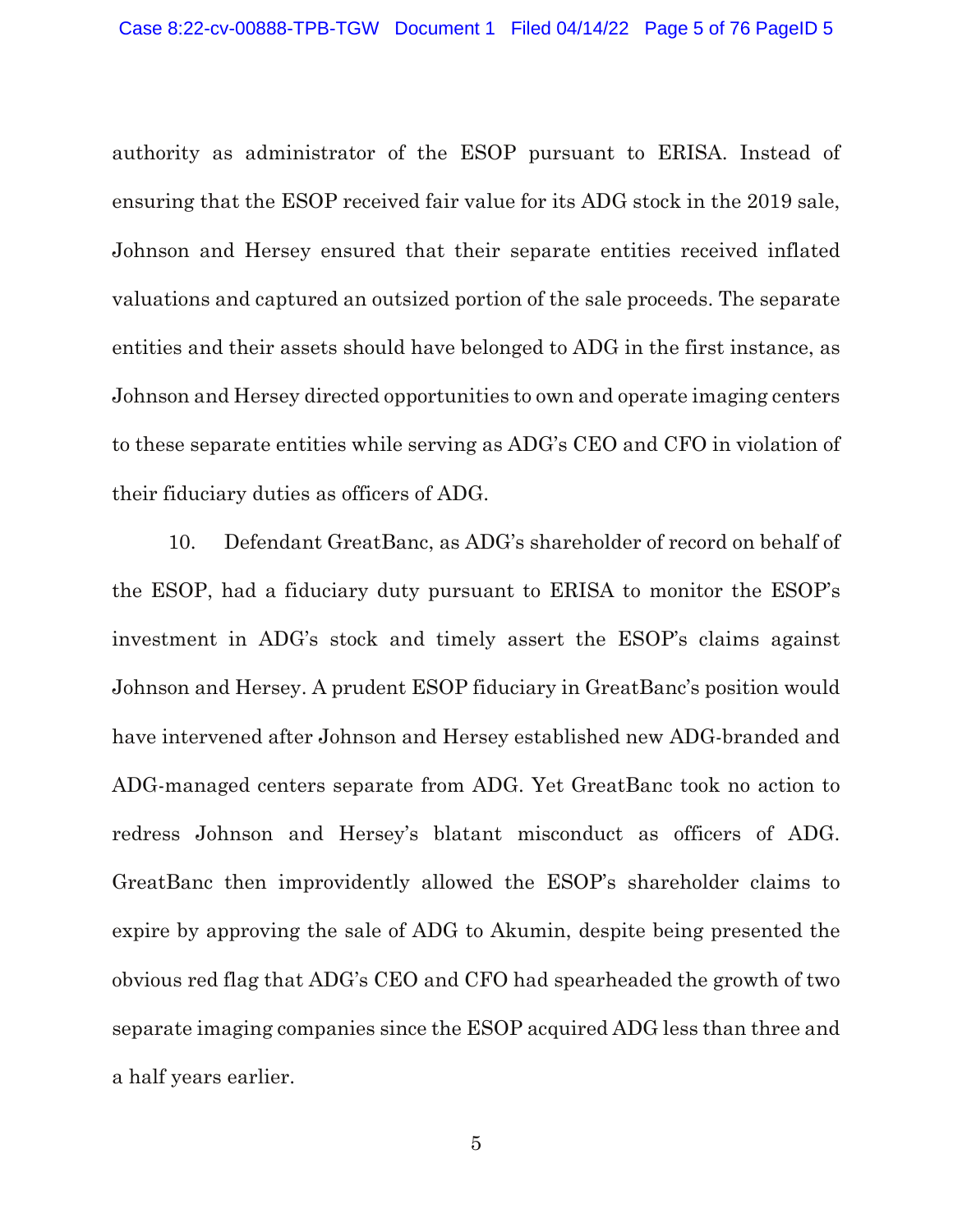11. Additionally, GreatBanc failed to ensure that ADG's stock received a fair valuation in connection with the Akumin sale. A prudent investigation would have shown that Johnson and Hersey inflated the value of the separate legal entities included in the sale (which should have belonged to ADG in the first instance) in order to reduce the sale proceeds due to the ESOP. Notwithstanding, GreatBanc approved the sale price on behalf of the ESOP.

12. The PBC Principals knowingly profited from Johnson, Hersey, and GreatBanc's abuse and neglect of their fiduciary duties under ERISA. Pursuant to well-established principles of equity enforced in ERISA cases, the PBC Principals should not be permitted to retain those profits.

13. Plaintiff would have received a distribution from the ESOP that was several times larger had Defendants loyally and competently discharged their legal obligations to ADG and the ESOP. Plaintiff brings this action pursuant to 29 U.S.C. §§ 1104, 1106 & 1132(a)(2)-(3) to remedy Defendants' unlawful conduct, recover losses to the ESOP, and obtain other appropriate relief.

## **JURISDICTION AND VENUE**

14. Plaintiff brings this action pursuant to 29 U.S.C. § 1132(a)(2) and (3), which provide that participants in an employee benefit plan may pursue a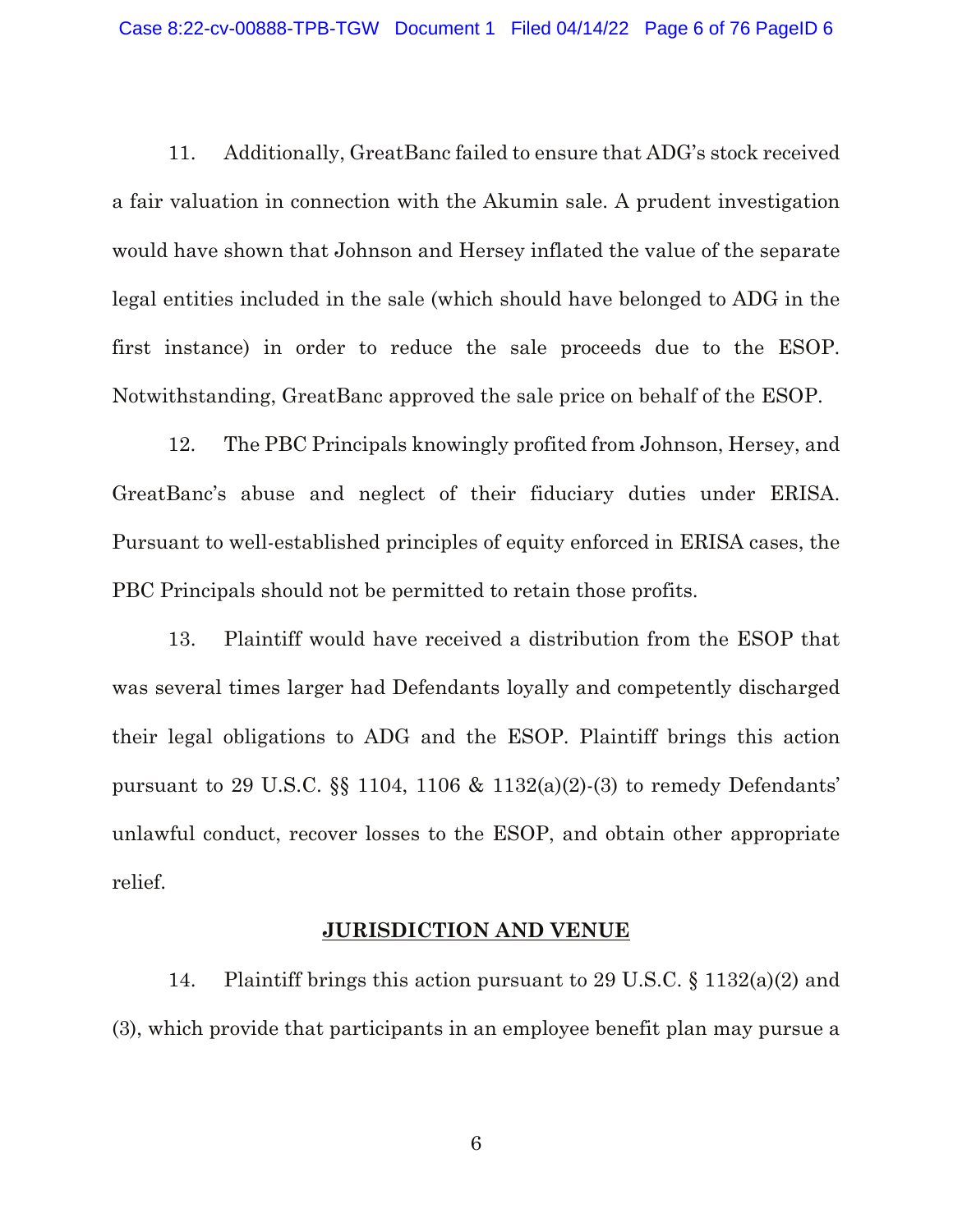civil action on behalf of the plan to remedy violations of ERISA and obtain monetary and appropriate equitable relief as set forth in 29 U.S.C. § 1109.

15. This case presents a federal question under ERISA, and therefore this Court has subject matter jurisdiction pursuant to 28 U.S.C. § 1331 and 29 U.S.C. § 1132(e)(1).

16. Venue is proper in this district pursuant to 29 U.S.C. § 1132(e)(2) because the ESOP was administered in this district and several of the fiduciary breaches occurred in this district.

## **RELEVANT PARTIES AND TRANSACTIONS**

## **ADG**

17. The Advanced Diagnostic Group brand can be traced back to 2006. AFO Imaging Inc. ("AFO")—founded in Tampa in 2003 to provide X-ray and MRI services—registered the web domain "advanceddiagnosticgroup.com" on July 31, 2006. AFO registered the trade name "Advanced Diagnostic Group" with the Florida Secretary of State a few days later.

18. By the end of 2010, AFO had expanded the Advanced Diagnostic Group brand to include multiple radiology service centers in Tampa, Kissimmee, Orlando, and Jacksonville.

19. In December 2010, Defendant Johnson partnered with Dr. Robert Burke ("Burke") to establish ADG Acquisition Holdings LLC, a Florida limited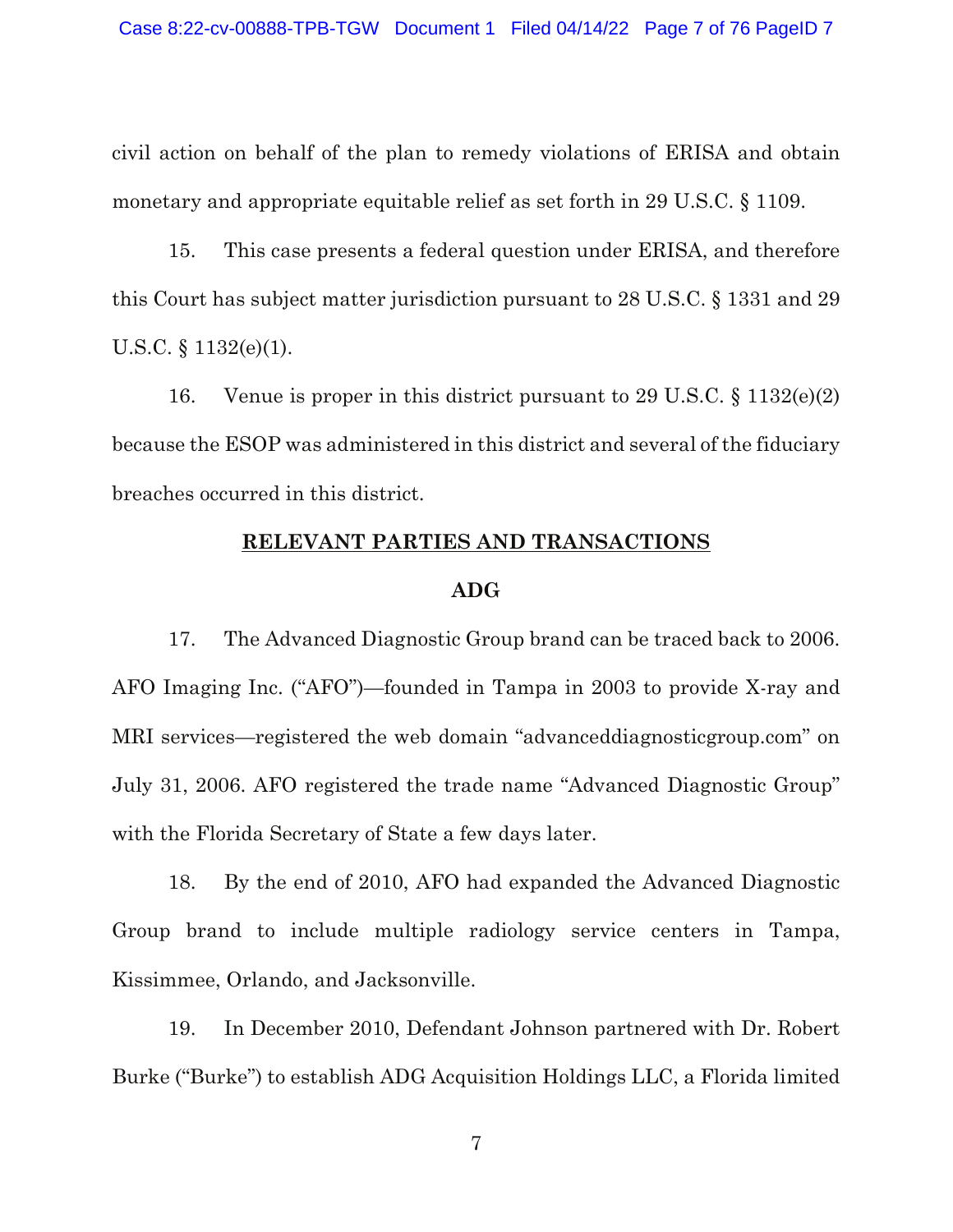liability company based in Tampa. The purpose of ADG Acquisition Holdings LLC was to (a) acquire AFO, (b) operate its Advanced Diagnostic Group chain of imaging centers, and (c) grow the business through acquisition of additional imaging centers. Burke knew Johnson from the Midtown Imaging venture, which Burke had founded in 1990 before hiring Johnson in 2004.

20. Upon information and belief, PBC acquired a majority equity interest in ADG Acquisition Holdings LLC some time before December 2015. Johnson remained with ADG Acquisition Holdings LLC continuously and led its expansion efforts as its CEO.

21. Between 2011 and 2015, ADG Acquisition Holdings LLC, at Johnson's direction, added Advanced Diagnostic Group service centers in Brandon, Lakeland, Orange Park, Jupiter, and Palm Beach Gardens, Florida. The company also expanded into Georgia through management services provided to imaging centers operating under a separate brand name.

22. The Florida expansion strategy during this time involved acquiring ownership of existing imaging centers and then rebranding them under the Advanced Diagnostic Group name. For example, ADG Acquisition Holdings LLC acquired its Jupiter location in early 2015 by acquiring Advanced Diagnostic Resources LLC ("ADR"), a company that had been around since 2005 and was not affiliated with ADG Acquisition Holdings LLC prior to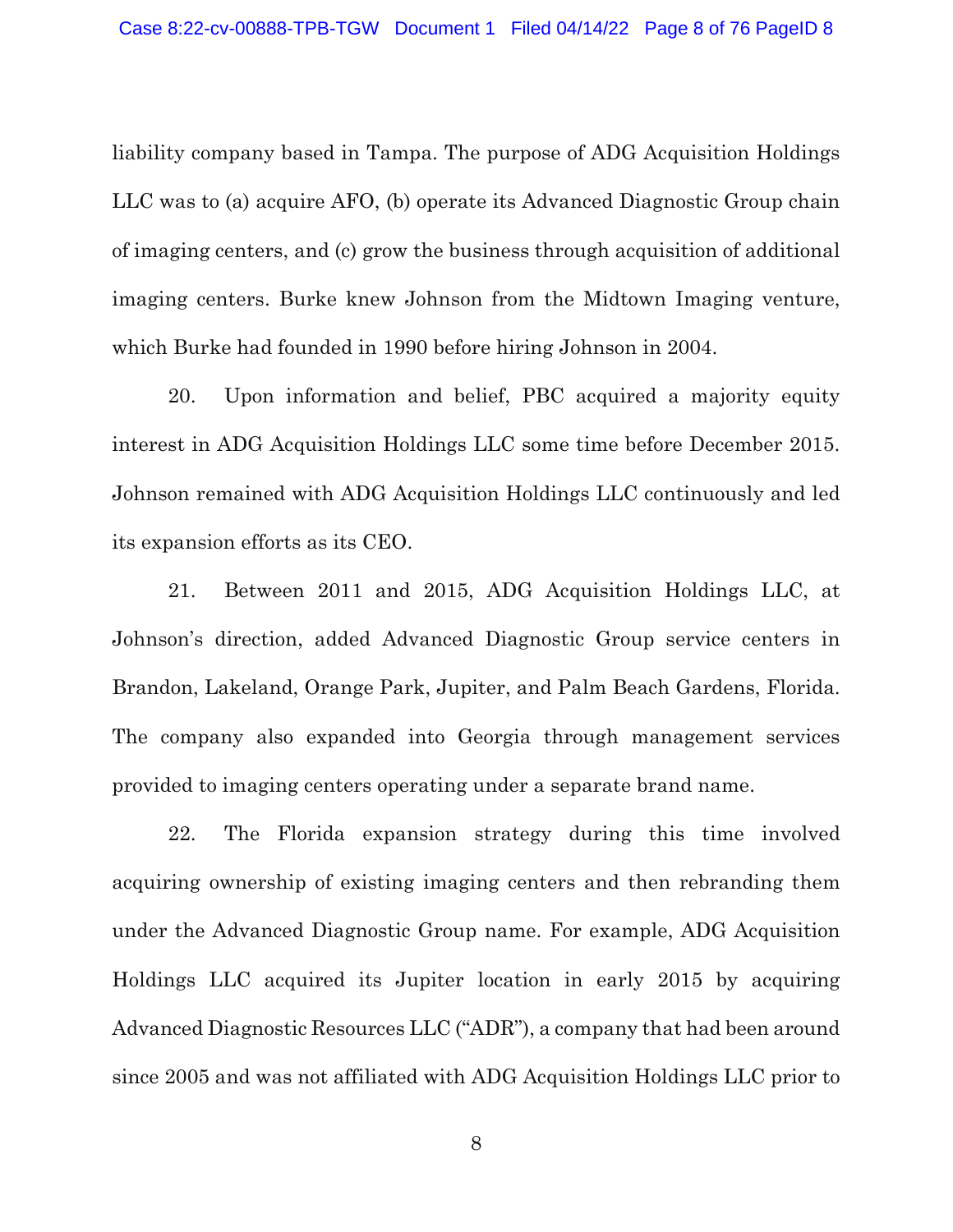the acquisition. Shortly after the acquisition, in June 2015, Johnson filed Secretary of State paperwork for ADR to use the Advanced Diagnostic Group name. After that point, the former ADR center operated as part of the Advanced Diagnostic Group system, and its ultimate owner was ADG Acquisition Holdings LLC.

23. The Georgia expansion began when Johnson and PBC established Advanced Diagnostic Group of Georgia LLC ("ADG Georgia"), a Florida limited liability company, in May 2015. Upon information and belief, ADG Acquisition Holdings LLC had an equity or other interest, directly or indirectly, in the profits of ADG Georgia. Upon information and belief, ADG Georgia provided management services to Georgia imaging centers that operated under another brand name (*i.e.*, not Advanced Diagnostic Group).

24. On December 7, 2015, at Johnson's direction, ADG Acquisition Holdings LLC converted from a Florida limited liability company to a Florida stock corporation, ADG Acquisition Holdings Inc. The purpose of the conversion was to transform ADG Acquisition Holdings LLC into a stock corporation eligible to establish an ESOP pursuant to ERISA. Upon conversion, the stock corporation iteration of ADG Acquisition Holdings issued stock to the members of the limited liability company iteration.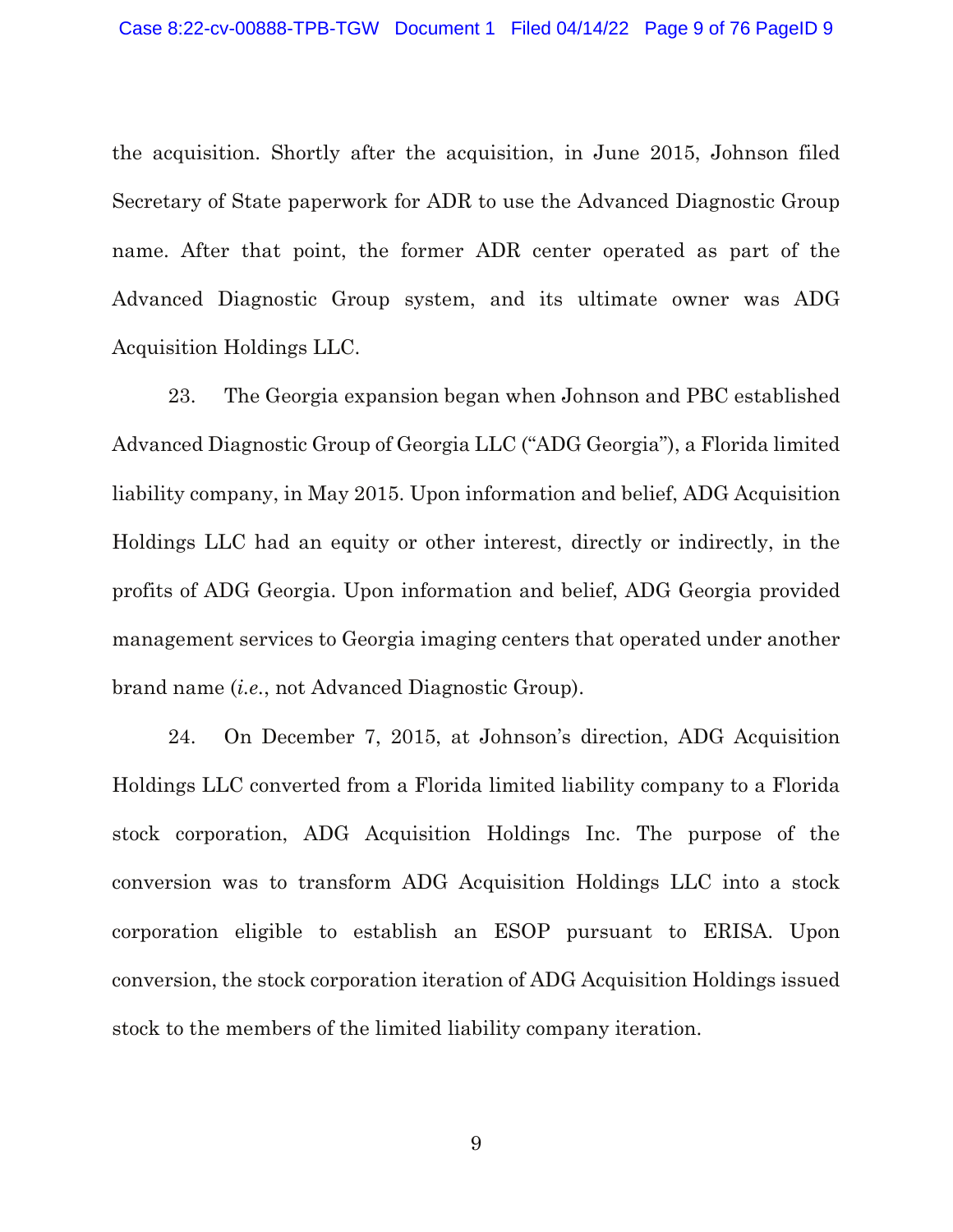25. For purposes of this Complaint, shorthand references to "ADG" may refer to the limited liability company iteration or the stock corporation iteration of ADG Acquisition Holdings, as context requires.

26. Upon information and belief, the ADG limited liability company members that received ADG stock upon conversion to a corporation included PBC and Johnson.[3](#page-9-0) In a series of additional transactions immediately following the conversion, the ESOP acquired all of the ADG stock issued to former ADG members (which comprised all of the issued and outstanding ADG stock on that date). ADG appointed GreatBanc as the trustee to hold the ESOP's ADG stock.

27. In exchange for its ADG stock, the former majority owner of ADG—upon information and belief, PBC—received a combination of cash (financed by an outside lender via a loan to the company), a promissory note (at 12% interest), and warrants to obtain new ADG stock in the future. Johnson received a promissory note (at 12% interest) and warrants to obtain new ADG

<span id="page-9-0"></span> $\overline{a}$ <sup>3</sup> In public filings with the Department of Labor by the ESOP, and public filings with securities regulators in connection with the subsequent acquisition of the firm by a public company, identification of the selling parties in the ESOP formation transaction, and identification of the same parties in their capacity as stakeholders in the 2019 sale, is omitted or redacted. Plaintiff has thus not been able to confirm the allocation of equity interests in ADG on the date of the ESOP formation transaction or on the date of the 2019 sale. Plaintiff has drawn inferences regarding the identification of equity holders of ADG at each point in time based on, among other things, control of the company and the ownership of other ventures involving the same parties.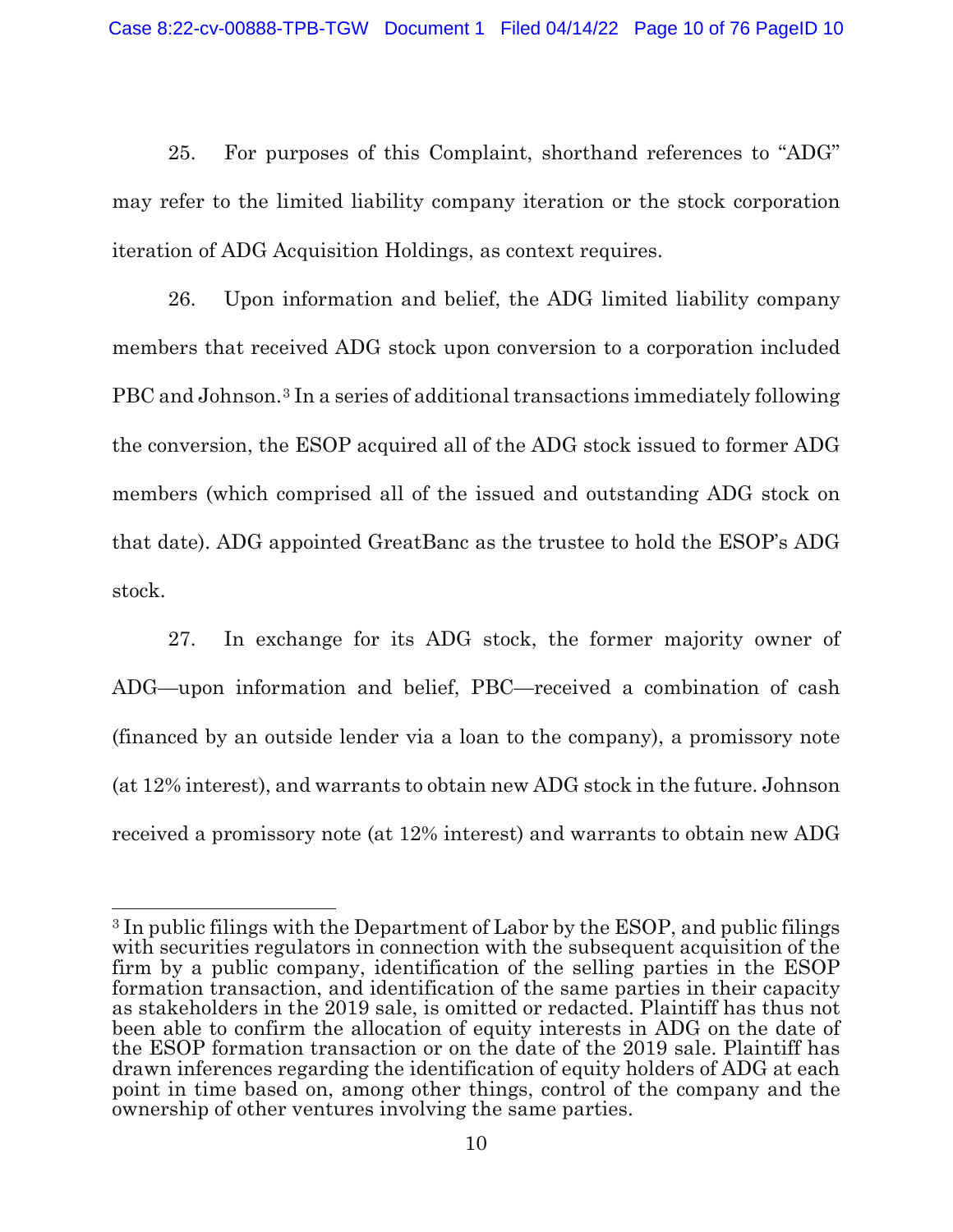stock in the future. The warrants allowed PBC and Johnson, together, to take a 42% stake in ADG in the event of a future sale. The deal also included tax advantages for ADG, Johnson, and PBC.

28. The ESOP formation transactions were complete by December 11, 2015.

29. Sometime between June 2017 and November 2017, Defendant Hersey became ADG's Chief Financial Officer. Hersey was then, and continues to be, a PBC employee. Upon information and belief, Hersey was installed as an officer of ADG at PBC's behest to protect its ongoing interests in ADG (*i.e.*, principal and interest payments on the note and warrants to obtain new ADG stock).

30. Over time, ADG developed relationships and expertise in the market for imaging services billed under Florida's Personal Injury Protection statute, Fla. Stat. § 627.736 ("PIP"). As of 2018, around 55% of ADG's scans were billed under PIP.

31. On May 31, 2019, a publicly traded Canadian firm, Akumin, acquired ADG for around \$115 million as part of a \$215 million total transaction that included two other entities controlled by Johnson and/or Hersey (see *infra* ¶¶ 35-49). The sale allowed Johnson and PBC to realize their 42% equity stake in ADG via stock warrants. Johnson and PBC thus received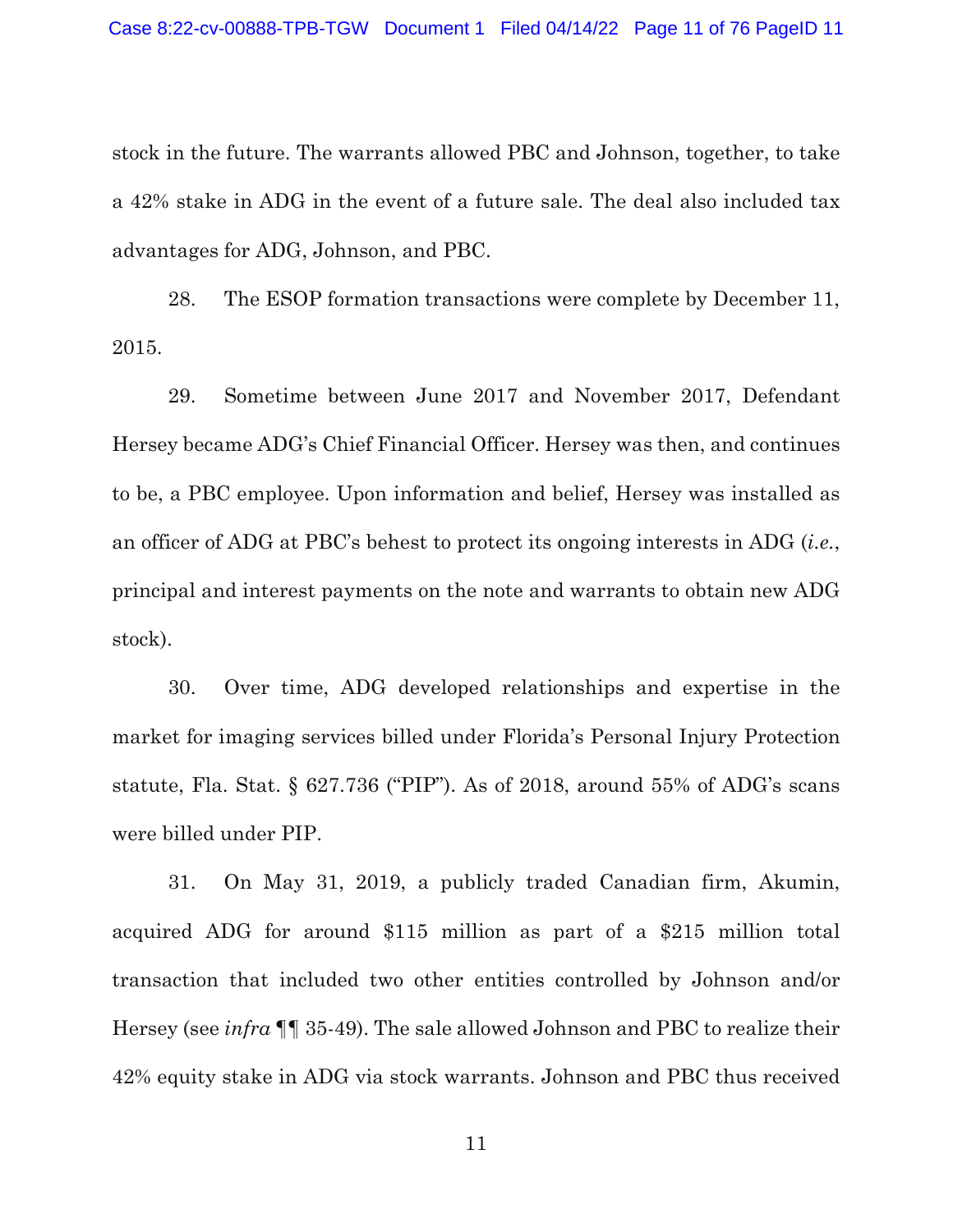42% of the \$115 million ADG sale price (around \$48 million), plus repayment of outstanding notes from the ESOP formation transaction (around \$37 million).

32. The remainder of the ADG sale price paid off other debt associated with the ESOP formation transaction (around \$20 million), and the amount still left after that (around \$10 million) was distributed to ESOP participants. Upon closing the Akumin sale, ADG terminated the ESOP.

33. Following the sale, on June 3, 2019, Akumin merged ADG into a newly formed Akumin subsidiary called Advanced Diagnostic Group LLC. ADG was headquartered in Tampa until the merger. Advanced Diagnostic Group LLC is headquartered in Plantation, Florida.

34. Johnson became an officer of Akumin and continues to manage, on behalf of Akumin, Advanced Diagnostic Group centers in Florida and additional imaging centers in Georgia.

## **TIC**

35. Hersey and a PBC Principal, Nathan Ward, established TIC Acquisition Holdings LLC ("TIC"), a Florida limited liability company, in November 2017. The purpose of TIC was to acquire a chain of Florida imaging centers that operated under the name "The Imaging Centers." The TIC deal closed in January 2018 for around \$18 million.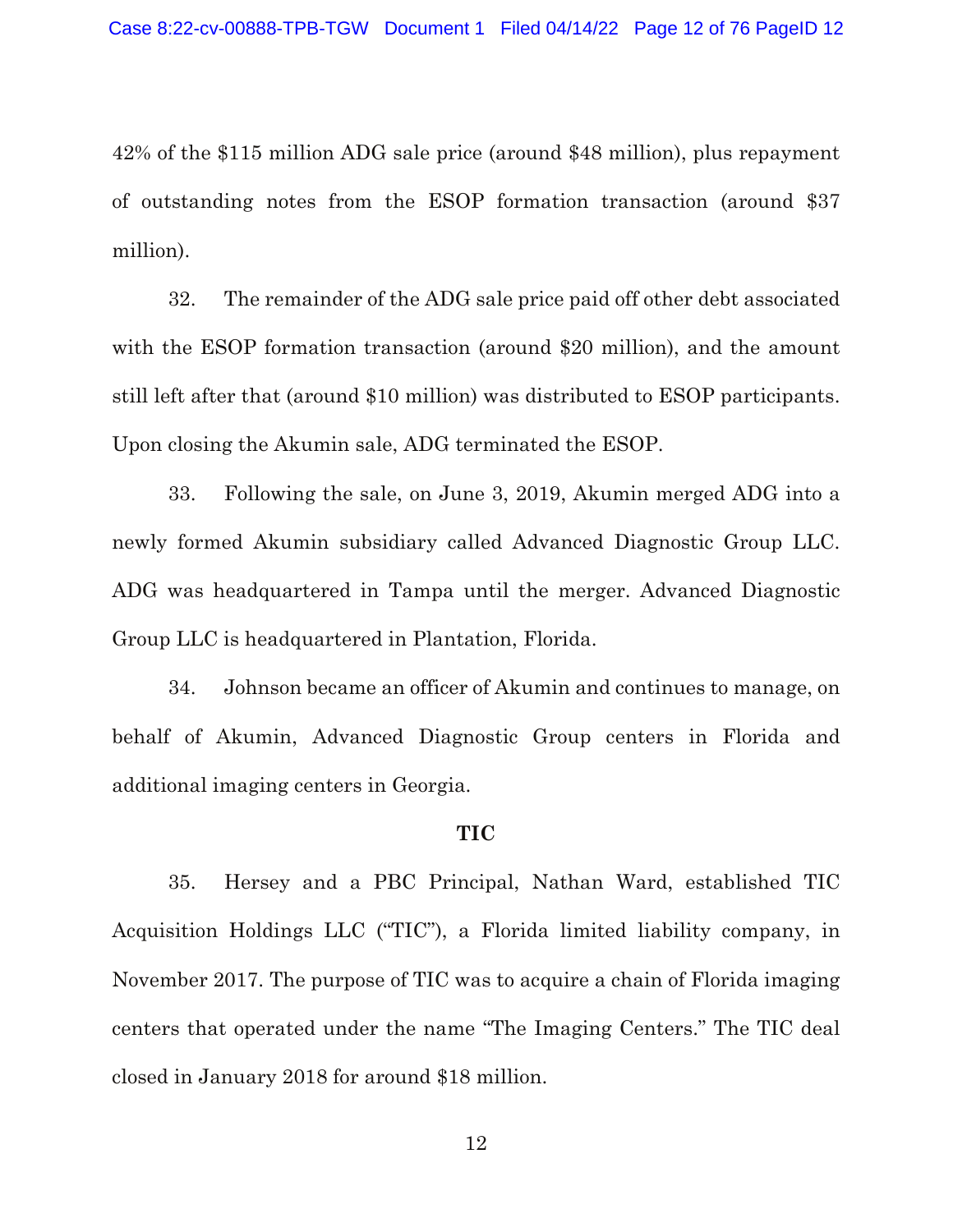36. Johnson and Hersey had sole authority to direct the business of TIC as its sole managers.

37. The TIC acquisition presented a natural growth opportunity for ADG, similar to expansion opportunities that ADG had capitalized on before the ESOP. *See supra* ¶ 22. Like ADG, The Imaging Centers offered MRIs and X-Rays. The company also had clinics in cities in which ADG was not yet established.

38. Hersey and Johnson, in fact, viewed TIC as an opportunity to expand ADG. On April 13, 2018, Hersey filed Secretary of State paperwork for TIC and its operating subsidiary to do business as "Advanced Diagnostic Group" at TIC's Port St. Lucie location. On April 30, 2018, Johnson promoted an advertisement on LinkedIn billing TIC's Port St. Lucie location as Advanced Diagnostic Group's "newest center."[4](#page-12-0)

39. Other TIC-owned imaging centers followed suit. Most, if not all, of the legacy locations of The Imaging Centers, including clinics in West Palm Beach, Boynton Beach, Lake Worth, and Delray Beach, are now operated under the Advanced Diagnostic Group brand name. The Imaging Centers' website—mri-imaging.com—redirects to advanceddiagnosticgroup.com.

 $\overline{a}$ 

<span id="page-12-0"></span><sup>4</sup> *See* "Advanced Diagnostic Group Opens Newest Center in Port St. Lucie Offering Only True High-Field Open MRI" (Apr. 30, 2018), *available at* https://www.linkedin.com/pulse/advanced-diagnostic-group-opens-newestcenter-port-st-kevin-johnson-1.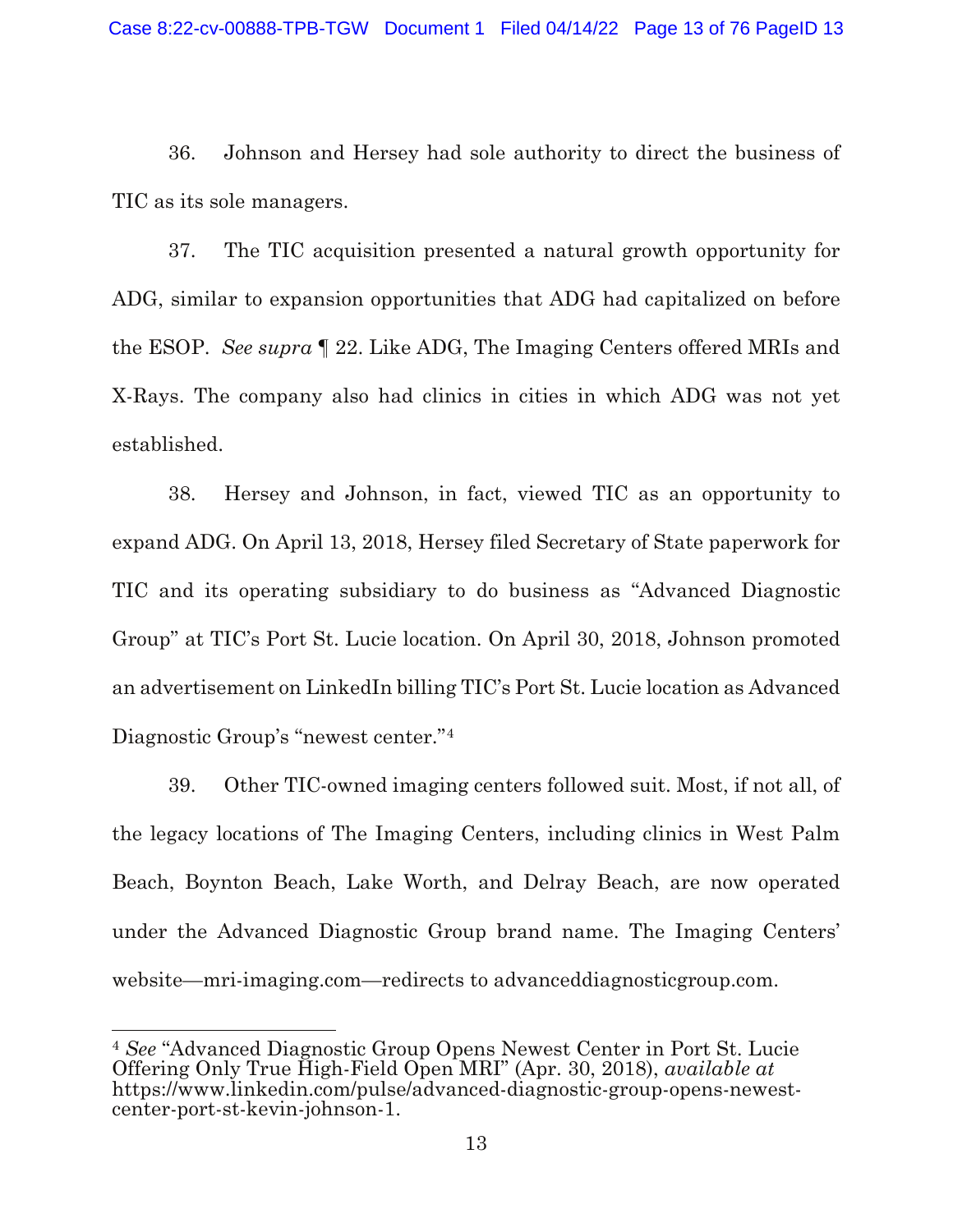40. ADG never owned TIC. Upon information and belief, the equity interests in TIC were held solely by or for the benefit of Johnson, Hersey, the PBC Principals, and their non-ADG affiliates.

41. Johnson, Hersey, and the PBC Principals sold TIC to Akumin concurrently with ADG for around \$50 million. Akumin now operates TIC as its subsidiary. As an officer of Akumin, Johnson continues to manage the TIC clinics under the Advanced Diagnostic Group brand.

#### **SFL**

42. Johnson and a PBC Principal, Nathan Ward, established SFL Radiology Holdings LLC ("SFL"), a Florida limited liability company, in September 2015. Johnson and Ward had sole authority to direct the business of SFL as its sole managers.

43. The initial purpose of SFL was to acquire an imaging center in Jacksonville, Florida that operated under the name "First Coast Imaging." The First Coast Imaging deal closed in October 2015.

44. In May 2017, Johnson and Ward caused SFL to sell First Coast Imaging to ADG on terms favorable to Johnson and the PBC Principals. SFL received \$7 million up front and an additional \$125,000 a month, up to \$5 million, based on future performance. Upon information and belief, the \$12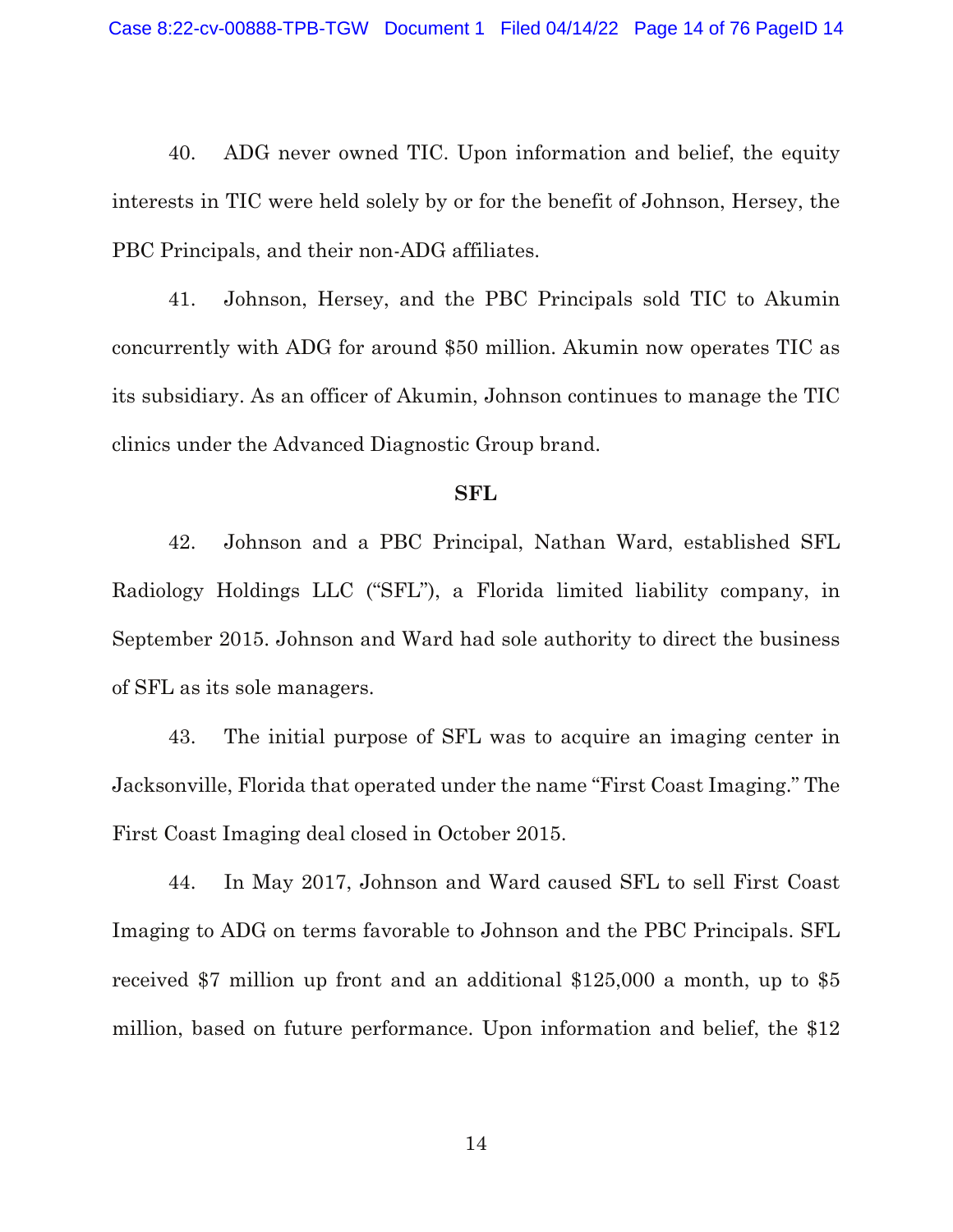million price tag imposed on ADG was a significant increase above the price that Johnson and Ward paid to acquire First Cost Imaging 19 months earlier.

45. The First Coast Imaging sale, however, was only the start of Johnson and Ward's use of SFL to divert value from ADG. SFL had no operations, other than buying and leasing equipment, for around one year after selling First Coast Imaging to ADG. Then, on May 1, 2018, Johnson and PBC caused SFL to acquire a contract to manage a chain of imaging centers in Georgia known as Elite Radiology.<sup>[5](#page-14-0)</sup> But rather than hire staff and begin new management operations upon acquiring the contracts, SFL immediately subcontracted all of the work due under the contract to ADG.

46. Upon information and belief, the contract that SFL acquired on May 1, 2018 effectively replaced the arrangement previously in place for ADG Georgia (or ADG directly, or another ADG subsidiary) to manage the same imaging centers. The purpose and effect of the May 2018 contract was to remove ultimate ownership of the Georgia contract from ADG and award it to SFL, while ADG continued to do the same work as before.

<span id="page-14-0"></span> $\overline{a}$ <sup>5</sup> It is unclear whether Johnson, the PBC Principals, or other affiliated parties had a formal ownership stake in Elite. State laws governing referral fees and fee-splitting with non-physicians may have necessitated formal legal separation. The parties at the very least had a close business relationship, and a substantial share of the patient service revenue generated by Elite's clinics flowed to the holder of the management services contract. Effective May 1, 2018, that was SFL.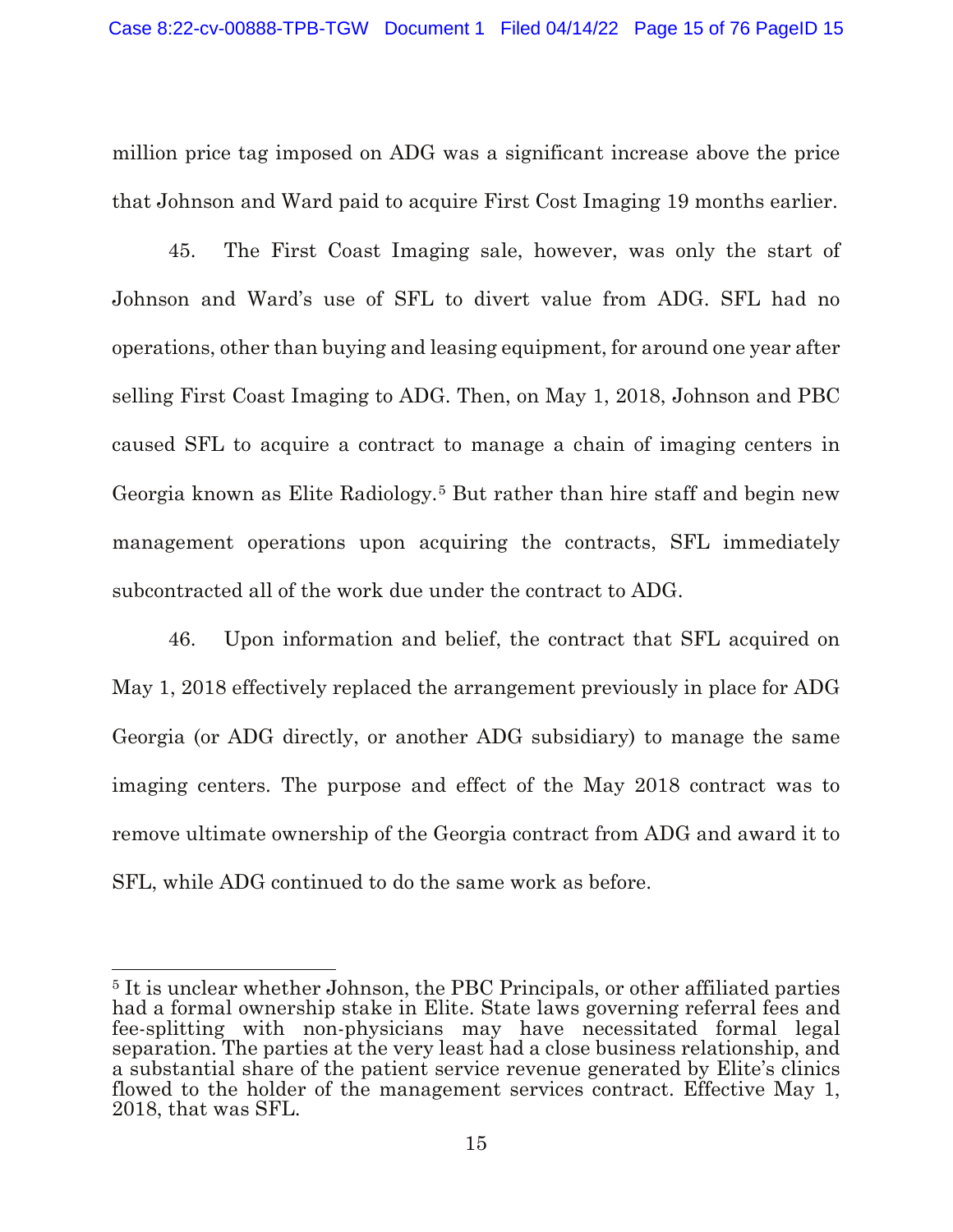47. Regardless, ADG, as the party performing the work, was capable of acquiring the contract on its own. Executing the contract in the name of SFL deprived ADG of the full value of owning the contract. And upon information and belief, the contract was given to SFL not because of an independent business decision made by Elite, but instead at the direction of Johnson and the PBC Principals.

48. ADG did not own SFL. Upon information and belief, the equity interests in SFL were held solely by or for the benefit of Johnson, the PBC Principals, and their non-ADG affiliates. Transferring the contract to SFL from ADG or an ADG subsidiary personally benefited Johnson and the PBC Principals because it generated profits for a legal entity that they fully controlled without partial employee ownership. It also increased the value of SFL as an entity because it made SFL appear to be generating much greater revenues and profits than what SFL was actually responsible for generating.

49. Johnson and the PBC Principals sold SFL to Akumin concurrently with ADG and TIC for around \$50 million. After the sale, Akumin merged SFL into one of its subsidiaries. As an officer of Akumin, Johnson continues to manage the Georgia centers covered by the May 2018 contract between SFL and Elite, as performed by ADG.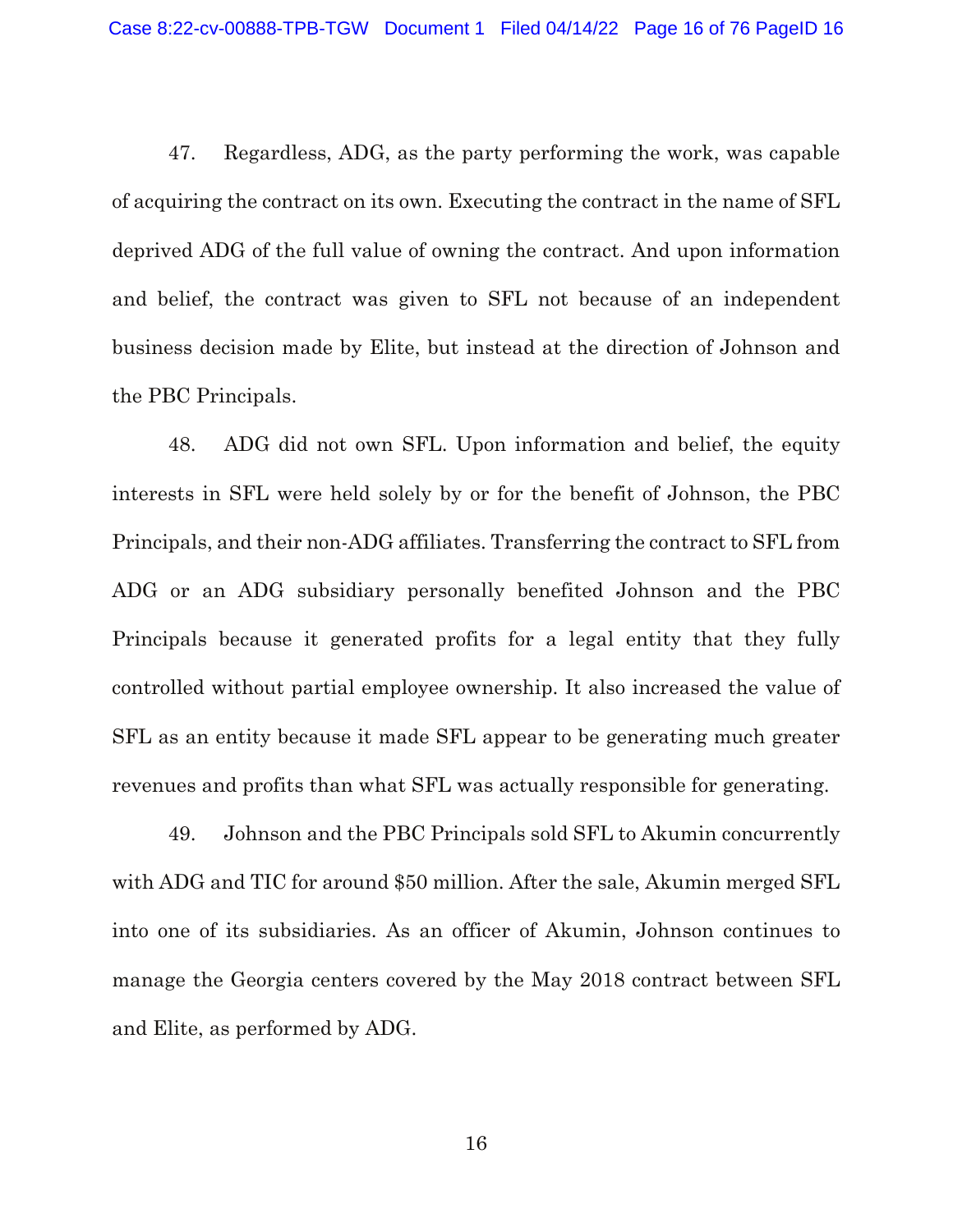#### **THE ESOP**

50. The ESOP was established by ADG with an effective date of January 1, 2015.

51. ADG was the "employer" of the ESOP within the meaning of 29 U.S.C. § 1002(5), and the "plan sponsor" of the ESOP within the meaning of 29 U.S.C. § 1002(16)(B). According to the ESOP's annual reports filed with the Department of Labor, ADG was also the "administrator" of the ESOP within the meaning of 29 U.S.C. § 1002(16)(A). In these capacities, ADG was a "party in interest" to the ESOP within the meaning of 29 U.S.C.  $\S 1002(14)$ (A) & (C).

52. The ESOP was an "employee pension benefit plan" within the meaning of 29 U.S.C. § 1002(2)(A) and an "employee stock ownership plan" within the meaning of 29 U.S.C.  $\S$  1007(d)(6).

53. The ESOP was designed to invest primarily in "qualifying employer securities," as defined in 29 U.S.C. § 1107(d)(7).

54. The ESOP's participants were ADG employees. The ESOP had around 200 participants.

55. On or around December 11, 2015, the ESOP acquired 1,000,000 shares of ADG stock at \$61.97 per share. The 1,000,000 shares represented 100% of the outstanding shares on that date.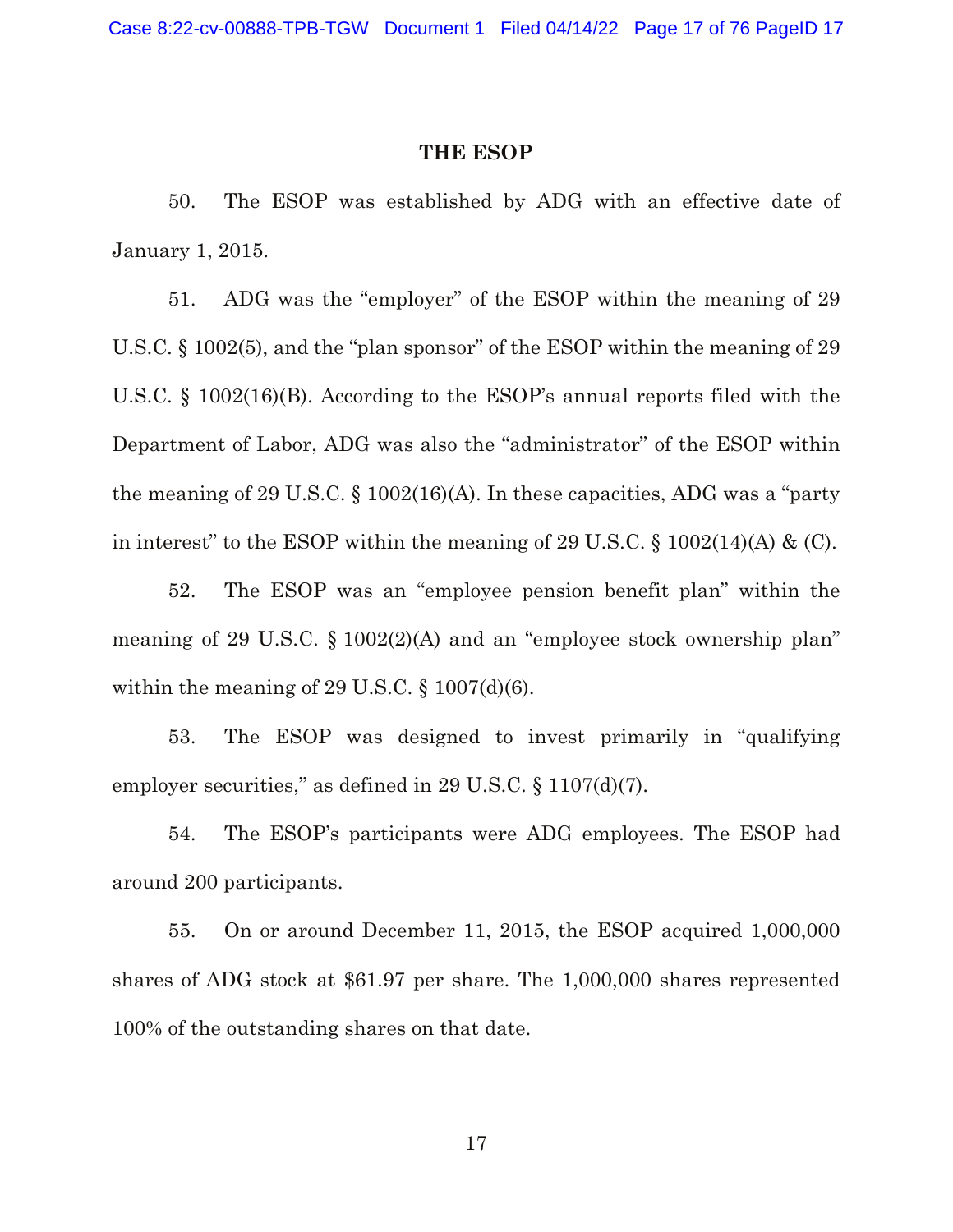56. The ESOP's acquisition of ADG shares was accomplished through a series of transactions involving the former owners, the company, and an outside lender. With respect to 438,500 shares, ADG borrowed money from an outside lender, lent cash proceeds of the loan to the ESOP, and the ESOP used the cash proceeds to purchase the shares from ADG's former majority owner (upon information and belief, PBC). With respect to the other 561,500 shares, ADG redeemed the shares from the owners (upon information belief, PBC, Johnson, and any other investors) in exchange for promissory notes, and ADG then transferred the shares to the ESOP. The ESOP promised to repay ADG for the proceeds of the cash loan (\$27,174,662) and to pay ADG the face value of the notes issued to the former owners (\$34,797,201), for total acquisition indebtedness of \$61,971,863. The ESOP's indebtedness to ADG was to be repaid over 40 years at 2.61% interest.

57. Johnson and PBC received additional consideration in connection with the ESOP formation transaction beyond the cash and the face value of the notes. The notes carried a 12% interest rate, 2% of which was "paid in kind" interest that was added to the principal balance of the notes. Johnson and PBC were thus able to enjoy equity-like returns on the ADG stock that they sold to the ESOP by deferring payment of part of the purchase price. Additionally, Johnson and PBC received warrants to obtain 727,273 new shares of ADG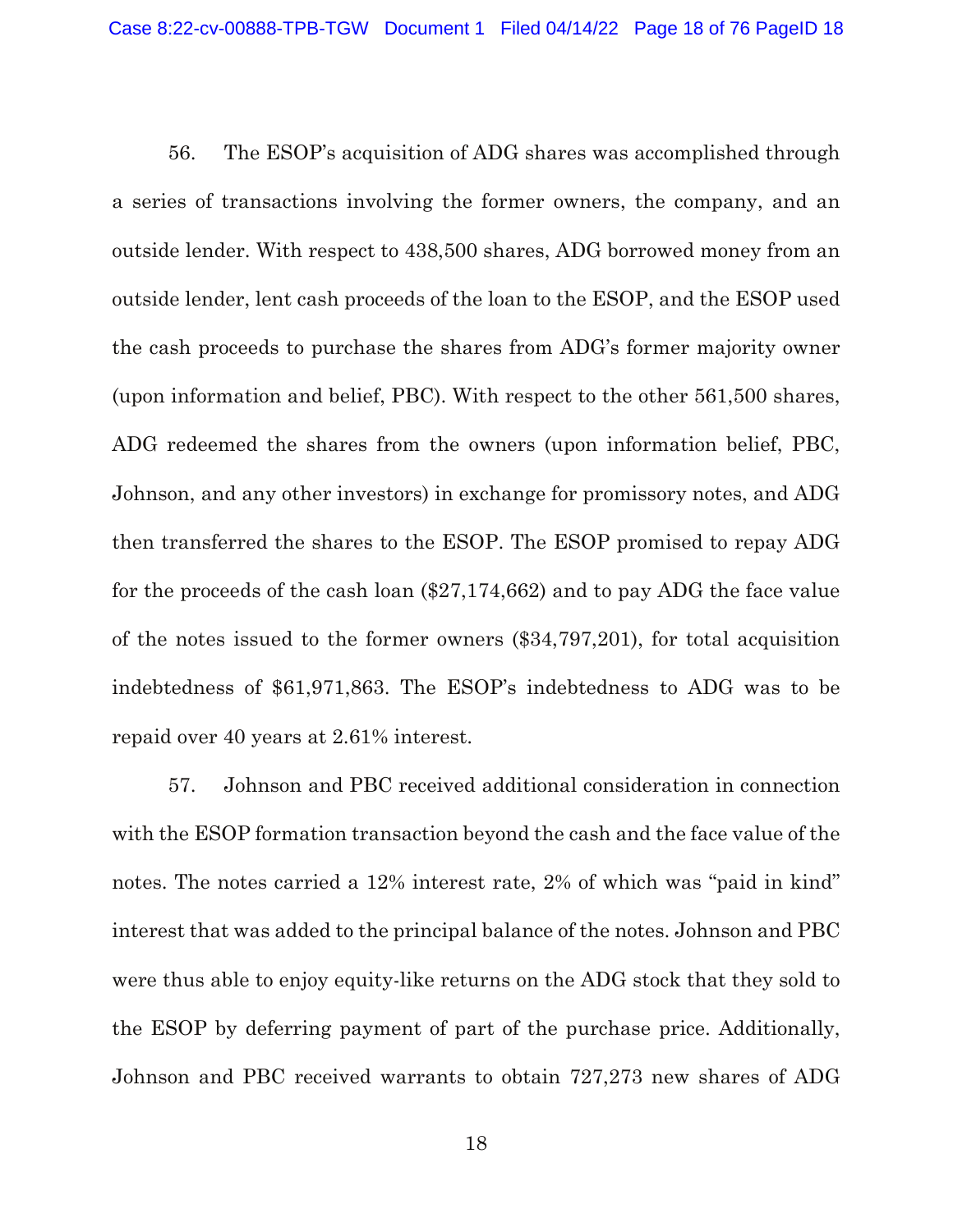stock equal to 42% of the shares of the fully diluted company (*i.e.*, the company after execution of the warrants). The stock warrants could be exercised in the event of a sale of the company.

58. After the ESOP formation transaction closed, the ESOP's ADG stock was held in an unallocated account as collateral for the unpaid balance of the ESOP's indebtedness to the company. Each year, the company made contributions to the ESOP, and the ESOP in turn paid down a portion of its indebtedness. Shares of ADG stock were released to individual participant accounts in the ESOP in proportion to the amount of the total indebtedness paid each year.

59. The ESOP did not last 40 years to see the ESOP's shares fully allocated to ADG employees to fund their retirement benefits. After less than three and a half years, on April 15, 2019, Johnson, the PBC Principals, ADG, and GreatBanc (as ESOP trustee) entered into an agreement to sell all equity interests in ADG to Akumin. The transaction closed at around \$65.86 per share on May 31, 2019. Having sold its ADG stock, the ESOP was terminated effective that same date.

60. Akumin's acquisition of ADG was accomplished through a series of underlying transactions. First, ADG redeemed a sufficient number of the ESOP's unallocated shares from the collateral account in order to extinguish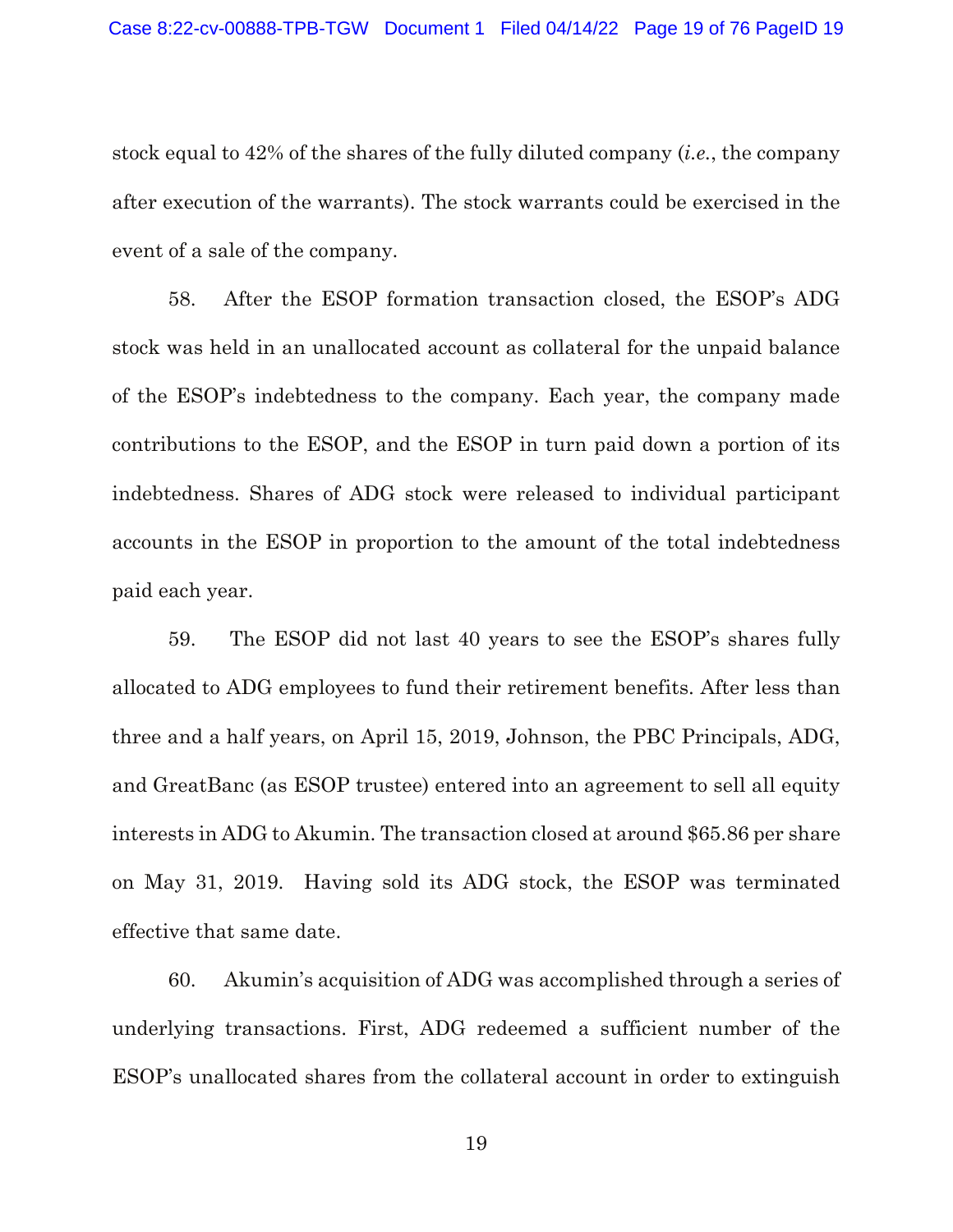the ESOP's acquisition indebtedness. There were 882,497 shares in the collateral account on the eve of the sale. Based on the \$65.86 price per share, ADG needed to redeem 845,528 unallocated shares to extinguish the ESOP's indebtedness. The balance of the shares in the unallocated account—36,969 shares—were then allocated to participant accounts.

61. Second, ADG sold the 845,528 shares redeemed from the ESOP's unallocated account to Akumin for the same price of \$65.86 per share. Proceeds of the sale of the unallocated shares were then paid to Johnson and PBC in exchange for cancellation of the notes due from ADG in connection with the ESOP formation transaction. The remaining proceeds of the sale of the unallocated shares were used, upon information and belief, to pay other remaining debt owed by ADG in connection with the ESOP formation transaction.

62. Third, the ESOP sold participants' allocated shares—154,472 shares—to Akumin for \$65.86 per share. This sale yielded around \$10 million for distribution to participants.

63. Fourth, Akumin paid Johnson and PBC \$65.86 per share for each of the 727,273 shares that Johnson ad PBC obtained by redeeming their warrants.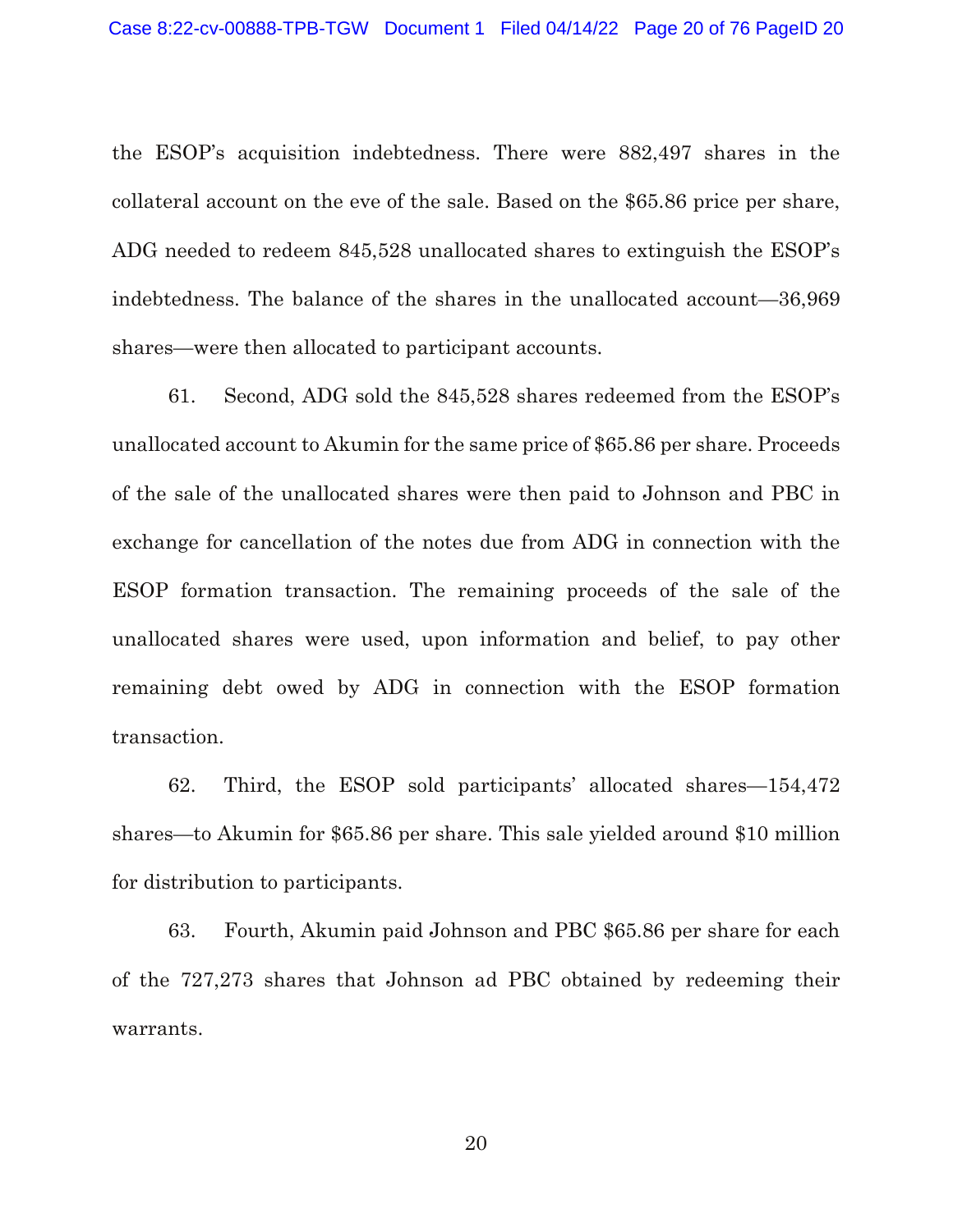64. After the sale, the ESOP held proceeds of participants' allocated shares (plus an additional sum of less than \$300,000 received from excess escrow funds) pending permission from the Internal Revenue Service to finalize its termination. In July 2020, the IRS provided the necessary clearance.[6](#page-20-0) By November 2020, the ESOP completed all distributions to participants totaling around \$10.4 million and dissolved with no assets. Participants received, and are scheduled to receive, no other benefits from the ESOP.

65. It would be futile for Plaintiff to pursue the claims in this case administratively through the ESOP. The ESOP was terminated nearly three years ago, and the ESOP has no assets. *See Hutchinson v. Wickes Companies, Inc.*, 726 F. Supp. 1315, 1321 (N.D. Ga. 1989) (holding that "resort to administrative remedies . . . would be futile because the Plan no longer exists" and "it would be impossible for the Plan to pay the [money] sought by the plaintiffs without the intervention of the Court.").

#### **PLAINTIFF**

66. Plaintiff Johana Colon resides in Tampa, Florida. Plaintiff worked for ADG between 2015 and 2020. Plaintiff had ADG shares allocated to her

 $\overline{a}$ 

<span id="page-20-0"></span><sup>6</sup> This is a routine measure associated with the tax status of ESOPs, and a favorable IRS determination does not imply that the consideration received by an ESOP in liquidation was fair.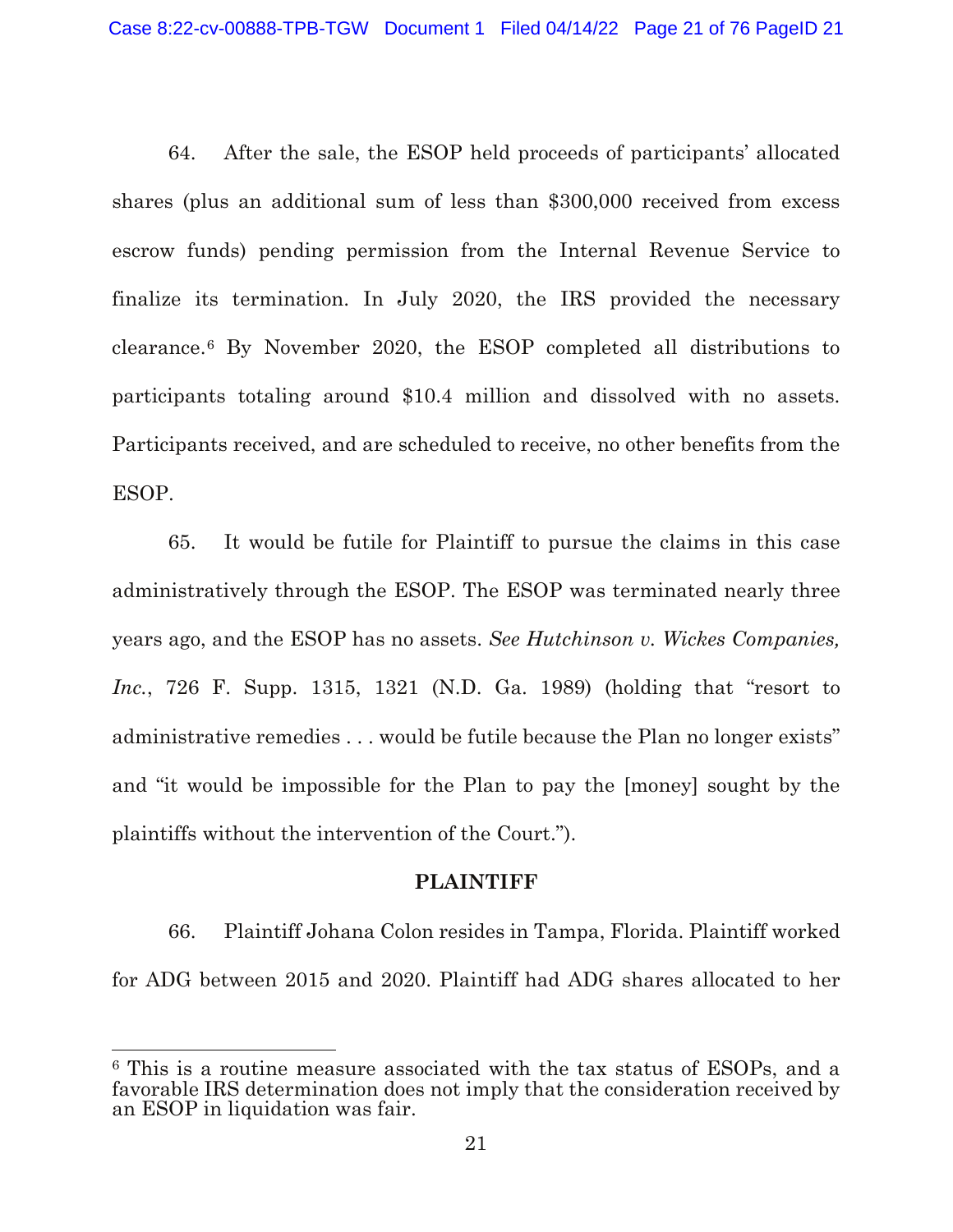individual ESOP account at the time of the Akumin sale. Plaintiff was a vested participant in the ESOP as contemplated by 29 U.S.C. § 1002(7). Plaintiff would have received a large distribution from her ESOP account had Defendants complied with their legal duties as fiduciaries of the ESOP and officers of ADG, as described herein.

## **DEFENDANTS**

#### **JOHNSON**

67. Defendant Johnson is a natural person. Between 2010 and Akumin's 2019 merger of ADG into a new company, Johnson was an officer of ADG.

68. Johnson used various styles in his capacity as ADG's business leader, including Chief Executive Officer and Manager (of ADG's LLC iteration) and Chief Executive Officer and President (of ADG's stock corporation iteration).

69. As an officer of ADG, Johnson wielded and exercised authority to act on behalf of the company. He had authority to enter contracts, obtain financing, and make acquisitions on behalf of ADG.

70. Upon information and belief, Johnson was also an ADG stockholder at the time of the Akumin sale due to his stock warrants redeemed in connection with the sale.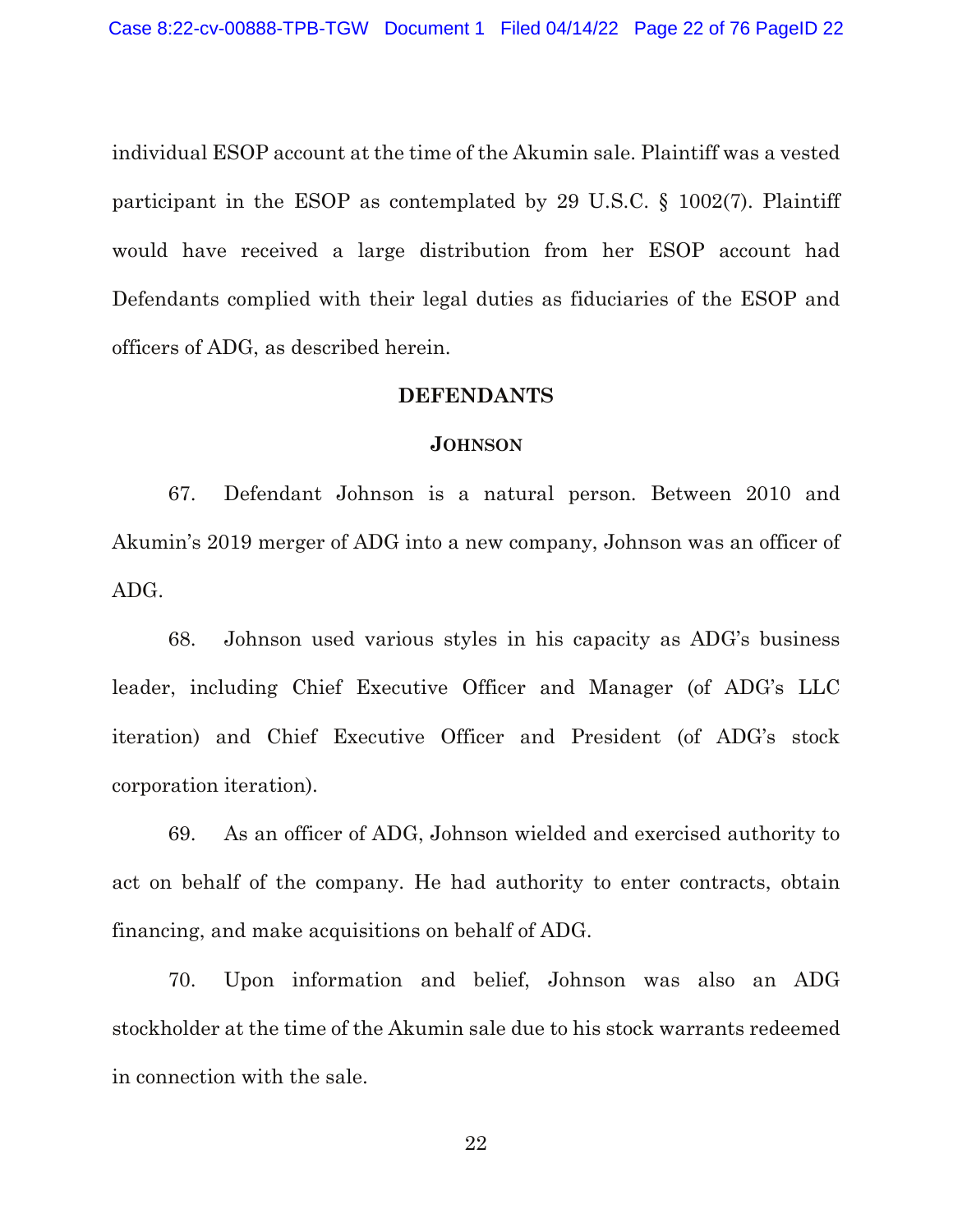71. Johnson also acted as a fiduciary of the ESOP. According to filings with the Department of Labor, Johnson, together with Defendant Hersey, exercised the company's authority as the "administrator" of the ESOP. *See supra* ¶ 51. In this capacity, Johnson had "any discretionary authority or discretionary responsibility in the administration" of the ESOP, and therefore was a fiduciary of the ESOP pursuant to 29 U.S.C. § 1002(21)(iii).

72. Upon information and belief, Johnson also performed duties on behalf of the ESOP in connection with the ESOP's sale of its ADG stock, including providing valuation information to GreatBanc and its agents, and approving the sale price (which was the same price he would receive for his warrants). In these efforts, Johnson acted as a *de facto* fiduciary of the ESOP pursuant to 29 U.S.C. § 1002(21)(i) because he exercised "any authority or control respecting … disposition of [the ESOP's] assets."

73. In his capacity as a fiduciary of the ESOP, an officer of ADG, and a stockholder of ADG (via his redeemed warrants), Johnson was a party in interest to the ESOP pursuant to 29 U.S.C. § 1002(14)(A) and (H).

74. Johnson was also a manager of TIC and SFL. Upon information and belief, Johnson also held equity interests in TIC and SFL.

75. Johnson took actions to increase the value of TIC and SFL at the expense of ADG by, among other things, (a) acquiring and/or managing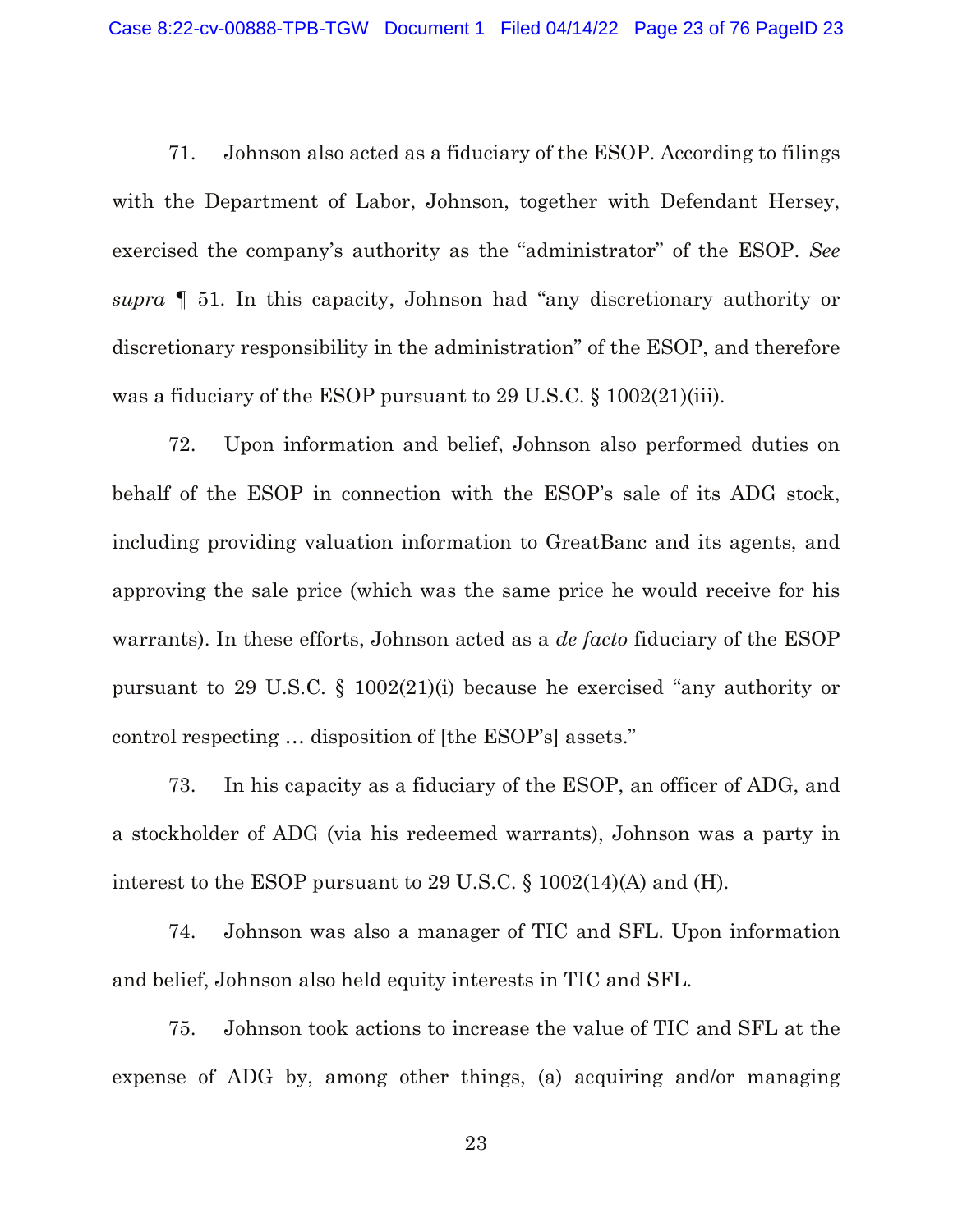imaging centers for TIC and SFL in transactions that ADG could have undertaken for its own benefit, (b) using ADG's brand name and services for the benefit of TIC and SFL without fair compensation to ADG, (c) causing ADG to enter into service contracts with TIC and/or SFL that were more favorable to TIC and SFL than would have been negotiated at arms' length; (d) causing ADG to purchase assets from SFL for more than ADG would pay for similar assets in an arms-length transaction; and (e) promoting inflated valuations of TIC and SFL and a deflated valuation of ADG in the process of negotiating the Akumin sale.

76. Upon closing the Akumin sale, through his interests in TIC and SFL, Johnson received a financial benefit due to Defendants' diversion of value from ADG prior to, and in connection with, the sale. Upon information and belief, Johnson's percentage stake in TIC and SFL was larger than his stake in ADG, and thus his share of the total Akumin sale proceeds increased for every dollar of value allocated to TIC and SFL instead of ADG.

#### **HERSEY**

77. Defendant Hersey is a natural person and an employee of PBC. At some time between June 2017 and November 2017, Hersey became ADG's Chief Financial Officer. Hersey served as the CFO of ADG until the Akumin sale closed in May 2019.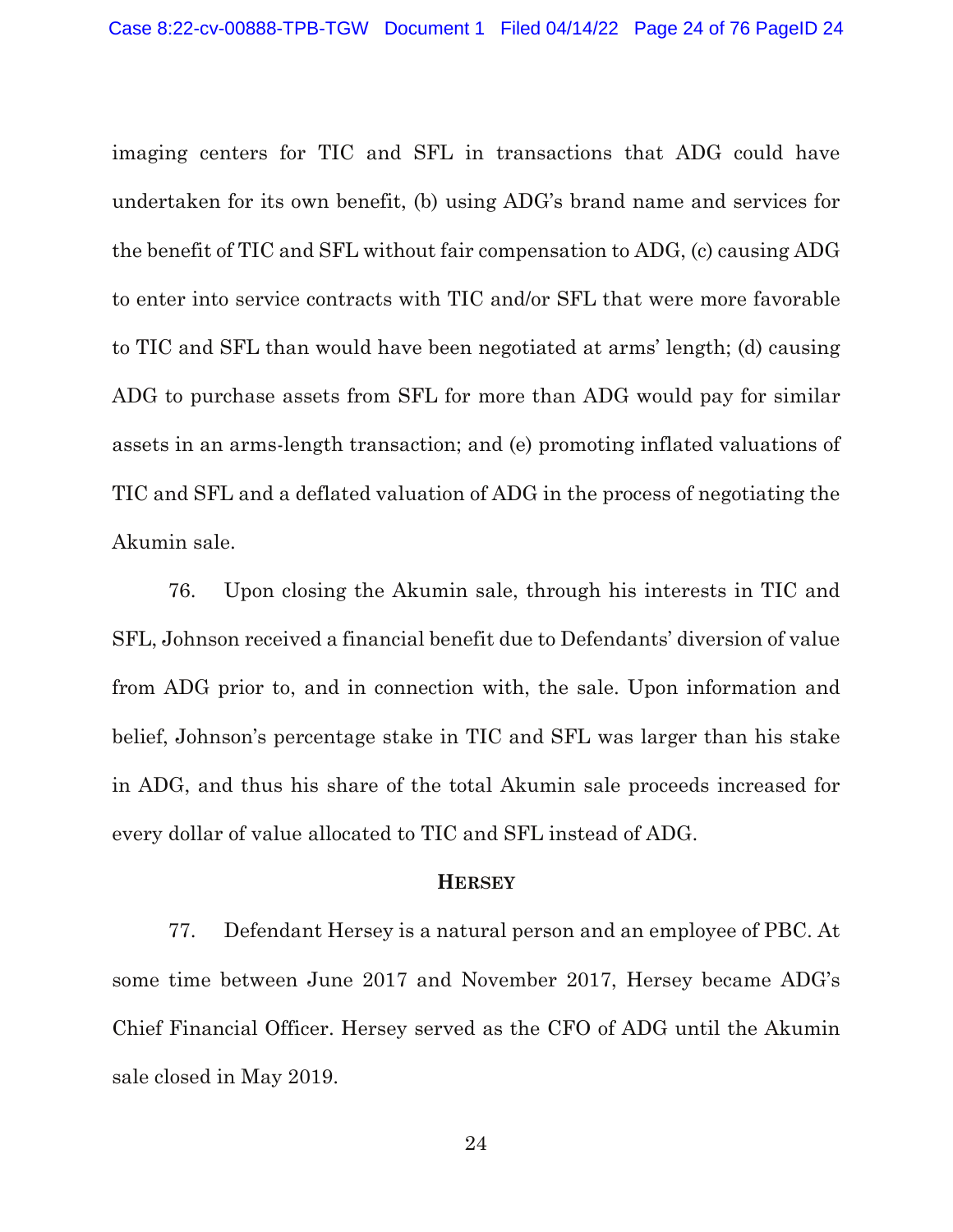78. As an officer of ADG, Hersey wielded and exercised authority to act on behalf of the company. He managed the company's finances and worked alongside Johnson in evaluating the company's financial capabilities and executing its business strategy.

79. Hersey also acted as a fiduciary of the ESOP. According to filings with the Department of Labor, Hersey, together with Johnson, exercised the company's authority as the "administrator" of the ESOP. *See supra* ¶ 51. In this capacity, Hersey had "any discretionary authority or discretionary responsibility in the administration" of the ESOP, and therefore was a fiduciary of the ESOP pursuant to 29 U.S.C. § 1002(21)(iii).

80. Upon information and belief, Hersey also performed duties on behalf of the ESOP in connection with the ESOP's sale of its ADG stock, including providing valuation information to GreatBanc and its agents and approving the sale price (which was the same price his employer PBC would receive for its warrants). In these efforts, Hersey acted as a *de facto* fiduciary of the ESOP pursuant to 29 U.S.C. § 1002(21)(i) because he exercised "any authority or control respecting … disposition of [the ESOP's] assets."

81. In his capacity as a fiduciary of the ESOP and an officer of ADG, Hersey was a party in interest to the ESOP pursuant to 29 U.S.C. § 1002(14)(A) and (H).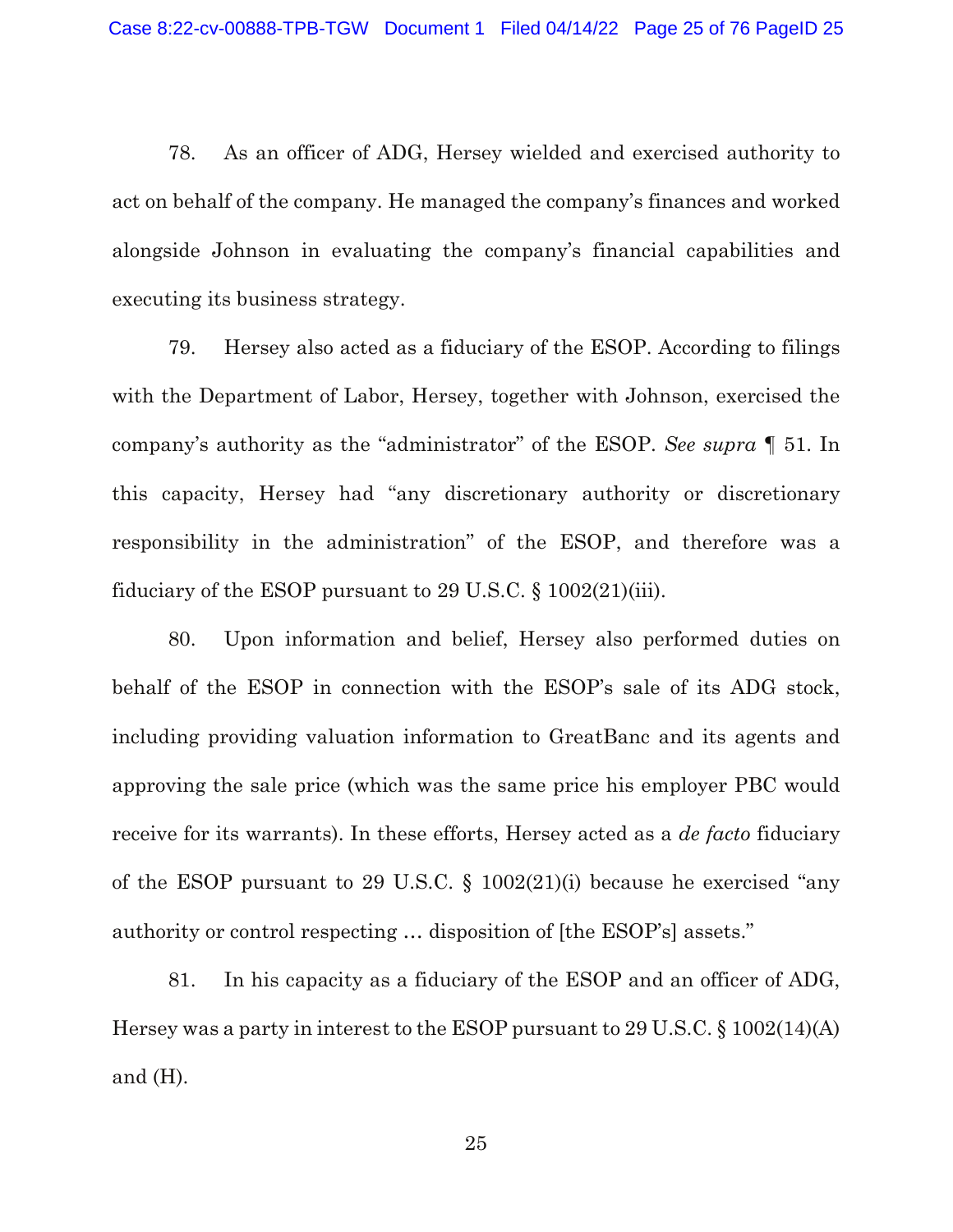82. Hersey was also the founder of TIC and a manager of TIC. Upon information and belief, Hersey had a direct financial interest in TIC, or an indirect financial interest through compensation tied to PBC's profits from the sale of TIC.

83. Hersey took actions to increase the value of TIC at the expense of ADG by, among other things, (a) acquiring and managing imaging centers for TIC in transactions that ADG could have undertaken for its own benefit, (b) using ADG's brand name for the benefit of TIC without fair compensation to ADG, (c) causing ADG to enter into service contracts with TIC that were more favorable to TIC than would have been negotiated at arms' length; and (d) promoting an inflated valuation of TIC and a deflated valuation of ADG in the process of negotiating the Akumin sale.

84. Upon closing the Akumin sale, through his interest in TIC and/or the terms of his compensation with PBC, Hersey received a financial benefit from Defendants' diversion of value from ADG prior to, and in connection with, the sale.

#### **GREATBANC**

85. GreatBanc is an Illinois corporation headquartered in Lisle, Illinois. GreatBanc is the surviving independent wing of a banking group that was largely subsumed by Citizens Bank in 2007. GreatBanc generates 90% of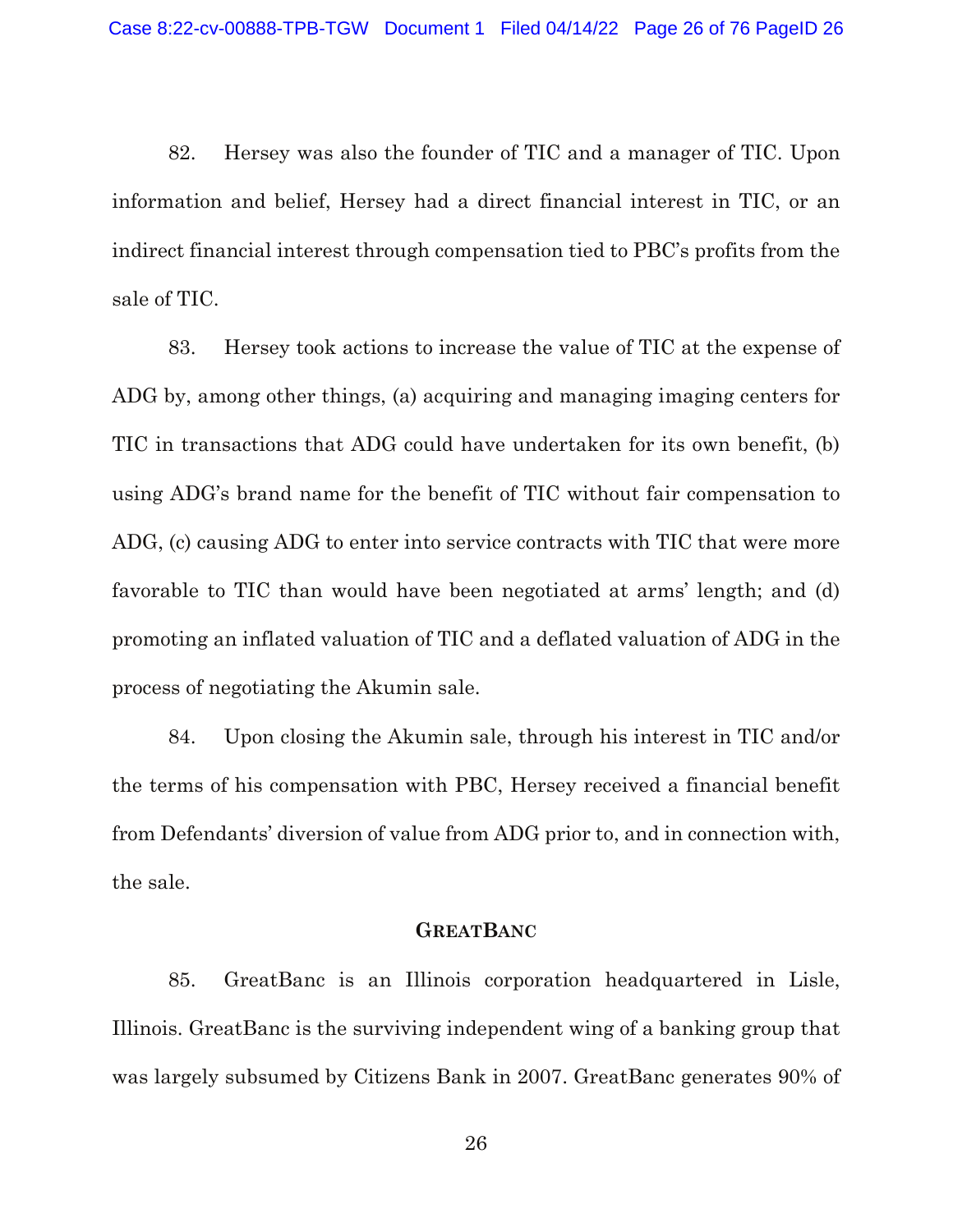its revenue from services to employee benefit plans and promotes ESOP trustee services as its core line of employee benefits service.

86. The market for ESOP fiduciary services is competitive. GreatBanc competes for jobs doled out by a small group of firms that regularly advise business owners on ESOP transactions.

87. Although technically representing the interests of the employee plan, an ESOP trustee is hired, paid, and may be removed by persons that often have interests in conflict with the interests of employees. An ESOP trustee's need to appease the customer to stay employed and earn repeat business from company-side advisor firms "make[s] it … difficult for a fiduciary to maintain its independence from its counterparts[.]" *Brundle v. Wilmington Tr.*, 241 F. Supp. 3d 610, 643 (E.D. Va. 2017) ("*Brundle I*"), *aff'd*, 919 F.3d 763 (4th Cir. 2019 ("*Brundle II*").

88. ADG—upon information and belief, through Johnson or agents of PBC—appointed GreatBanc as the trustee of the ESOP. As trustee, GreatBanc, was responsible for holding the ESOP's ADG stock and reviewing ADG's financials on a periodic basis. GreatBanc's mandate was to act as an independent party serving the interest of ESOP participants. When Johnson and PBC pursued the Akumin sale, GreatBanc had a duty to evaluate the deal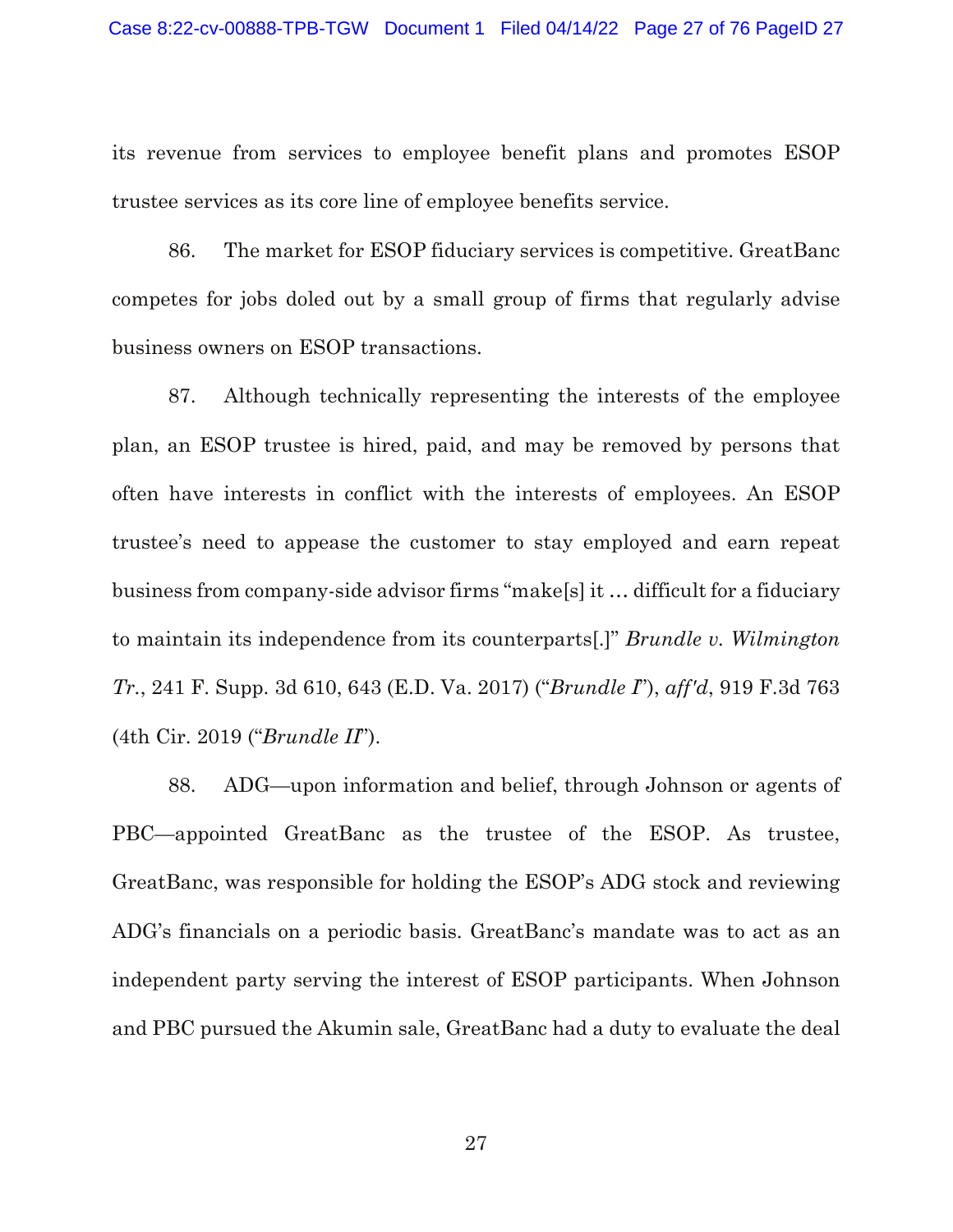from the perspective of the ESOP and determine whether to support the sale. Upon information and belief, GreatBanc's approval was a condition of the sale.

89. In these capacities, GreatBanc acted as a fiduciary of the ESOP within the meaning of 29 U.S.C. § 1002(21)(A)(i) because GreatBanc exercised "any discretionary authority or discretionary control respecting management" of the ESOP and "any authority or control respecting … disposition of [the ESOP's] assets."

#### **PBC PRINCIPALS**

90. PBC is an investment firm based in West Palm Beach, Florida that executes and manages investments in closely-held businesses ("PBC portfolio companies") through an array of limited partnerships, general partnerships, limited liability companies, and other vehicles ("PBC funds").

91. PBC is a small firm with around 10 employees, including the PBC Principals.

92. The firm includes an investment advisory firm registered with the SEC to provide investment advice (the "PBC advisor"). The PBC advisor advises the PBC funds.

93. PBC takes positions in PBC portfolio companies on behalf of the firm's partners, the PBC Principals, and other investors that contribute money to the PBC funds ("PBC investors").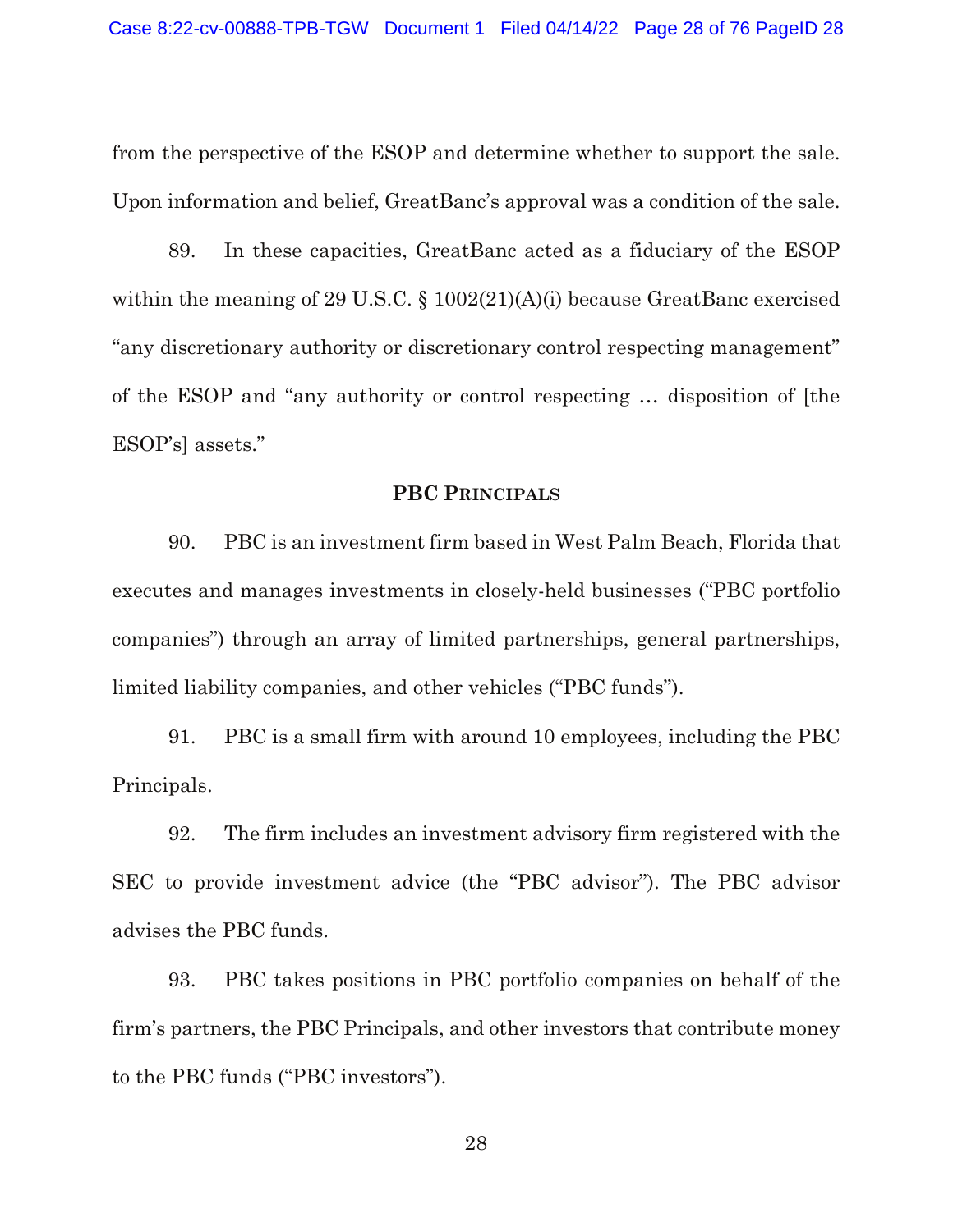94. Defendant Nathan Ward ("Ward") is a natural person, a co-founder of PBC (in 2001), a PBC Principal, and a managing member of the PBC advisor.

95. Defendant Shaun McGruder ("McGruder") is a natural person, a co-founder of PBC (in 2001), a PBC Principal, and a managing member of the PBC advisor.

96. Defendant Michael Schmickle ("Schmickle") is a natural person, a PBC Principal, the managing partner of PBC, and a managing member of the PBC advisor.

97. Defendant Michael Chalhub ("Chalhub") is a natural person and a PBC Principal.

98. The PBC Principals, through PBC funds advised by the PBC advisor, had interests in ADG, TIC, and SFL at the time of the Akumin sale. Upon information and belief, their interest in TIC and SFL was larger than their interest in ADG, and thus the PBC Principals profited through the diversion of value from ADG to TIC and SFL.

# **JOHN AND JANE DOES**

99. The names of additional persons that (i) acted as fiduciaries of the ESOP, (ii) knowingly benefited, through financial interests in TIC and SFL, from Defendants' diversion of value from ADG, or (iii) hold the proceeds of a knowing beneficiary are not currently known to Plaintiff. Such additional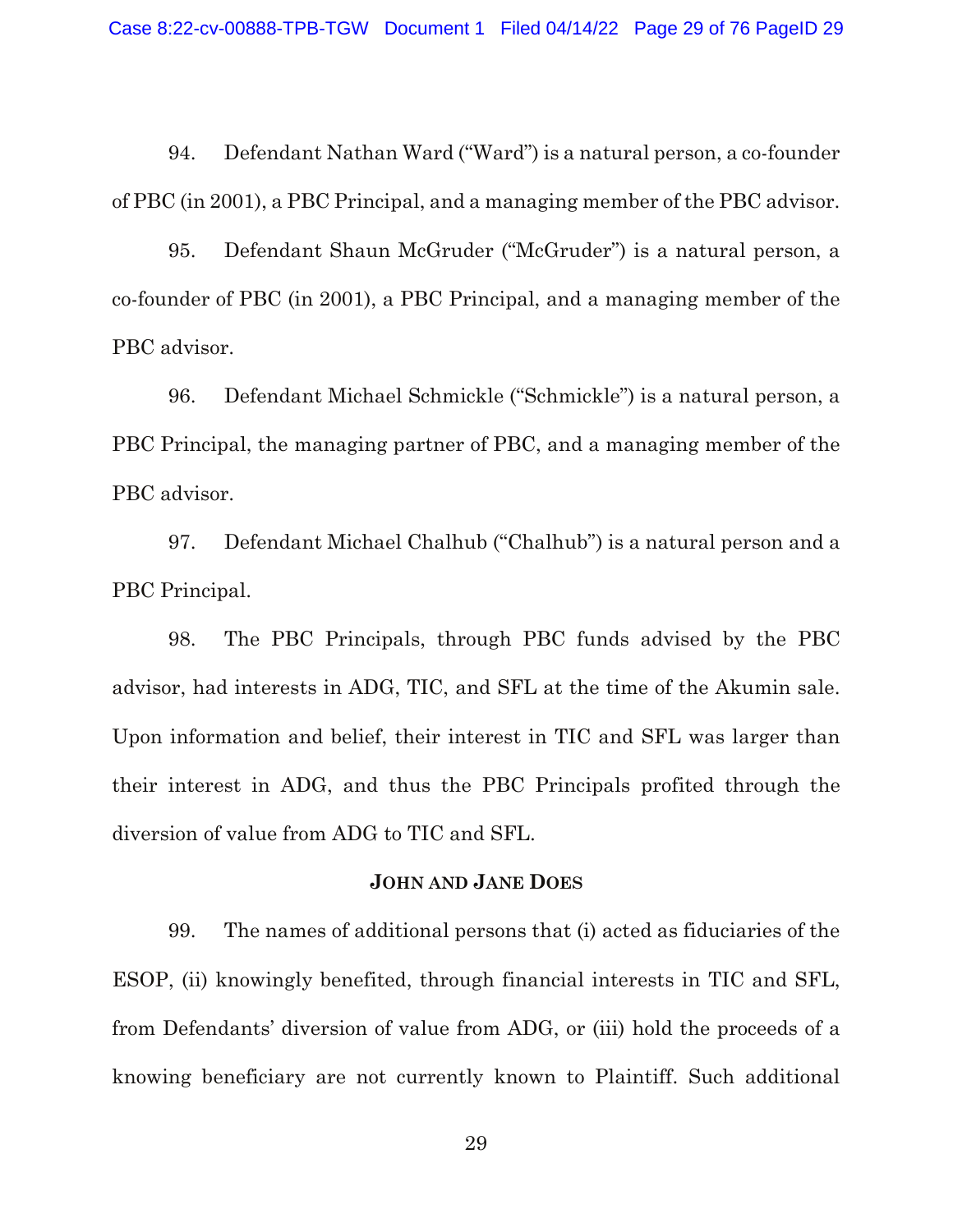Defendants are therefore sued in the names of John and Jane Does 1-25. After discovery regarding seller information that has been redacted from public documents and other information not presently available to Plaintiff, Plaintiff intends to amend this pleading to identify and seek appropriate relief from such culpable parties in their true names.

#### **DEFENDANTS' UNLAWFUL CONDUCT**

#### **ERISA**

100. An ERISA fiduciary must act prudently and loyally with respect to any matter involving the fiduciary's duties to the plan. 29 U.S.C. § 1104(a)(1); *see also Brundle II*, 919 F.3d at 773 ("[A]n ESOP fiduciary is liable to the plan participants if it breached its fiduciary duties, *i.e.*, failed to act '*solely* in the interest of the participants,' with the care, skill, prudence, and diligence used by a 'prudent man acting in a like capacity.'").

101. ERISA prohibits transactions between a plan and a party in interest, and transactions designed to benefit a party in interest. *See* 29 U.S.C. § 1106(a)(1)(A) and (D). ERISA also prohibits transactions for the benefit of a fiduciary, transactions in which a fiduciary is adverse to the plan, and transactions in which a fiduciary receives consideration from a party to the transaction. *See* 29 U.S.C. § 1106(b)(1)-(3).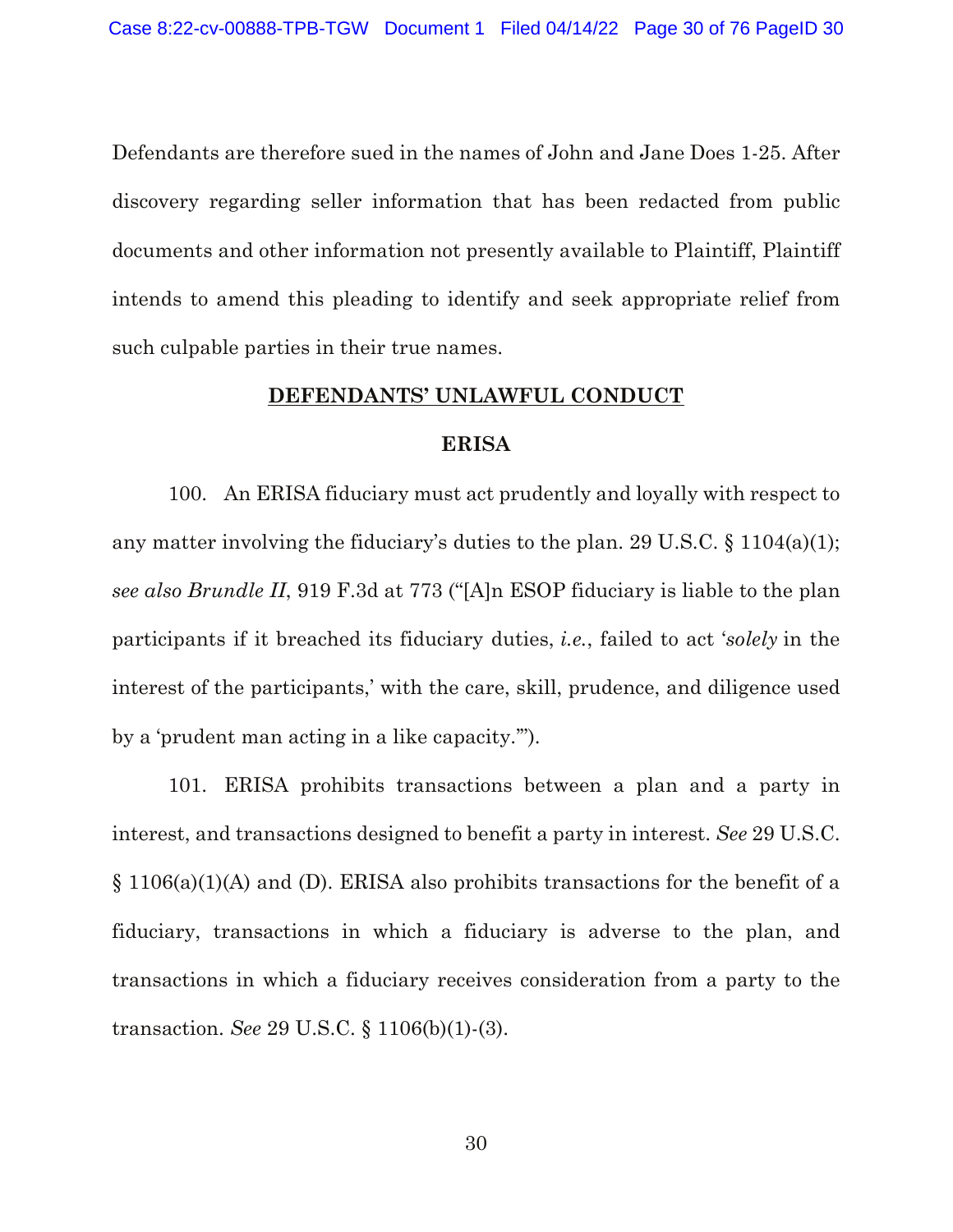102. ERISA's per se prohibition on party-in-interest transactions and transactions with a fiduciary involving an ESOP are excused only if the fiduciaries and other parties to the transaction can prove that the plan received "adequate consideration." *See* 29 U.S.C. § 1108(e)(1); *see also Howard v. Shay*, 100 F.3d 1484, 1488 (9th Cir. 1996) ("[A] fiduciary … has the burden of proving … that the ESOP received adequate consideration."); *Montgomery v. Aetna Plywood, Inc.*, 39 F. Supp. 2d 915, 935 (N.D. Ill. 1998) ("[D]efendants bear the burden of proving that the transaction [redeeming ESOP shares] was fair and of benefit to the ESOP shareholders.").

103. The duty to pay adequate consideration extends to unallocated shares of stock held by an ESOP. *See Spires v. Schools*, 271 F. Supp. 3d 795, 811 (D.S.C. 2017) ("[C]ancellation of shares held by the Plan and forgiveness of notes collateralized by those shares was a transaction involving Plan assets [for purposes of 29 U.S.C. § 1106(a)]."); *Baggett v. Woodbury*, 1987 WL 383796, at \*12 (N.D. Fla. Jan. 16, 1987) ("[S]tock held in an unallocated … account … is an asset of the ESOP" and may be redeemed only if "the exchange … is supported by adequate consideration."), *aff'd*, 874 F.2d 819 (11th Cir. 1989).

104. "Adequate consideration" is defined as "the fair market value of the asset as determined in good faith by the trustee or named fiduciary pursuant to the terms of the plan and in accordance with regulations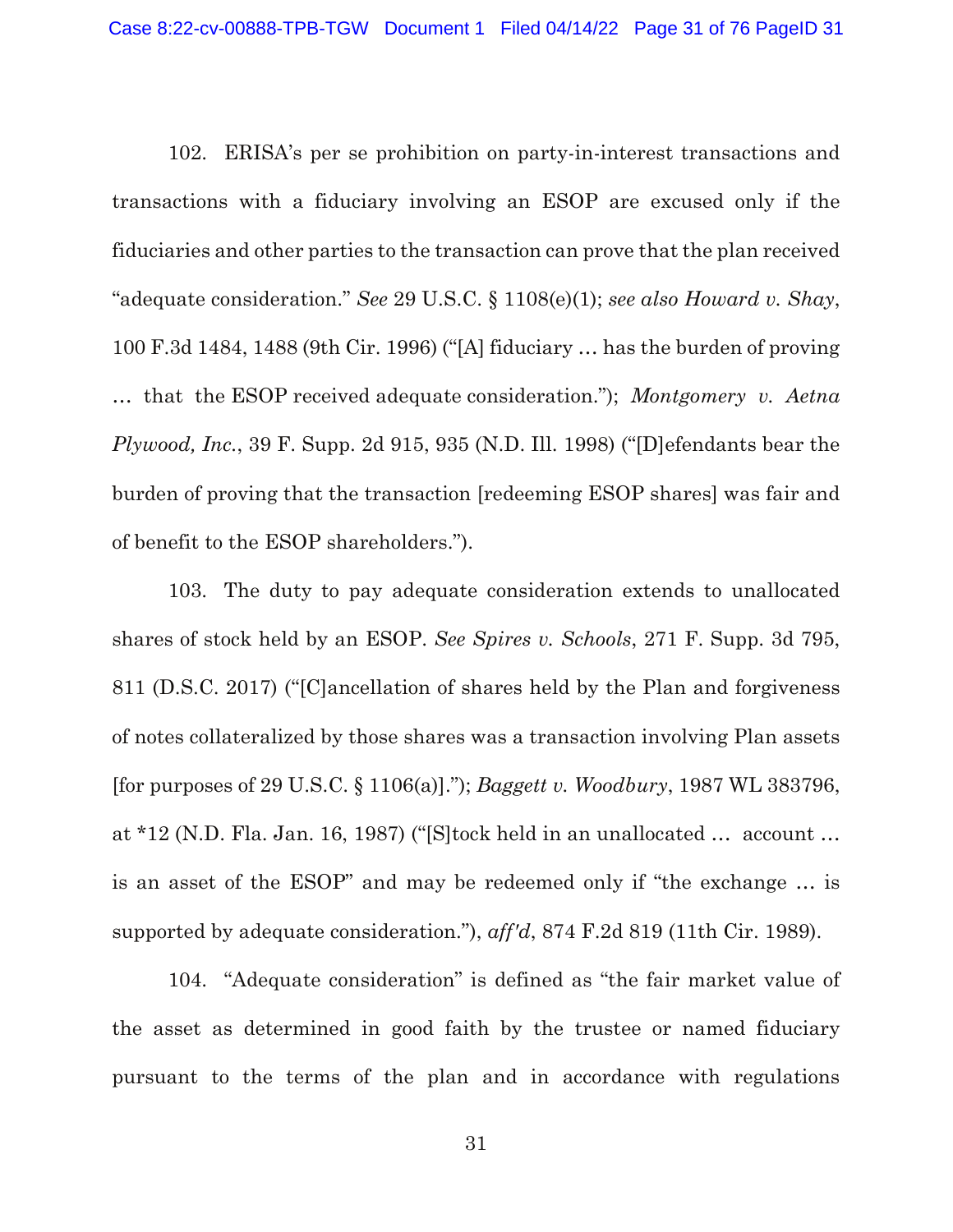promulgated by the Secretary." 29 U.S.C. § 1002(18). "Fair market value" is customarily considered to be

the price at which an asset would change hands between a willing buyer and a willing seller when the former is not under any compulsion to buy and the latter is not under any compulsion to sell, and both parties are able, as well as willing, to trade and are well informed about the asset and the market for such asset.

*See Proposed Regulation Relating to the Definition of Adequate Consideration*,

53 Fed. Reg. 17637 (May 17, 1988).[7](#page-31-0)

105. A fiduciary is liable for causing a plan to enter into a non-exempt prohibited transaction. *See* 29 U.S.C. § 1106(a) ("A fiduciary with respect to a plan shall not cause the plan to engage in a transaction, if he knows or should know that such transaction constitutes a direct or indirect [prohibited transaction].").

106. Any other person is liable for knowingly benefiting from a violation of ERISA. *See Harris Tr. and Sav. Bank v. Salomon Smith Barney, Inc.*, 530 U.S. 238, 251 (2000) (holding that a "transferee … demonstrated to have had actual or constructive knowledge of the circumstances that rendered the transaction unlawful" is liable under ERISA); *Walsh v. Vinoskey*, 19 F.4th 672, 677–78 (4th Cir. 2021) (finding that "to knowingly participate" in an ERISA

<span id="page-31-0"></span> $\overline{a}$ <sup>7</sup> Courts and practitioners customarily use this definition for guidance, although the regulation was never enacted. *See Brundle*, 919 F.3d at 770 ("DOL[] has proposed, but never enacted, regulations [defining "adequate consideration."] … [C]ourts look to these regulations for guidance[.]").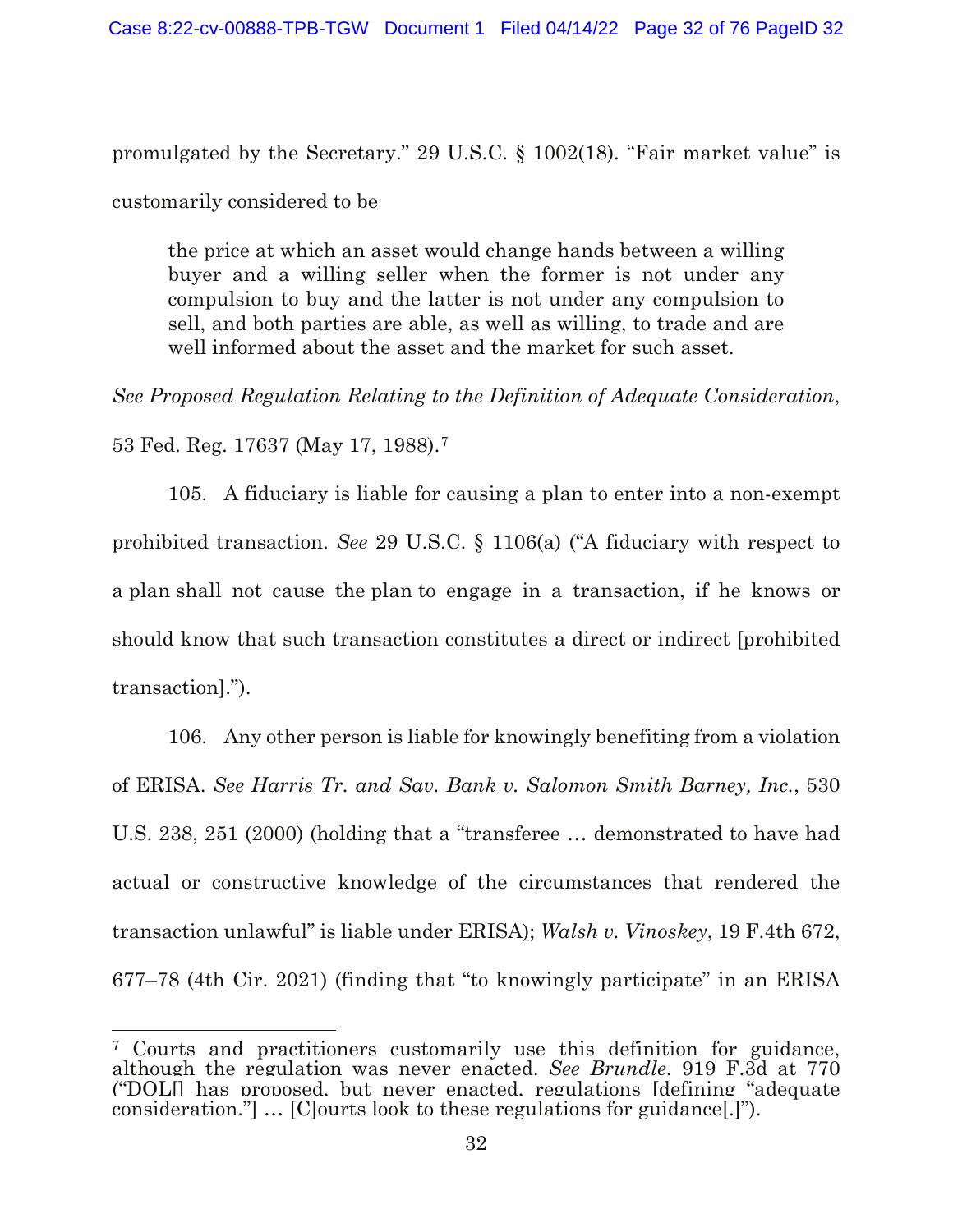violation pursuant to *Harris Trust* is to "have knowledge" that a party in interest received consideration "in excess of fair market value" from the ESOP); *Fish v. GreatBanc Tr. Co.*, 109 F. Supp. 3d 1037, 1043 (N.D. Ill. 2015) (participants may seek relief from "a knowing, gratuitous transferee" of an ESOP transaction); *In re Enron Corp. Securities, Derivative & ERISA Litig.*, 284 F. Supp. 2d 511, 571 (S.D. Tex. 2003) ("Liability under *Harris Trust* applies … to a knowing participation in a fiduciary's breach of fiduciary duties under  $\S$  404(a).").

## **COMMON LAW DUTIES OF CORPORATE OFFICERS**

107. "Corporate directors and officers owe a fiduciary obligation to the corporation and its shareholders and must act in good faith and in the best interest of the corporation." *Cohen v. Hattaway*, 595 So. 2d 105, 107 (Fla. 5th DCA 1992). Officers of a corporation are liable for damages to the corporation for breach of these duties. *Taubenfeld v. Lasko*, 324 So. 3d 529, 537–38 (Fla. 4th DCA 2021) (citing *Flight Equip. & Eng'g Corp. v. Shelton*, 103 So. 2d 615, 627 (Fla. 1958)). An action for breach of fiduciary duty brought by a shareholder generally must be brought as a derivative action on behalf of the corporation. *Karten v. Woltin*, 23 So. 3d 839, 841 (Fla. 4th DCA 2009).

108. "Florida courts have recognized that corporate officers and directors owe both a duty of loyalty and a duty of care to the corporation that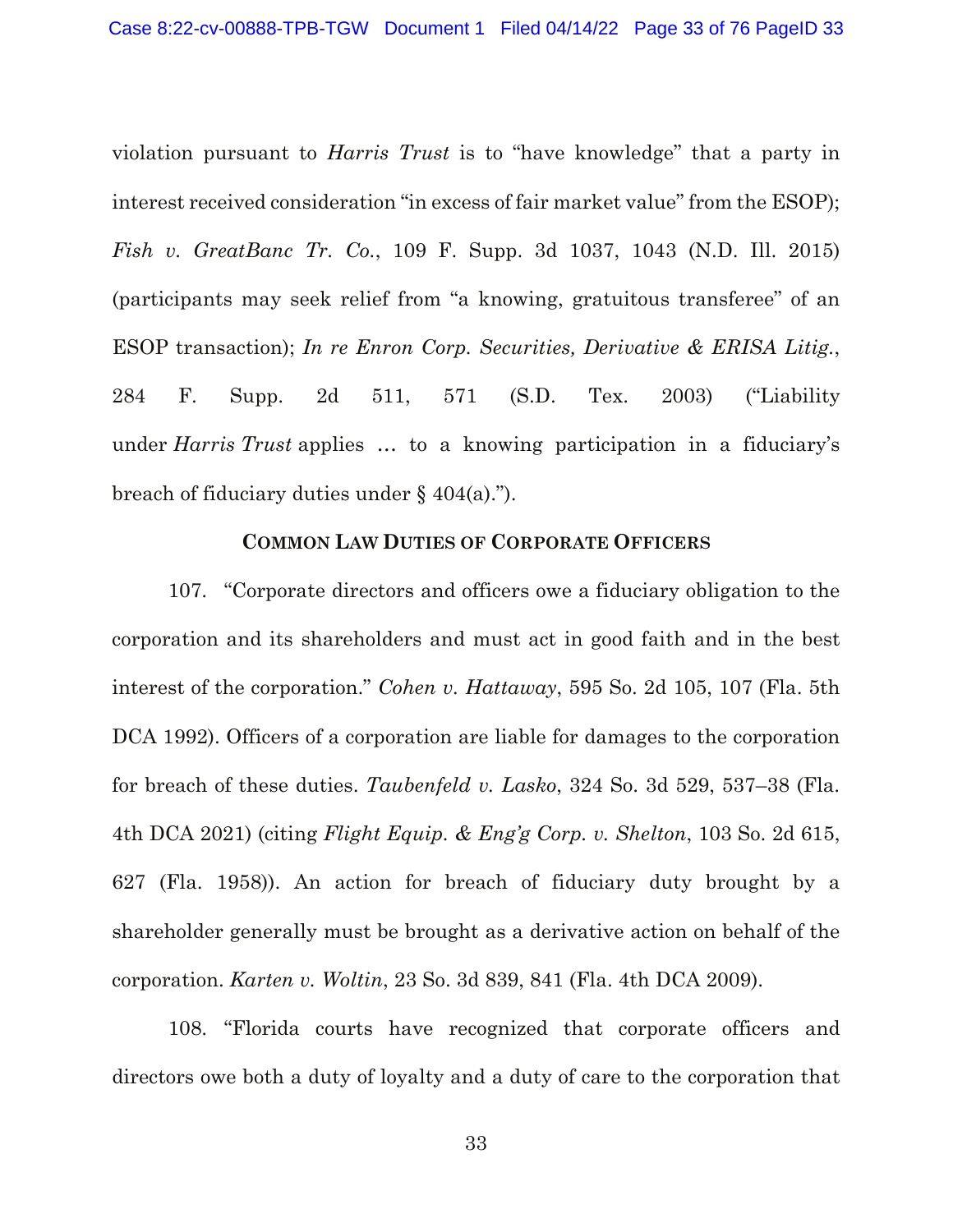they serve." *McCoy v. Durden*, 155 So. 3d 399, 403 (Fla. 1st DCA 2014). "The duty of care is the requirement to use that amount of care which ordinarily careful and prudent men would use in similar circumstances, and consider all material information reasonably available in making business decisions, with alleged breaches giving rise to liability only if the actions are grossly negligent." *Taubenfeld*, 324 So. 3d at 537.

109. "[T]he duty of loyalty mandates that the best interest of the corporation and its shareholders takes precedence over any interest possessed by a director, officer or controlling shareholder and not shared by the stockholders generally." *Id.* A corporate officer may not "either directly or indirectly, in their dealings on behalf of the fiduciary beneficiary . . . make any profit or acquire any other personal benefit or advantage, not also enjoyed by the fiduciary beneficiary, and if they do, they may be compelled to account to the beneficiary in an appropriate action." *Cohen*, 595 So. 2d at 107.

110. Disloyal conduct can take the form of either diverting current property from the corporation for personal benefit, or diverting a business opportunity that should belong to the corporation. As to the former, claim for conversion is stated wherever a corporate director or officer takes money or property into his or her own name, titles corporate property in his or her own name or in the name of an entity in which the director/officer has an ownership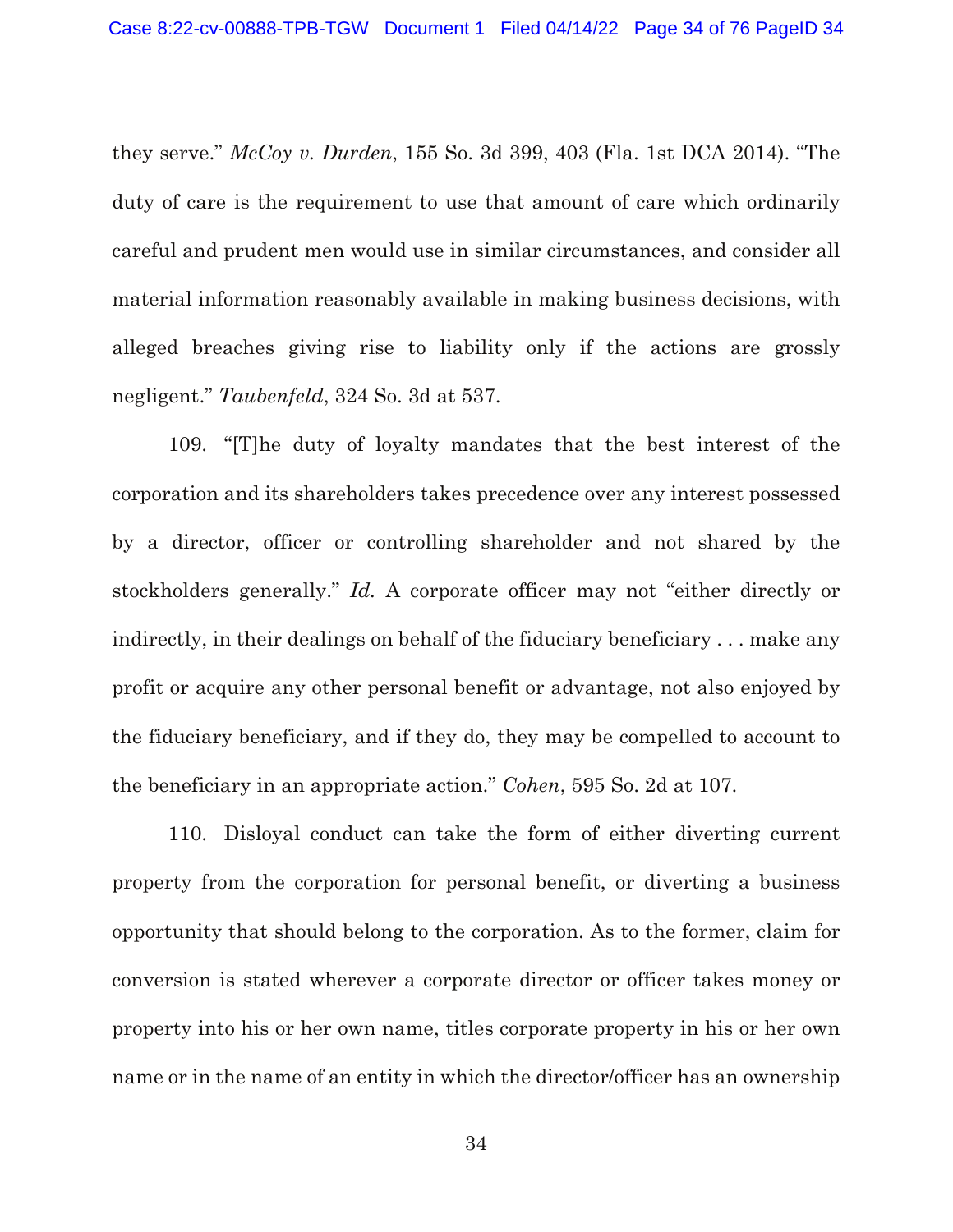stake. *Id.* Conversion includes not only money and other tangible property, but also the "wrongful taking over of intangible interests in a business venture." *In re Estate of Corbin*, 391 So. 2d 731, 732 (Fla. 3rd DCA 1980). Thus, the tort of conversion "properly extends to the goodwill of a business." *Taubenfeld*, 324 So. 3d at 542.

111. Officers also breach the duty of loyalty when they usurp a business opportunity that should belong to the corporation. "Florida has long recognized the doctrine of corporate opportunity." *Farber v. Servan Land Co., Inc.*, 541 F.2d 1086, 1088 (5th Cir. 1981) (citing *News–Journal Corp. v. Gore*, 2 So.2d 741 (Fla. 1941)). "[A] director or officer breaches the fiduciary duty he or she owes to the corporation by exploiting, for his or her own profit, a beneficial opportunity that rightly belongs to the corporation." *Summerland Key Cove Park, LLC v. Murphy*, 321 So. 3d 888, 894 (Fla. 3d DCA 2021). The corporation "need not have an existing right in the business opportunity (property) and the opportunity need not be 'of the utmost importance to the welfare of the corporation.'" *Cohen*, 595 So. 2d at 109 (quoting *Pan American Trading & Trapping v. Crown Paint, Inc.*, 99 So.2d 705, 706 (Fla. 1957)).

112. A corporation may recover from a breaching officer or director under the usurpation of corporate opportunity doctrine if "(1) there was a business opportunity, (2) that the corporation is financially capable of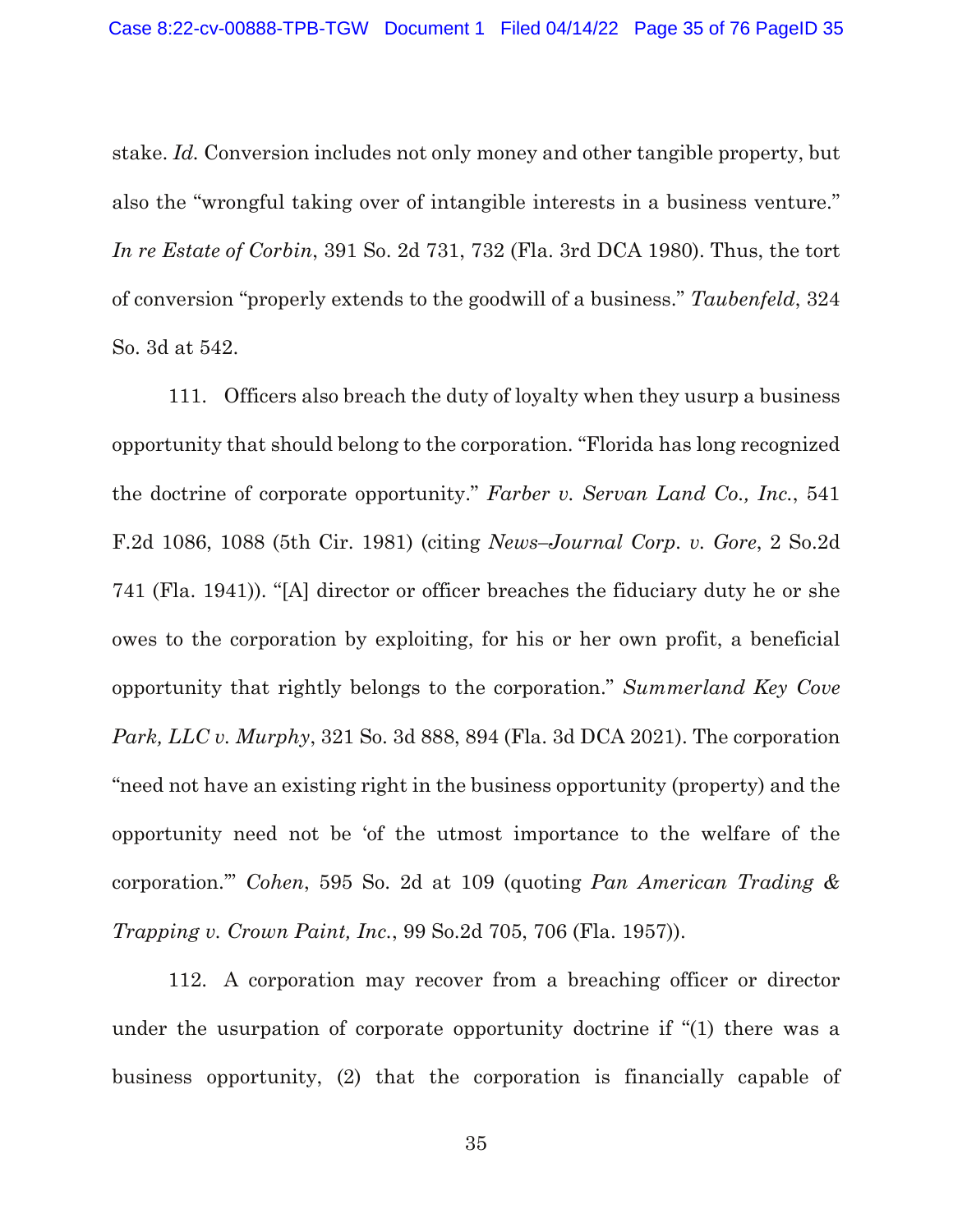undertaking, and (3) this opportunity fit into the present activities of the corporation or into an established corporate policy that acquisition of the opportunity would forward." *Summerland Key Cove Park*, 321 So. 3d at 894.

## **JOHNSON AND HERSEY'S SCHEME TO DIVERT VALUE FROM THE ESOP**

113. The Advanced Diagnostic Group enterprise has experienced substantial growth since AFO started using the Advanced Diagnostic Group name more than 15 years ago. Akumin now operates 23 Advanced Diagnostic Group branded centers in Florida, and 6 additional centers in Georgia that use Advanced Diagnostic Group's management and expertise.

114. A key driver of value of the enterprise has been its ability to take over new imaging centers and integrate them into Advanced Diagnostic Group's system. Even before Johnson acquired AFO and the Advanced Diagnostic Group brand name on behalf of ADG, AFO advertised that its Advanced Diagnostic Group chain "keeps growing to serve you better."[8](#page-35-0) Johnson then continued to enlarge the "Group" by buying previously unaffiliated imaging centers on behalf of ADG (such as ADR—see *supra* ¶ 22) and integrating them into the Advanced Diagnostic Group chain, where new centers benefit from ADG's corporate branding, advertising, referral network,

 $\overline{a}$ 

<span id="page-35-0"></span><sup>8</sup> *See* "Florida Locations Overview," *available at*

https://web.archive.org/web/20090516205657/http://www.advanceddiagnosticg roup.com/ADG\_Locations.htm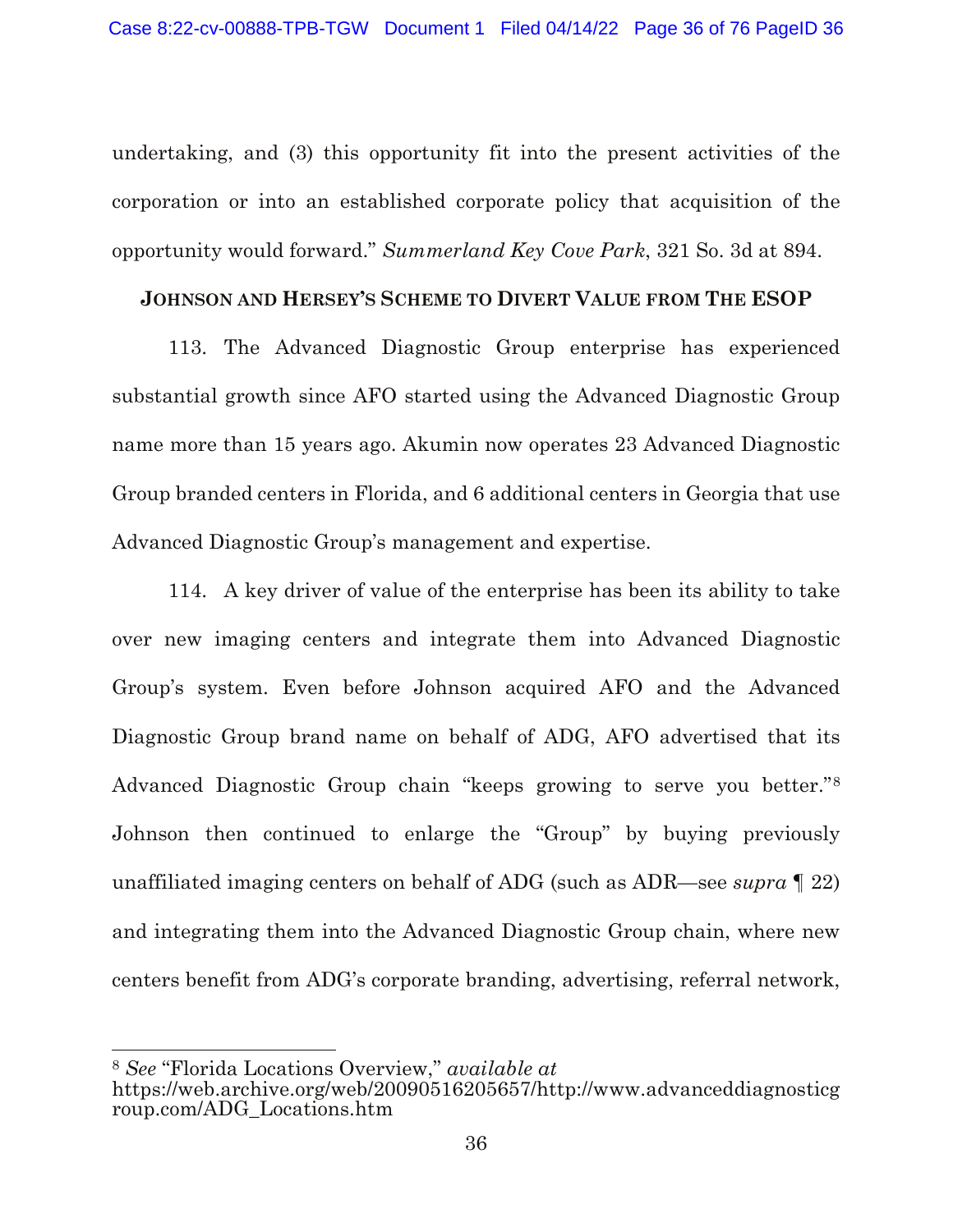and business model. When Akumin bought the whole enterprise in 2019 for \$215 million, it touted the deal to its shareholders as a single package led by ADG: "27 imaging centers … [a]ll … managed by *ADG's* management" (emphasis added).[9](#page-36-0) Akumin further championed its ability to rebrand some of its *own* centers under the Advanced Diagnostic Group name and "optimize" them by leveraging ADG's PIP expertise and referral network.[10](#page-36-1)

115. Thus, the value of the enterprise was derived from assets owned by ADG: the Advanced Diagnostic Group brand name, its existing network of imaging centers, its experience integrating new centers, its management processes and expertise, its relationships and referral networks, its business strategies, and its personnel.

116. Yet nearly \$100 million of the price that Akumin paid was not allocated to ADG shareholders. Instead, nearly \$100 million went to the owners of TIC and SFL in exchange for interests that Johnson and Hersey had acquired on behalf of those entities only a year earlier, while still serving as officers of ADG. In the case of SFL, Johnson was scrambling to add value to the SFL side of the ledger even as the parties executed the Akumin purchase

<span id="page-36-0"></span> $\overline{a}$ <sup>9</sup> *See "*Akumin to acquire approximately US\$30.3 million of EBITDA through expansion in Florida and Georgia" (Apr. 15, 2019), *available at*  www.sec.gov/Archives/edgar/data/0001776197/000119312520233781/d929223 dex997.htm.

<span id="page-36-1"></span><sup>10</sup> *See id.*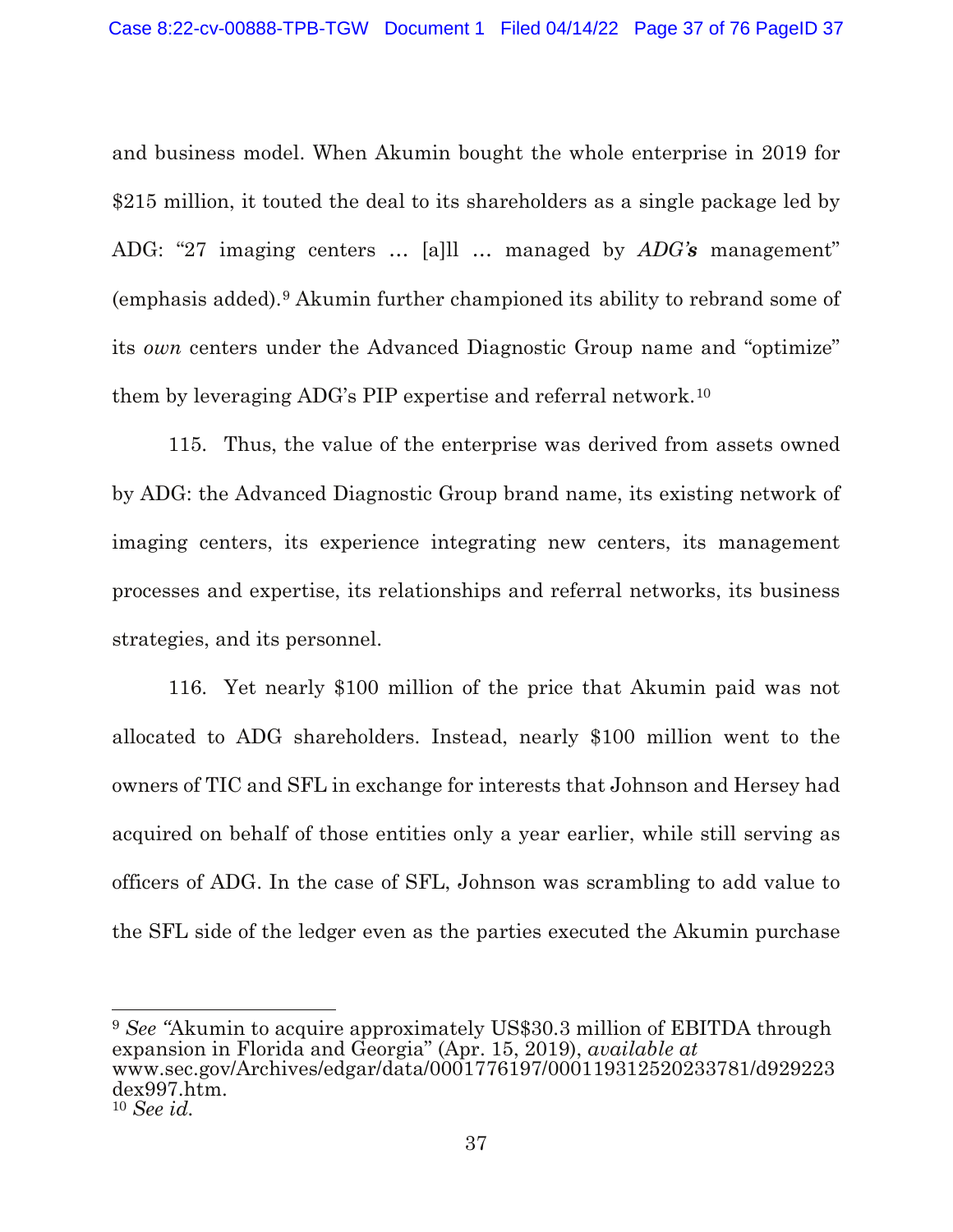agreement, with 2 new centers (of 6 total) due to come under SFL's Georgia contract in the last month before closing.[11](#page-37-0)

117. The 2018-2019 acquisitions that Johnson and Hersey executed through TIC and SFL could have been made by ADG, and thus the additional \$100 million could have accrued to ADG's shareholders—principally, the ESOP. Indeed, the acquisition of The Imaging Centers and its growth under TIC was ultimately an expansion of Advanced Diagnostic Group imaging centers in Florida—ADG's well-honed business development strategy. At least one TIC clinic even started using ADG's brand name *before* the Akumin sale. The other TIC clinics, under Johnson's continuous management, followed suit shortly after the sale closed by rebranding as Advanced Diagnostic Group centers. Upon information and belief, incorporating TIC-owned clinics into Advanced Diagnostic Group—or offering a buyer such as Akumin the opportunity to do so with benefit of Johnson's experience and expertise—was Johnson and Hersey's plan from the start.

118. Managing additional centers in Georgia was also part of ADG's well-established business activity. Indeed, SFL's Georgia contract not only could have been acquired by ADG, but it appears that Johnson *removed* the master Georgia contract from ADG in 2018 in order to give that contract to

 $\overline{a}$ 

<span id="page-37-0"></span><sup>11</sup> *See id.*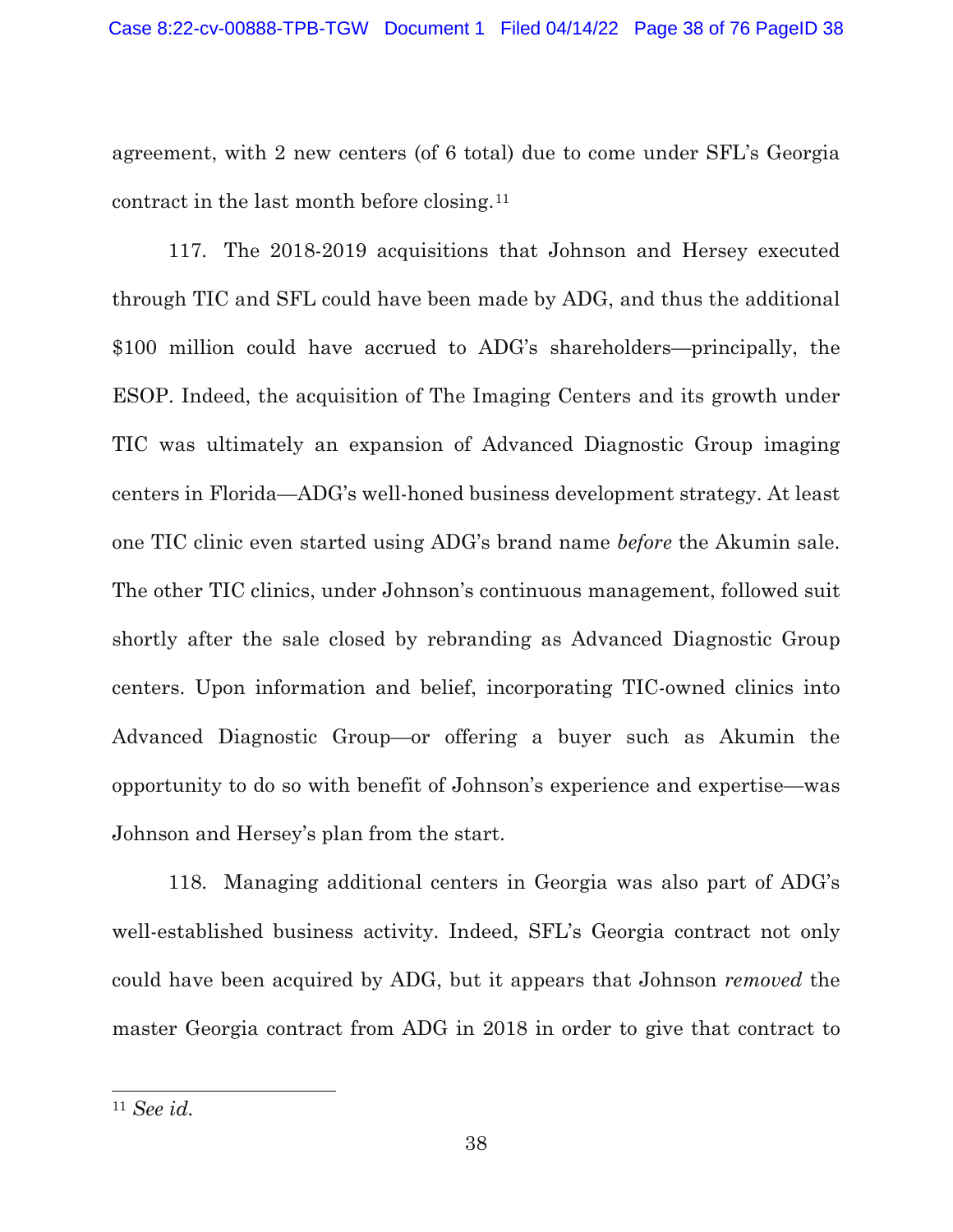SFL. Regardless, as SFL's subcontractor under the arrangement put into effect in May 2018, ADG possessed the resources and expertise to perform the contract in full and could have obtained the full value of owning the contract, as opposed to the lesser value of owning a subcontract.

119. ADG also had the financial wherewithal in 2018 and 2019 to make the acquisitions that Johnson and Hersey executed through TIC and/or SFL. None of the approximately \$18 million that TIC paid for The Imaging Centers came in the form of up-front cash payments. Instead, TIC promised the prior owners \$12 million in deferred payments, which were to be generated by the business; equity in TIC worth \$3.3 million; and \$2.7 million in subordinated loans that similarly could have been paid using business proceeds. Given that this deal did not require any up-front capital or bank financing, ADG could have made the exact same offer to the sellers.

120. Additionally, while the deferred payment obligations were satisfied two months after the purchase through an \$11 million bank loan extended to TIC, given that the assets and revenues of TIC were sufficient to obtain this loan, there is no reason that ADG could not have obtained the exact same terms had ADG made the initial asset purchase. Moreover, ADG had substantial independent borrowing capacity during this time, which Johnson had no problem leveraging to acquire a clinic (First Coast Imaging) from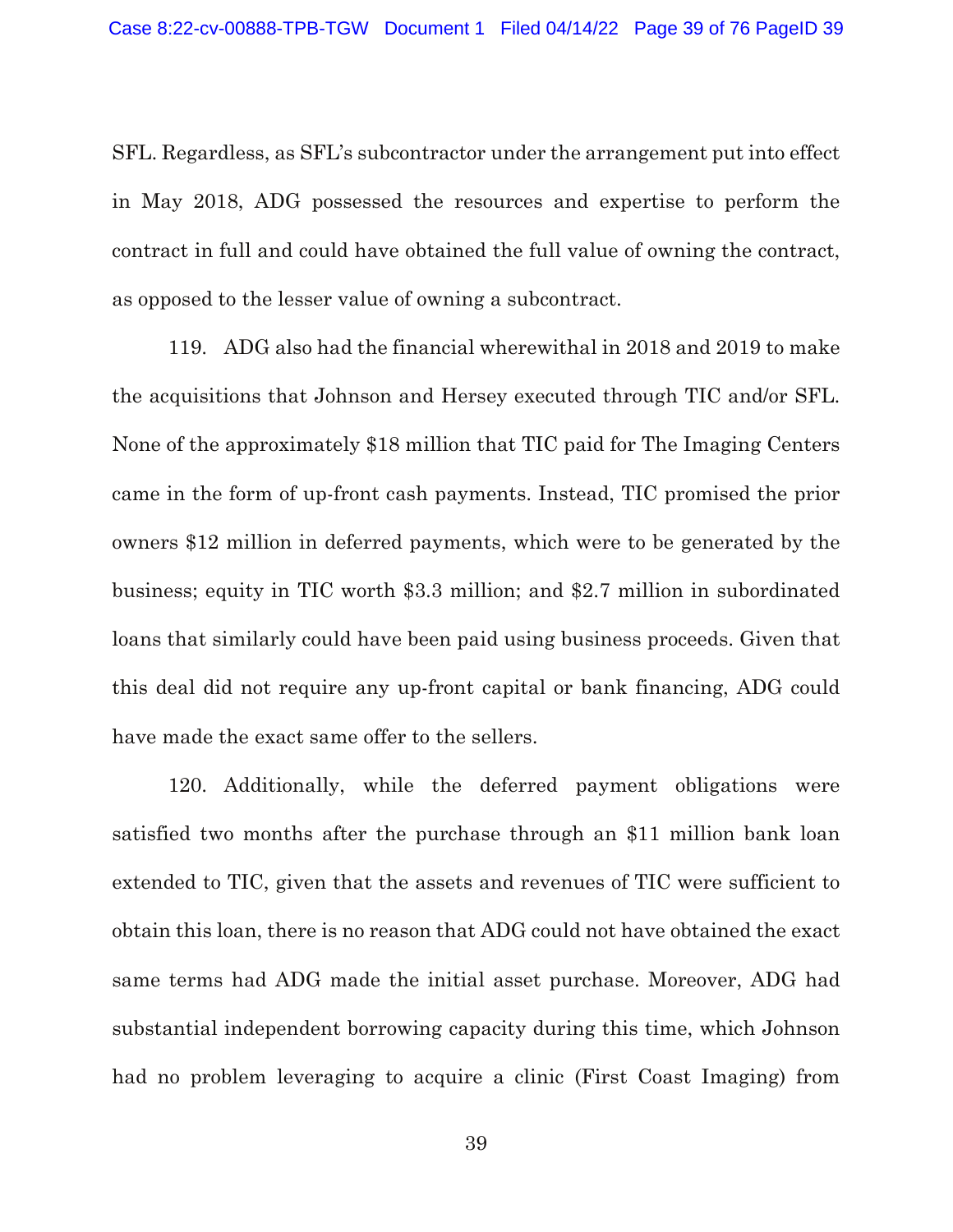himself and PBC (through SFL) at a high price. *See infra* ¶ 128. Yet when it came to the opportunity to buy The Imaging Centers from an independent party at a low price and increase its value as part of ADG's network, Johnson did not tap ADG's capital resources and instead cut ADG out of the deal.

121. Likewise, ADG had sufficient access to capital, if necessary, to make any additional investments needed to be the principal owner of SFL's Georgia contract and to fully perform under that contract.

122. While ADG could and should have realized the benefit of the TIC and SFL deals in 2018-2019, it was not in Johnson and Hersey's *personal* interests to pursue these deals on behalf of ADG. Although the ESOP formation terms were favorable to Johnson and the PBC Principals through high interest payments and the right to obtain 42% of ADG's stock, Johnson and PBC Principals also had to share 58% of ADG's growth with ADG employees through the ESOP. If Johnson and Hersey wanted to capture more than 42% of the increase in value of ADG's stock for themselves and PBC Principals, they needed to grow through other legal vehicles not bound to distribute profits to the ESOP.

123. Upon information and belief, that is what Johnson and Hersey did in 2018 and 2019 with TIC and SFL, and the acquisitions made by TIC and SFL constituted a scheme to divert value from the ESOP. By comparison to

40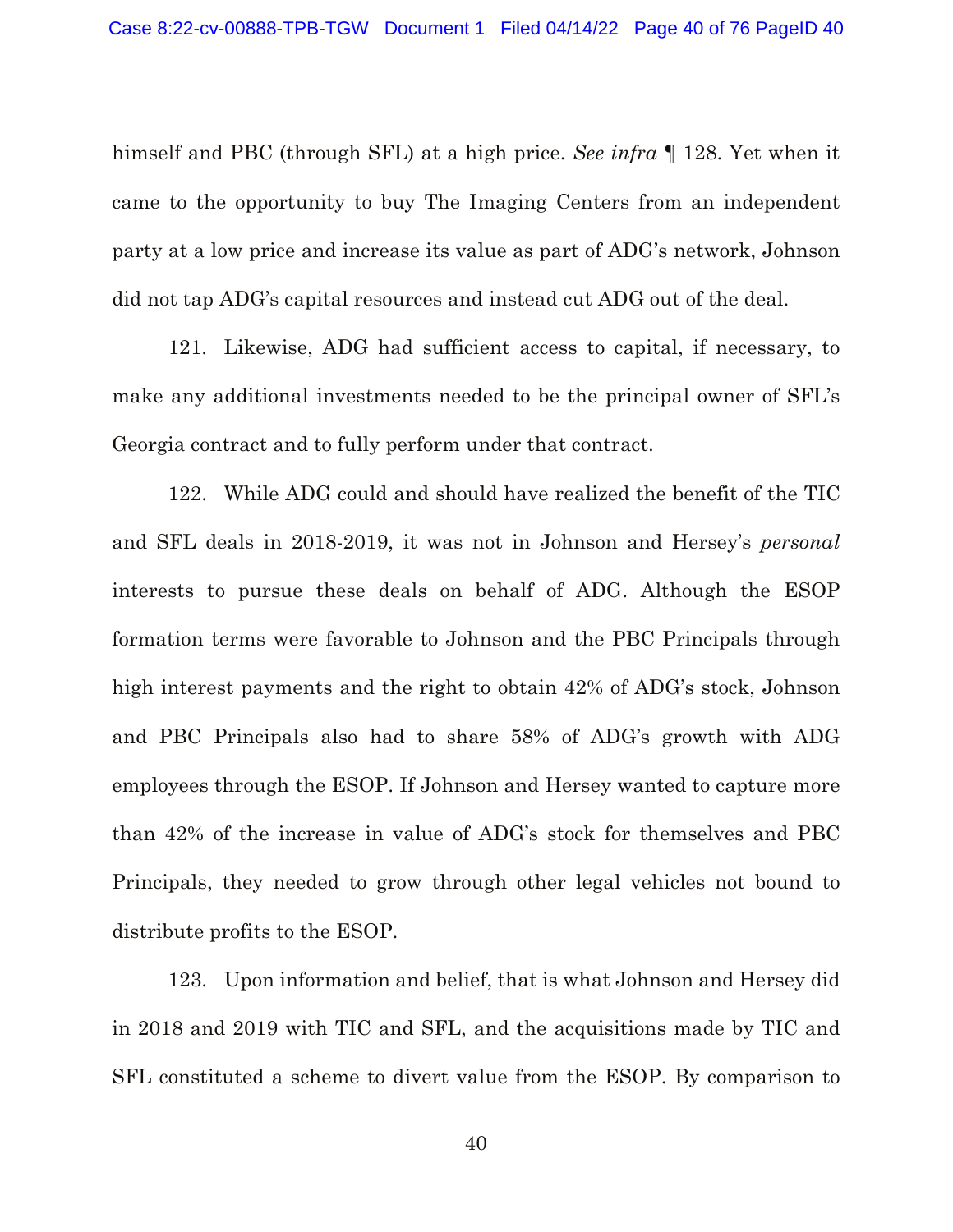market benchmarks alone, ADG's stock should have experienced substantially higher growth than the 1.76% per year reflected in the Akumin sale. The ESOP acquired its ADG stock at \$61.97 per share in December 2015 and sold it for \$65.86 per share in May 2019, which equals cumulative growth of 6.28% and annualized growth of 1.76%. During the same period, the Morningstar Global Diagnostics & Research NR USD index, which tracks the performance of companies that provide imaging and other diagnostic testing services for the medical industry, grew 81.07% cumulatively and 18.59% per year. Another related index, the S&P 600 Sector Health Care TR index, which tracks the performance of small cap companies classified as members of the Global Industry Classification Standards Health Care sector, grew 51.28% cumulatively and 12.62% per year during this period.

124. There does not appear to have been any negative change to ADG's business during this period that would explain the depressed rate of growth of ADG's stock price compared to other companies in the same industry. Indeed, ADG's patient service revenue increased 10.6% from 2017 to 2018. The business was healthy and should have reflected growth at least as strong as other companies in the same industry.

125. The depressed rate of growth of ADG's stock price can be explained, however, by Johnson and Hersey's diversion of value from ADG to

41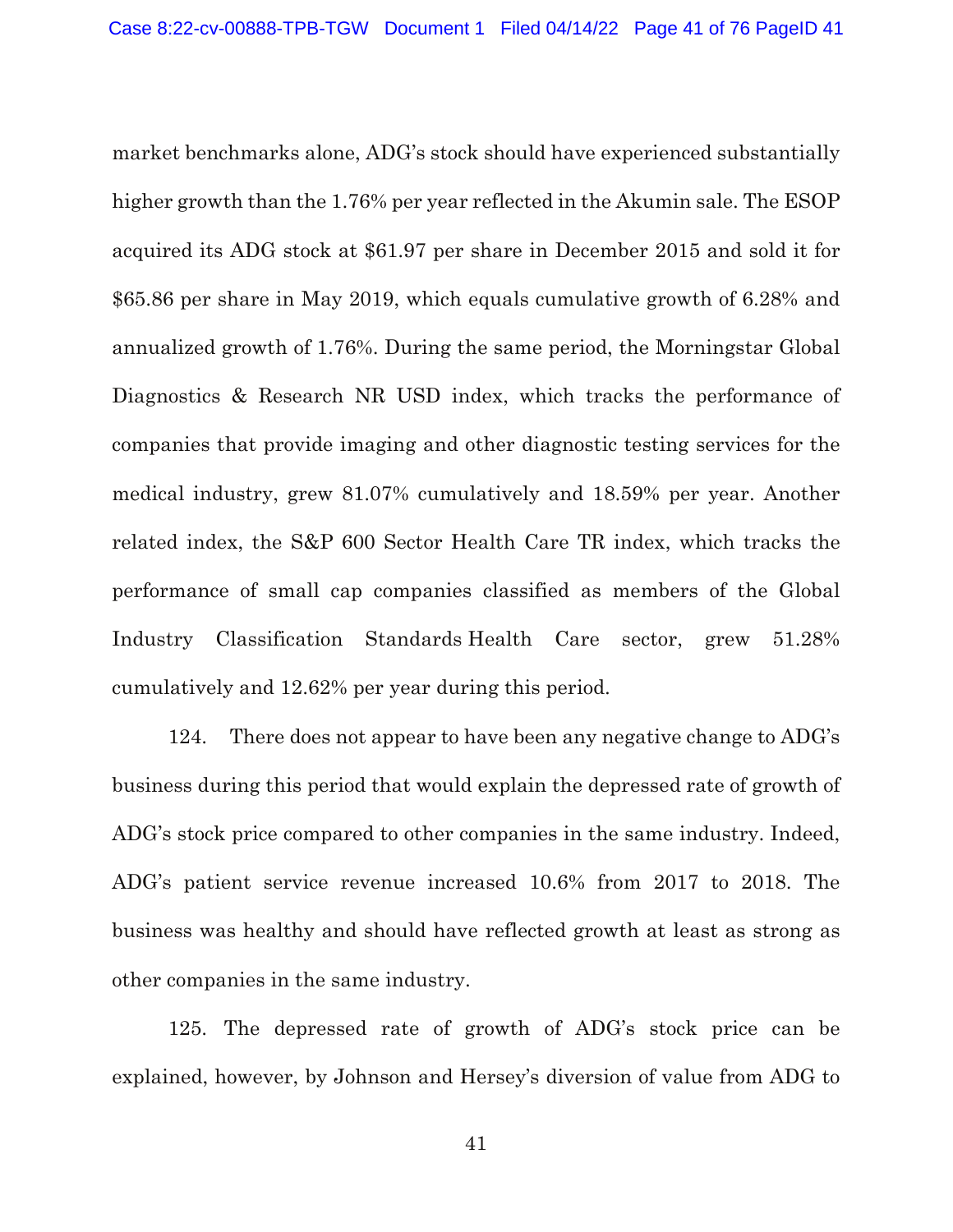TIC and SFL. In respect to TIC, Johnson and Hersey booked more than 250% growth between the price paid to acquire The Imaging Centers in January 2018 (around \$18 million) and the price that Johnson and Hersey sold TIC to Akumin for 16 months later (around \$47 million). The enormous growth of TIC did not reflect the sudden appreciation of the assets acquired by TIC from The Imaging Centers. For example, TIC's brand name—The Imaging Centers was valued at \$1.1 million in the \$18 million acquisition transaction. Akumin did not pay \$29 million more for TIC in order to use the name "The Imaging Centers." Instead, it was Akumin's ability to use the Advanced Diagnostic Group brand name and ADG's superior resources and management capabilities that made TIC worth so much more. In this way (among others), Johnson and Hersey diverted value from the ESOP by establishing and operating TIC as a separate entity and then offering TIC for sale inclusive of the potential to use ADG's assets, taking ADG's growth potential and transferring that value to TIC.

126. In respect to SFL, Johnson's gambit was similar to how he and Hersey used TIC. SFL was effectively dormant for a full year between 2017 and 2018, such that its 2018 financial statements do not include a customary comparison to 2017 figures and note only that SFL "had no other operating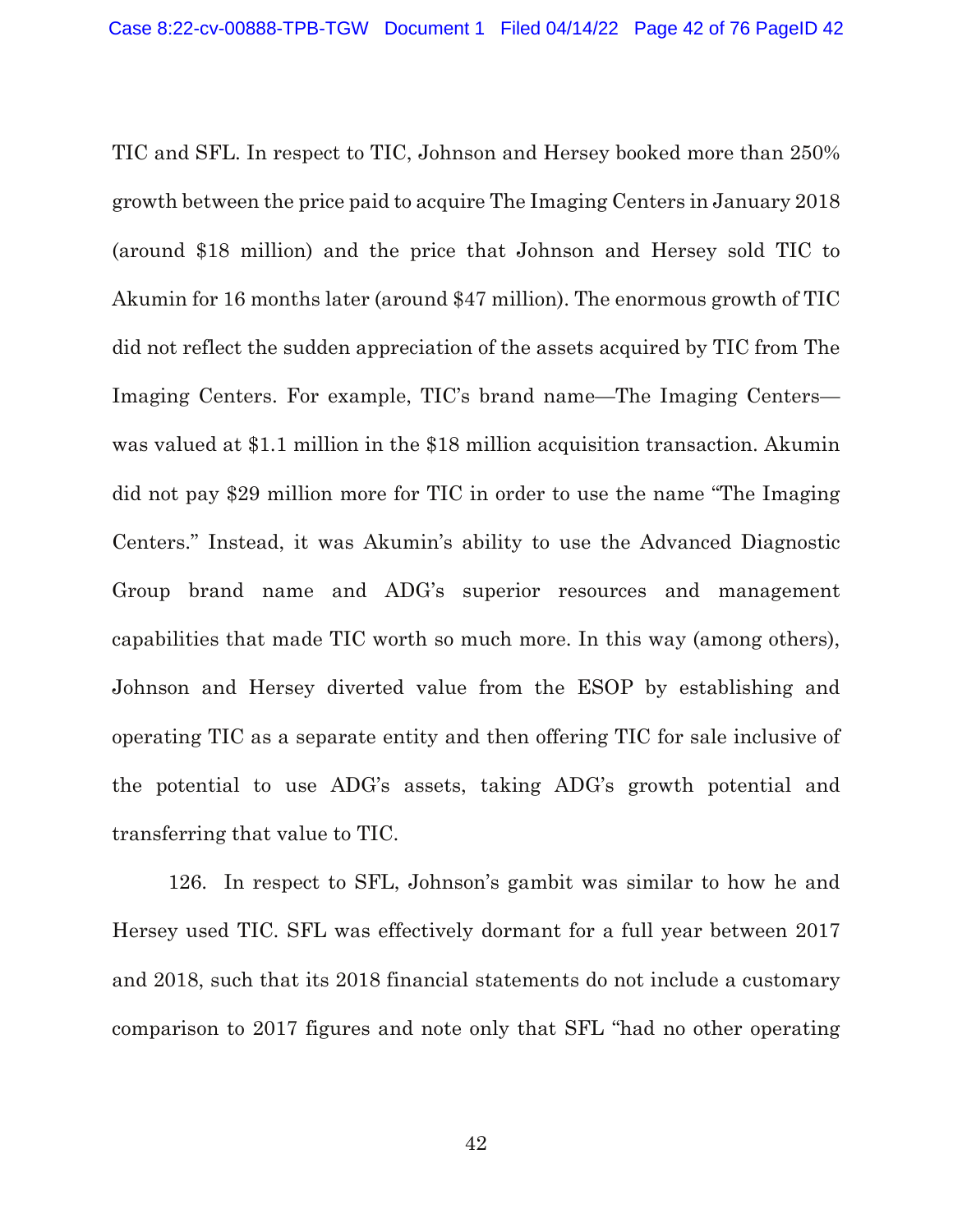activities at that time other than acquiring and leasing medical equipment."[12](#page-42-0) As of the end of the first quarter of 2019, just two weeks before the Akumin purchase agreement, SFL valued that equipment at only \$2.7 million. SFL also valued its goodwill at only \$850,000, which was likely a fair approximation of the value of *SFL's* goodwill. The \$48 million in value attributed to SFL in the Akumin deal is a reallocation of ADG's value: its reputation for quality management services and its ability to perform the Georgia contract. By executing and expanding the Georgia contract through SFL in 2018 and 2019, Johnson captured that value for himself and the PBC Principals and removed that value from the ESOP's ADG shares.

127. In respect to ADG, the execution of the initial ESOP transaction in 2015 resulted in approximately \$34 million in subordinated notes payable to Johnson and PBC bearing an interest rate of 12%. Though this debt generated significant financial benefits to Johnson and PBC, it was a significant drag on ADG's cash flow and balance sheet, as ADG was required to make quarterly interest payments to Johnson and PBC amounting to 10% per year with an additional 2% added to the principal balance of the notes. Had

<span id="page-42-0"></span> $\overline{a}$ <sup>12</sup> *See* "Business Acquisition Report" (Aug. 22, 2019), *available at* https://www.sec.gov/Archives/edgar/data/0001776197/000119312520233781/d 929223dex9936.htm.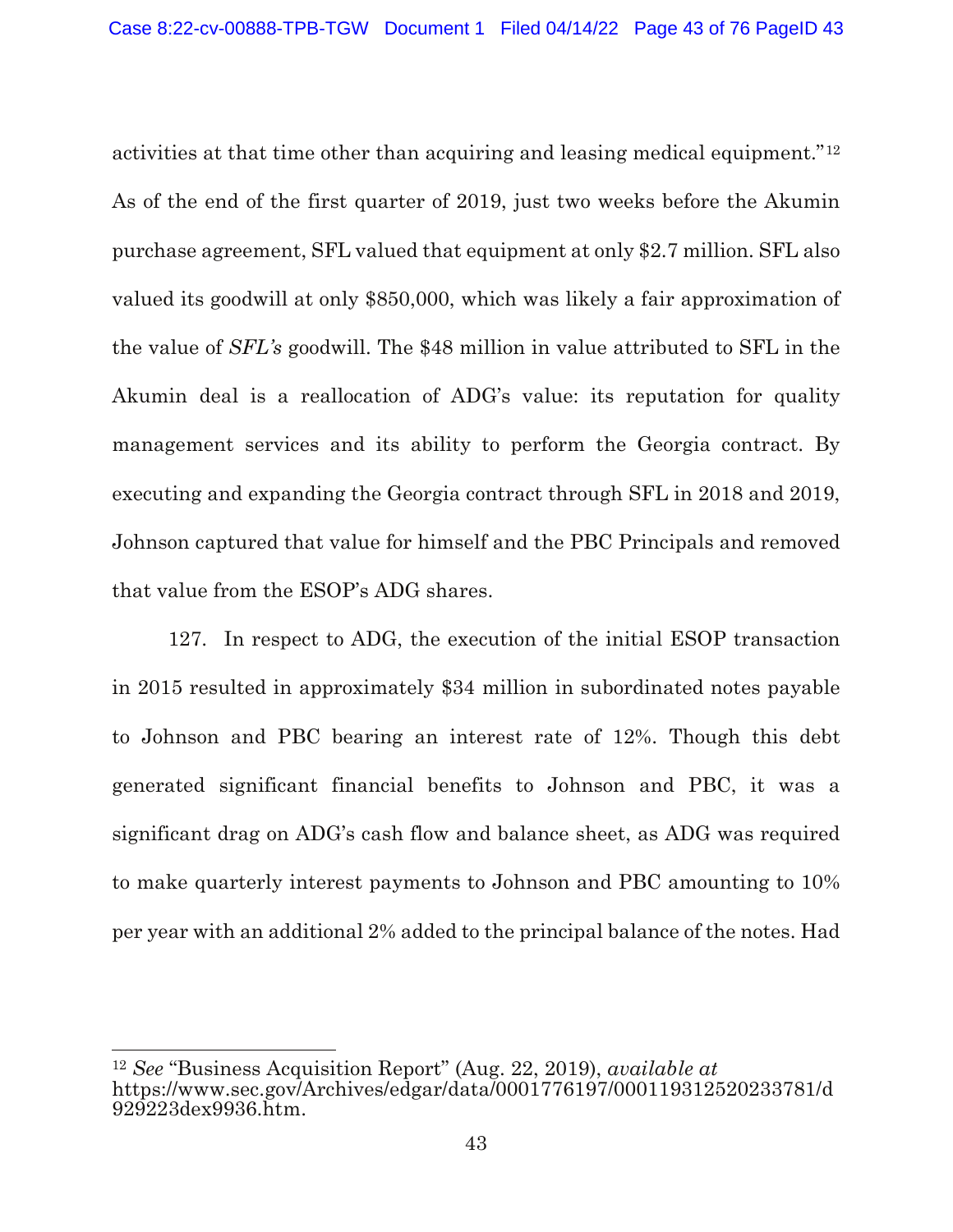Johnson and Hersey been acting in ADG's best interests, they would have refinanced this debt.

128. ADG's cash flow and assets easily would have supported such a transaction. But instead, in 2017, Johnson and Hersey used a portion of ADG's borrowing capacity to obtain \$7 million of new senior secured debt to purchase First Coast Imaging from SFL. In 2018, Johnson and Hersey re-financed all \$42 million of ADG's senior secured debt in 2018 at a 6.85% interest rate, even though the terms of the senior secured debt were less onerous for ADG than the subordinated notes due to Johnson and PBC. And through TIC, Johnson and Hersey were able to refinance all of TIC's acquisition debt in 2018 using a bank loan bearing a 4.63% interest rate. By keeping the 12% notes on ADG's books, and failing to act diligently to seek refinancing opportunities or to prioritize refinancing the 12% notes versus other liabilities, Johnson and Hersey drained capital from ADG for their own personal benefit.

129. Because Johnson and Hersey's conversion of ADG's assets and usurpation of corporate opportunities had a severe impact on the ESOP, having a materially negative effect on the value of ESOP participants' benefits, Johnson and Hersey had an affirmative duty to disclose their malfeasance to GreatBanc, the ESOP trustee, which would have permitted GreatBanc to take affirmative steps to protect the assets of the ESOP, such as instituting a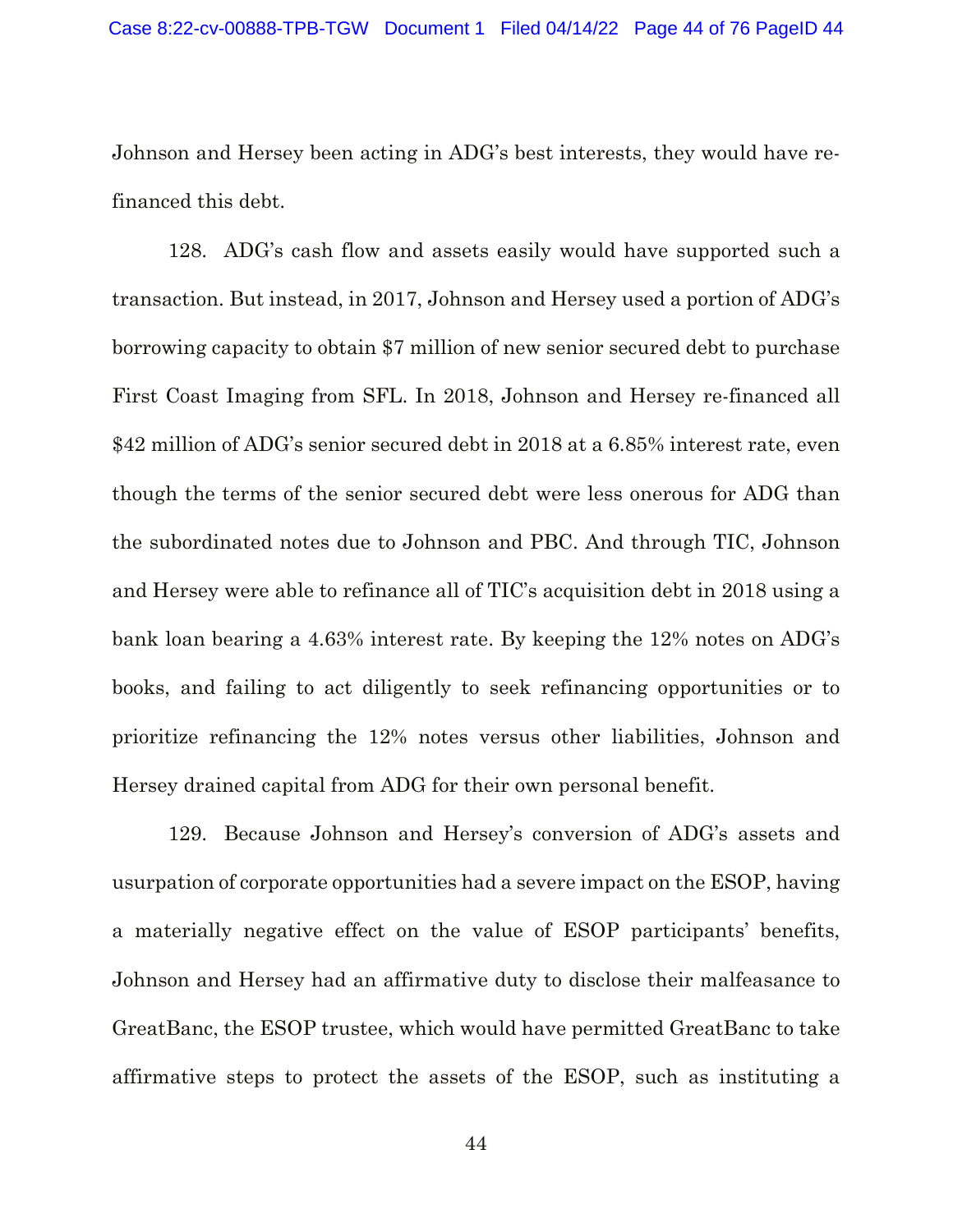derivative suit. *Pension & ESOP Admin. Committee of Community Bancshares, Inc. v. Patterson*, 547 F. Supp. 2d 1230, 1243–45 (N.D. Ala. 2008). Additionally, failing to disclose to GreatBanc the transfer of value from ADG to other entities owned by Johnson and Hersey while GreatBanc was contemplating whether to approve the sale of ADG to Akumin "imposed upon [them] a duty to disclose" their malfeasance, and they "breached [their] duty by remaining silent." *Id.* at 1246. Johnson and Hersey failed to provide a complete and accurate picture to GreatBanc with respect to the sources of value assigned to TIC and SLF because permanently removing that value from ADG was part of the scheme.

130. ADG, the ESOP, and ESOP participants were entitled undivided loyalty and reasonable care from Johnson and Hersey. By acquiring new assets through TIC and SFL and then shifting value from ADG to those entities in connection with the Akumin sale, Johnson and Hersey fell far short of their duties and are liable for the claims set forth herein. *See infra* ¶ 163 *et seq.*

### **GREATBANC'S DERELICTION OF DUTY**

131. An ESOP fiduciary is bound by ERISA's fiduciary duty to act prudently and loyally with respect to any matter involving the administration and management of the Plan. 29 U.S.C. § 1104(a)(1); *see also Brundle II*, 919 F.3d at 773 ("[A]n ESOP fiduciary is liable to the plan participants if it

45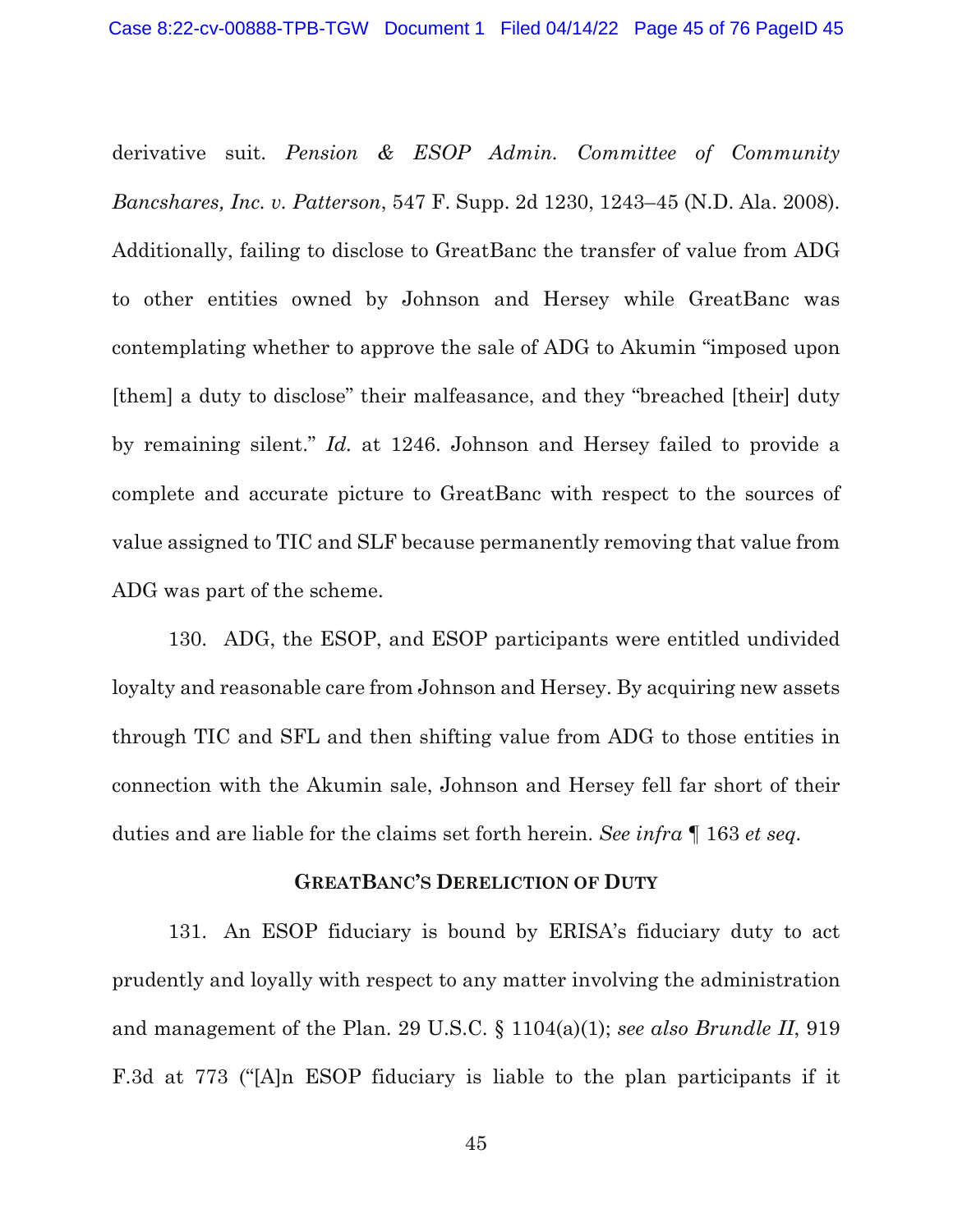breached its fiduciary duties, *i.e.*, failed to act '*solely* in the interest of the participants,' with the care, skill, prudence, and diligence used by a 'prudent man acting in a like capacity.'"). The fiduciary duties that ERISA imposes are among the "highest known to law." *Herman v. NationsBank Trust Co.*, 126 F.3d 1354, 1361 (11th Cir. 1997). "Case law imposes on an ESOP fiduciary a still more demanding duty of prudence than a typical ERISA fiduciary because an ESOP holds employer stock only, making diversification impossible." *Neil v. Zell*, 677 F. Supp. 2d 1010, 1019 (N.D. Ill. 2009).

132. These duties are not limited to the purchase or sale of an investment. Pursuant to these fiduciary duties, GreatBanc had a separate duty to monitor the investments of the Plan on an ongoing basis. *Tibble v. Edison Int'l*, 135 S.Ct. 1823, 1828 (2015). The duty to perform a thorough and impartial investigation is heightened where the parties proposing the transaction or its terms are laboring under a conflict of interest. *See Delta Star, Inc. v. Patton*, 76 F. Supp. 2d 617, 636 (W.D. Pa. 1999) ("[A]n ESOP trustee must make an intensive independent investigation into the basis for a decision which presents a potential conflict of interest."); *Reich v. Valley Nat'l Bank of Ariz.*, 837 F. Supp. 1259, 1273 (S.D.N.Y. 1993) ("A trustee must make reasonable investigation into the representations of interested parties and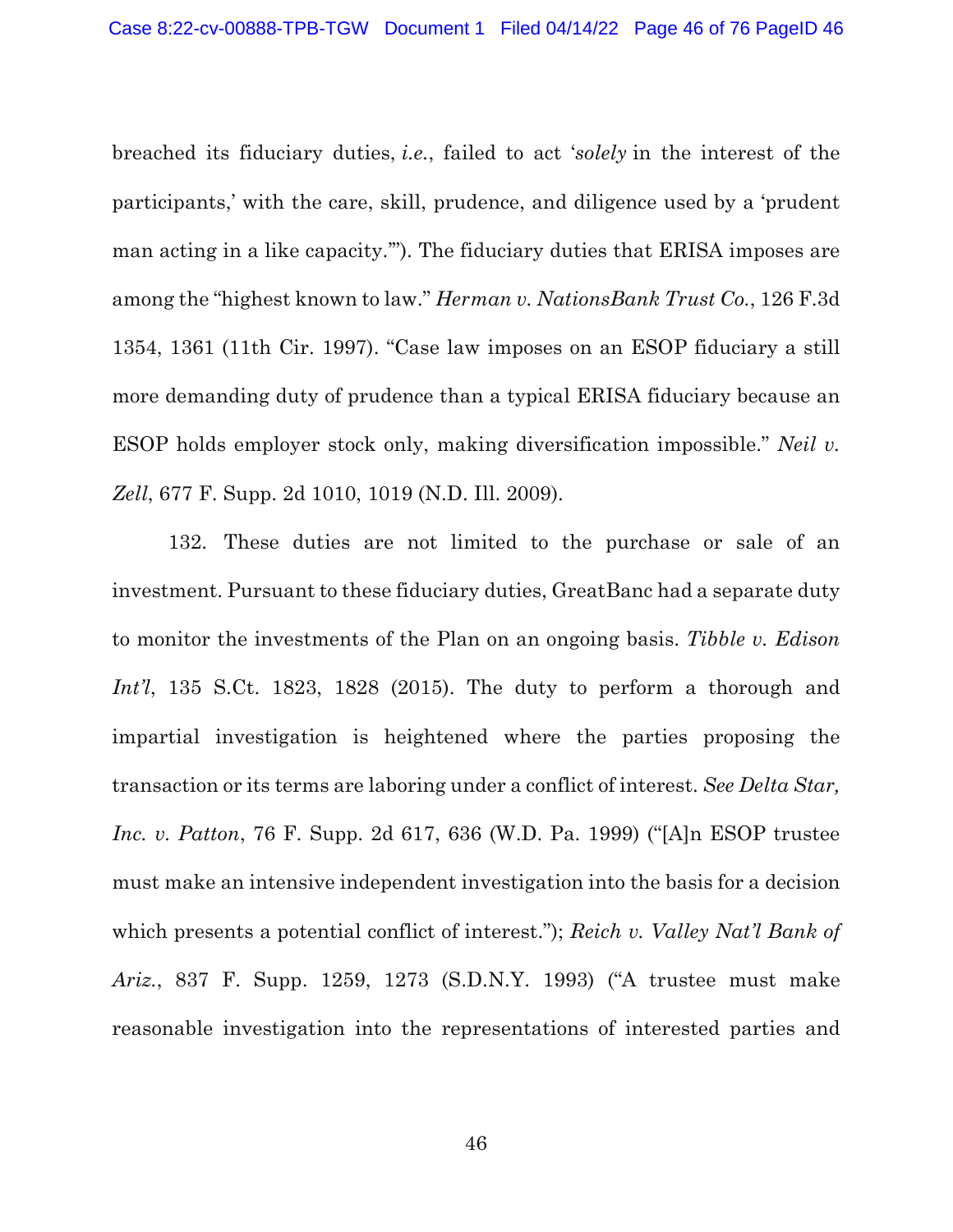where that investigation would have revealed evidence that the investment was unsound, the trustee can be held liable.").

133. Though an ESOP trustee has no duty to "continuously audit operational affairs," a duty to investigate corporate affairs arises "when there is some reason to suspect that investing in company stock may be imprudent that is, there must be something akin to a 'red flag' of misconduct." *Pugh v. Tribune Co.*, 521 F.3d 686, 700 (7th Cir. 2008); *see also Barker v. Am. Mobil Power Co.*, 64 F.3d 1397, 1403 & n.4 (9th Cir. 1995) (fiduciary's failure to investigate suspicions of improper plan funding constituted breach of duty of prudence).

134. "An ESOP trustee has a duty to bring a derivative action if he is aware that the officers and directors of the sponsoring employer have breached the fiduciary duties that they owe to their shareholders." *Delta Star*, 76 F. Supp. 2d at 637; *see also Martin v. Feilen*, 965 F.2d 660, 667 (8th Cir. 1992) (holding that the decision to have the ESOP bring a derivative suit "is one of plan administration" subject to ERISA's fiduciary duties and that plan fiduciaries "may have had an obligation to bring a derivative action if they were aware that the officers and directors of the entities whose stock was held by the ESOP had breached fiduciary duties owed their shareholders"); *Gamache v. Hogue*, 446 F. Supp. 3d 1315, 1327–28, 1330 (M.D. Ga. 2020) (plaintiffs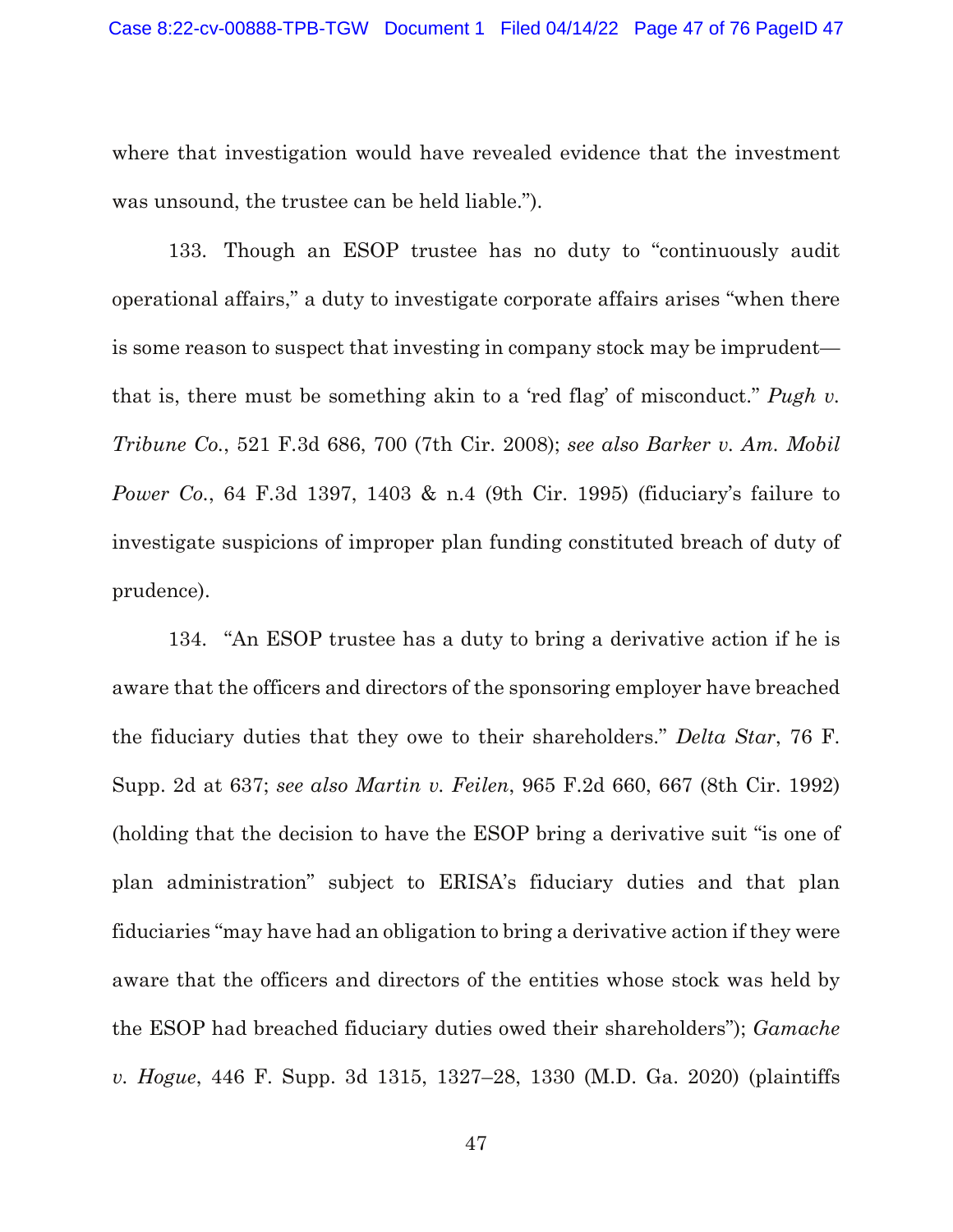stated a claim that ESOP fiduciaries and monitoring fiduciaries failed to bring suit to remedy malfeasance by bringing "derivative claim").

135. Johnson, as an officer of ADG from the time the ESOP was created to the time it was closed, and Hersey, CFO from 2017 until the Plan's closure in 2019, breached their fiduciary duties of loyalty and care owed to ADG. First, they breached the duty of loyalty in the following ways: (a) Johnson initiated the sale of First Coast Imaging to ADG on behalf of SFL because of the benefit he received from the sale, not because it was in ADG's best interests; (b) Johnson transferred ADG's management relationship with Georgia imaging centers from ADG Georgia to SFL; (c) Johnson and Hersey allowed TIC to use ADG's brand name, business model, expertise, and referral network without fair compensation to ADG; and (d) Johnson and Hersey failed to refinance the 12% ESOP transaction notes payable to Johnson and PBC.

136. Second, Johnson and Hersey, during the time that they were officers of ADG, breached the duty of loyalty to ADG by usurping its corporate opportunities in the following ways: (a) Johnson entered into the May 2018 Georgia contract on behalf of SFL, and added new centers to the contract in 2019 in anticipation of the Akumin sale, when that contract was within the scope of ADG's current business activities; and (b) Johnson and Hersey purchased The Imaging Centers clinics on behalf of TIC, an entity in which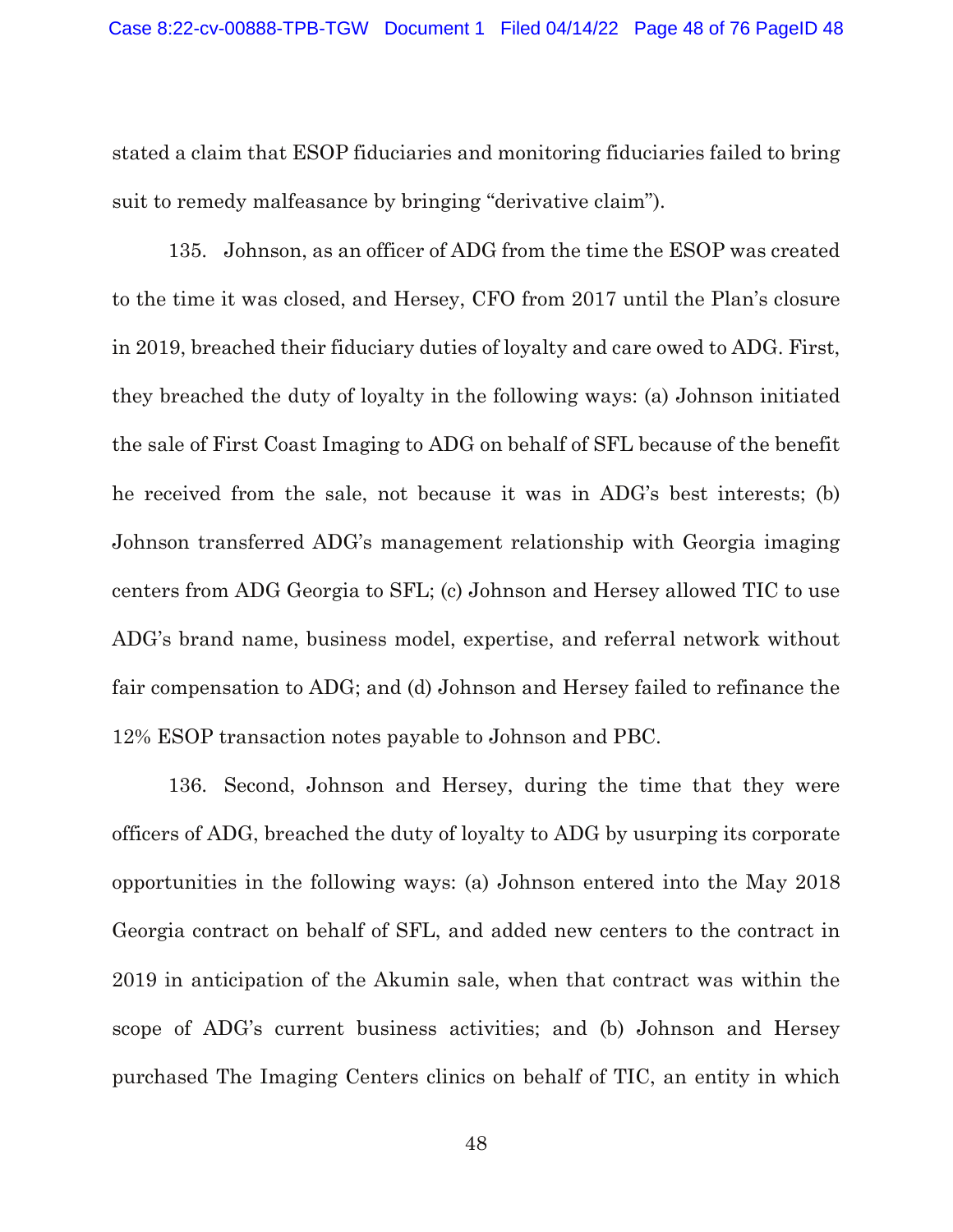Johnson and PBC had an interest (but ADG had none), despite the fact that ADG had the financial ability to purchase the clinics, and purchasing clinics such as The Imaging Centers was within the scope of ADG's business activities.

137. GreatBanc was presented with multiple red flags regarding Johnson and Hersey's breaches of their fiduciary duties to ADG and its shareholders (*i.e.*, the ESOP and its participants) prior to approving the Akumin sale. ADG provided GreatBanc with annual financial statements for GreatBanc to perform its duty as trustee to value the ESOP's assets each year in connection with the ESOP's Department of Labor filings. The First Coast Imaging sale is described in ADG's 2017 financial statements, which were provided to GreatBanc in 2018, as a purchase by ADG from an entity affiliated with ADG's management. This disclosure—a \$12 million insider transaction worth one-fifth of the ESOP's initial investment—should have put GreatBanc on notice of Johnson's self-dealing and resulted in an investigation that would have revealed the existence of other self-dealing, such as SFL's acquisition of ADG's Georgia contract and the TIC deal.

138. If GreatBanc had not yet discovered Johnson and Hersey's scheme by the time that it was notified of the proposed Akumin sale, the proposal itself constituted sufficient notice to GreatBanc. The ADG purchase agreement, which, upon information and belief, is signed by GreatBanc and was received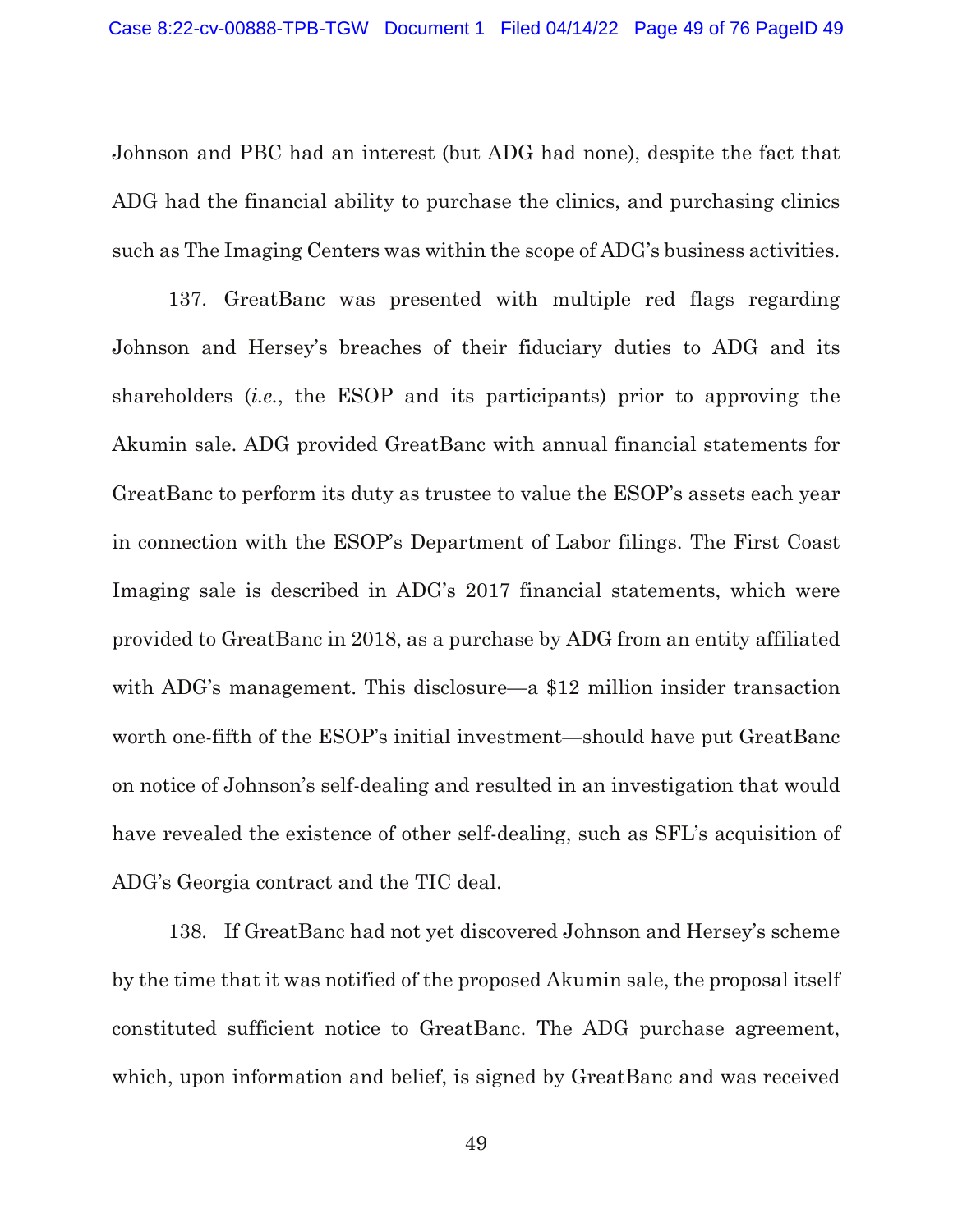and reviewed by GreatBanc with sufficient time to consider its contents, memorializes that ADG was sold "concurrently" with TIC and SFL and that the sale of TIC and SFL on the terms stated in separate purchase agreements was a condition precedent to the sale of ADG.[13](#page-49-0) GreatBanc thus had an obligation to review the TIC and SFL agreements in order to understand the terms of the ADG deal and whether those terms were fair to the ESOP. Any inquiry into TIC and SFL in the weeks or months leading to the Akumin sale would have revealed Johnson and Hersey's wrongdoing: somehow, the CEO and CFO of ADG had come to manage two companies worth \$100 million that were engaged in the exact same line of business as ADG and did not exist when the ESOP was created. The concurrent TIC and SFL deals were thus a blaring red alarm that mandated further investigation that, if undertaken, would have revealed to GreatBanc multiple acts of conversion and usurpation of corporate opportunities constituting breaches of Johnson and Hersey's duties of loyalty and care as officers of ADG.

139. An ERISA claim for failure to bring a derivative suit accrues when "it is no longer possible for the fiduciary to bring that claim—either due to the applicable statute of limitations or some other circumstance." *Blankenship v.* 

 $\overline{a}$ 

<span id="page-49-0"></span><sup>13</sup> *See* "Share Purchase Agreement for ADG Acquisition Holdings Inc." (Apr. 15, 2019), *available at*  https://www.sec.gov/Archives/edgar/data/0001776197/000119312520233781/d 929223dex9911.htm.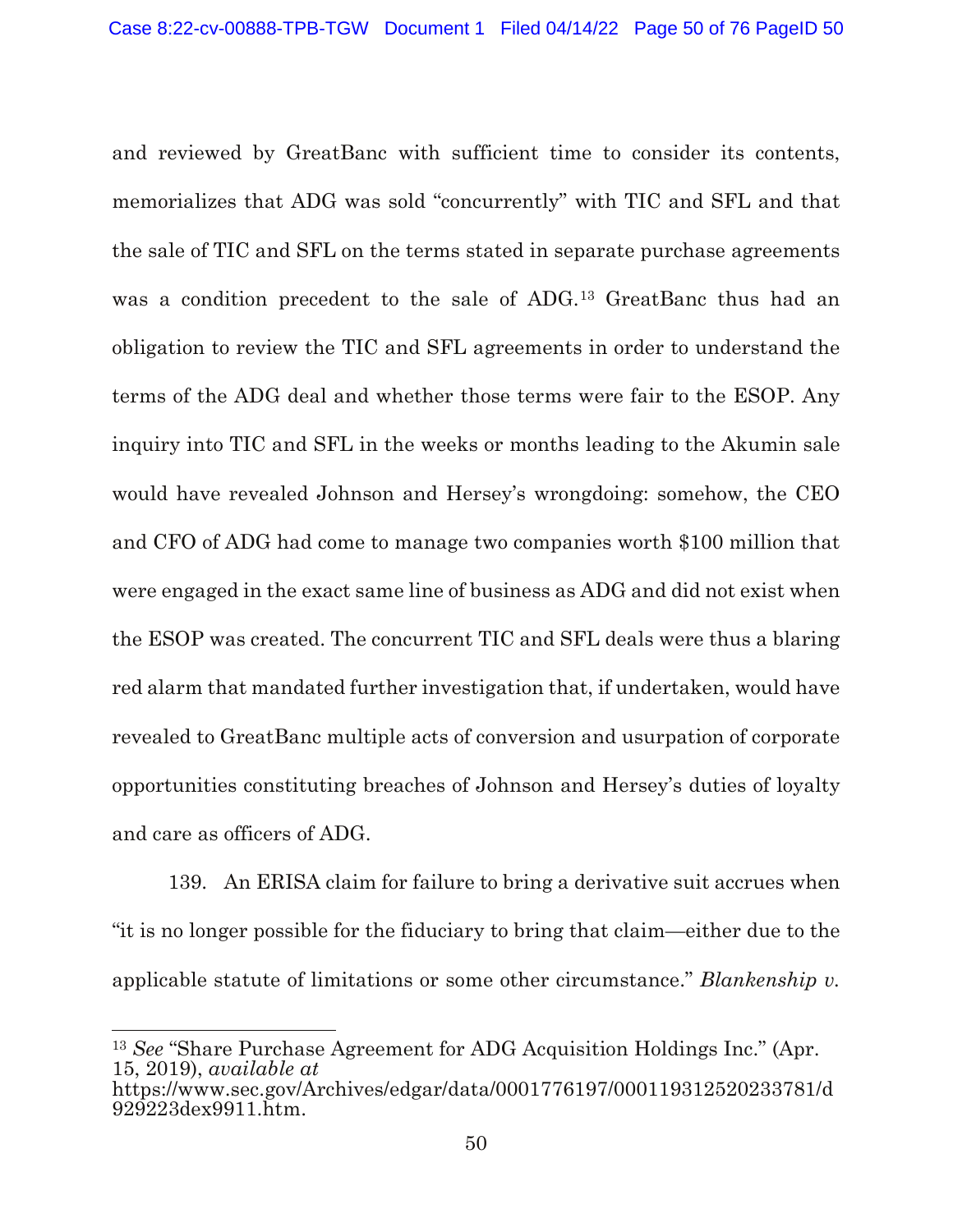*Chamberlain*, 695 F. Supp. 2d 966, 972 (E.D. Mo. 2010). Under Florida's common law "contemporaneous stock ownership rule," to maintain a derivative suit, the shareholder must maintain "continuous ownership" of the stock "throughout the pendency of the suit." *Timko v. Triarsi*, 898 So. 2d 89, 91 (Fla. 5th DCA 2005). A merger agreement that results in liquidation of a stockholder's shares thus requires dismissal of a derivative suit. *Siegmund v. Xuelian*, 2016 WL 1444582, at \*3, 6 (S.D. Fla. April 11, 2016). GreatBanc's ability to bring a derivative action on behalf of ADG to remedy the common law fiduciary breaches perpetrated by Johnson and Hersey expired when GreatBanc sold the ESOP's ADG shares to Akumin on May 31, 2019. Because that sale could not have proceeded absent GreatBanc's approval, had GreatBanc brought a derivative suit at any time prior to the merger, it could have seen that suit to its successful completion. The ESOP's derivative claims were thus forfeited due to GreatBanc's decision to approve the sale without asserting those claims.

140. GreatBanc also breached its duty to conduct a thorough and independent investigation before approving the sale price for the ESOP's ADG shares to Akumin. Had it conducted an independent and thorough investigation, it would have determined that ADG was worth far more in the deal than the 53.5% of the total value that it was assigned (only \$115 million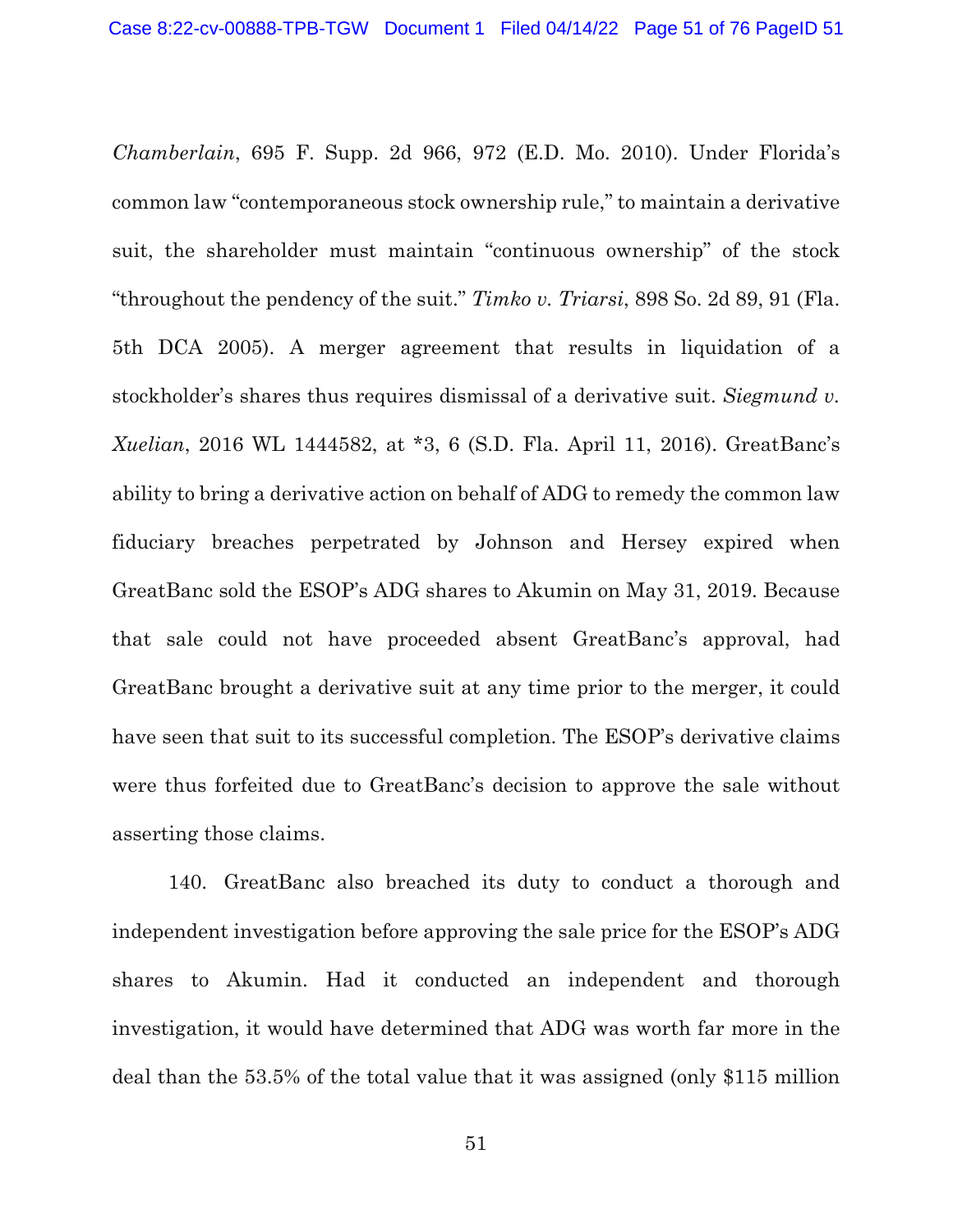of the \$215 million price, or 53.5%, was attributed to ADG). The use of ADG's brand name, expertise, networks, and/or other assets drove the collective value of the enterprise, and the proposed valuations assigned to TIC and SFL individually, and warranted that a materially larger portion of the sale price be apportioned to ADG. Had GreatBanc conducted a reasonable investigation of the proposed deal and negotiated diligently on behalf of the ESOP, the ESOP would have received a higher price for its ADG shares and, as a result, Plaintiff and other ESOP participants would have received far greater benefits when the ESOP was terminated.

### **THE PBC PRINCIPALS' KNOWING PARTICIPATION IN THE SCHEME**

141. The PBC Principals were not passive investors in TIC and SFL. PBC's investment in ADG, SFL, and TIC, starting with ADG sometime between 2010 and 2015 and ending with the Akumin sale of all 3 companies in 2019, reflects a coordinated investment strategy to develop an imaging center business and sell it profitably. The PBC Principals accomplished their objective, but they exploited ERISA violations along the way.

142. The PBC Principals served in multiple capacities that brought them in contact with—if not to the helm of—the scheme executed by Johnson and Hersey.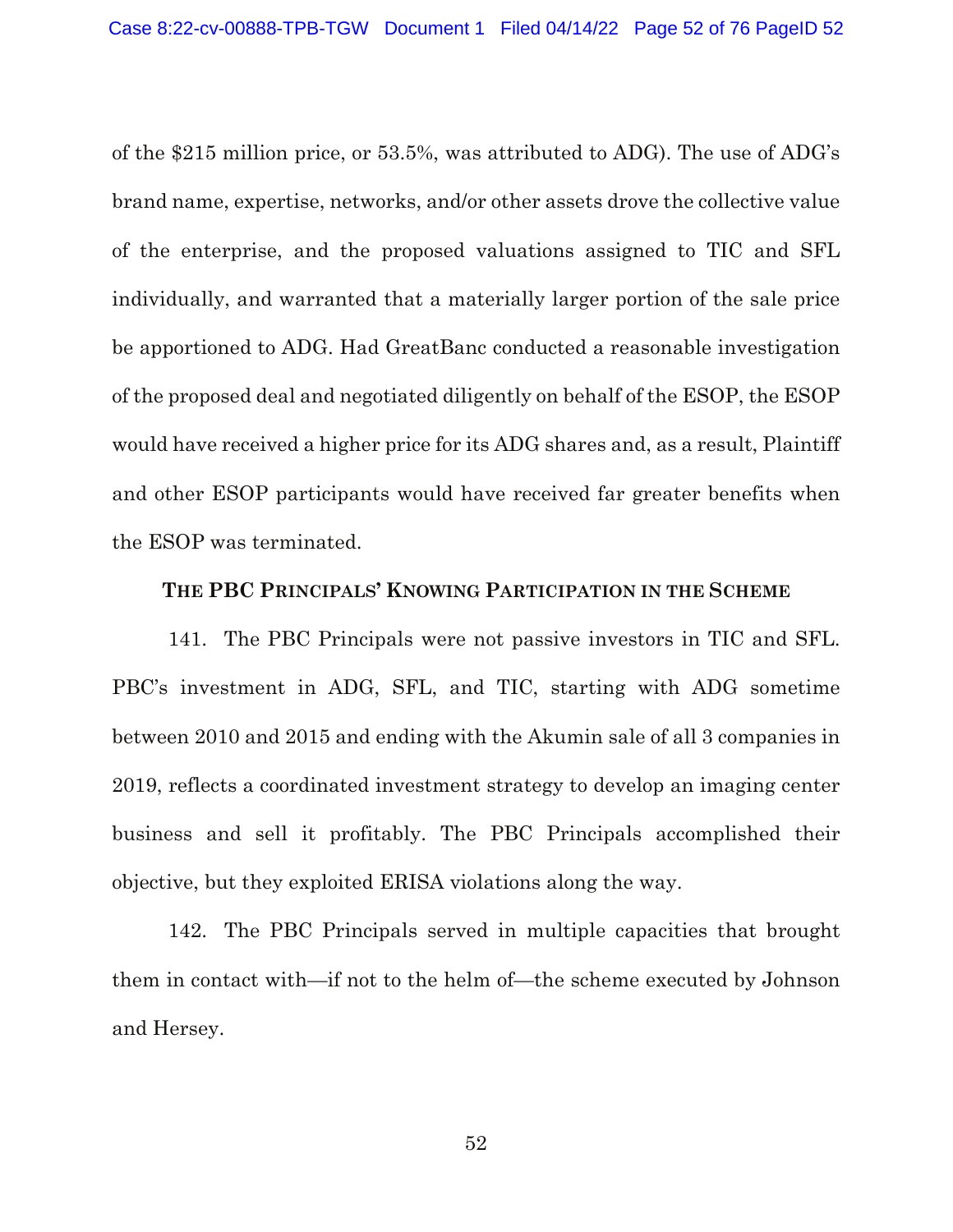143. First, the PBC Principals managed the PBC funds by serving as the general partners of the PBC funds—or as the managers of certain PBC funds designated as the general partner of other PBC funds—that held interests in ADG, TIC, and SFL. As managers of the PBC funds, the PBC Principals had fiduciary duties to PBC investors to understand the investments of the PBC funds, including transactions involving PBC portfolio companies such as ADG, TIC, and SFL. The PBC Principals thus had an obligation to understand, and, upon information and belief, did understand, that Johnson and Hersey executed the TIC and SFL deals in 2018 and 2019 in order to shift value from ADG to TIC and SFL. Further, as managers, the PBC Principals were required to approve the sale of ADG, TIC, and SFL to Akumin on behalf of the PBC funds. The PBC Principals thus understood that GreatBanc was a party to the deal on behalf of the ESOP and that GreatBanc had fiduciary duties to the ESOP.<sup>[14](#page-52-0)</sup> Upon closing the sale, the PBC Principals understood the Johnson and Hersey's efforts to divert value from ADG to TIC and SFL had gone unremedied by GreatBanc (through its failures to assert derivative claims on behalf of ADG or re-negotiate the proceeds split in

 $\overline{a}$ 

<span id="page-52-0"></span><sup>14</sup> The PBC Principals also would have understood the fiduciary nature of GreatBanc's role with respect to the ESOP from the initial ESOP formation transaction in which the PBC Principals sold PBC funds' outstanding ADG stock to GreatBanc as ESOP trustee.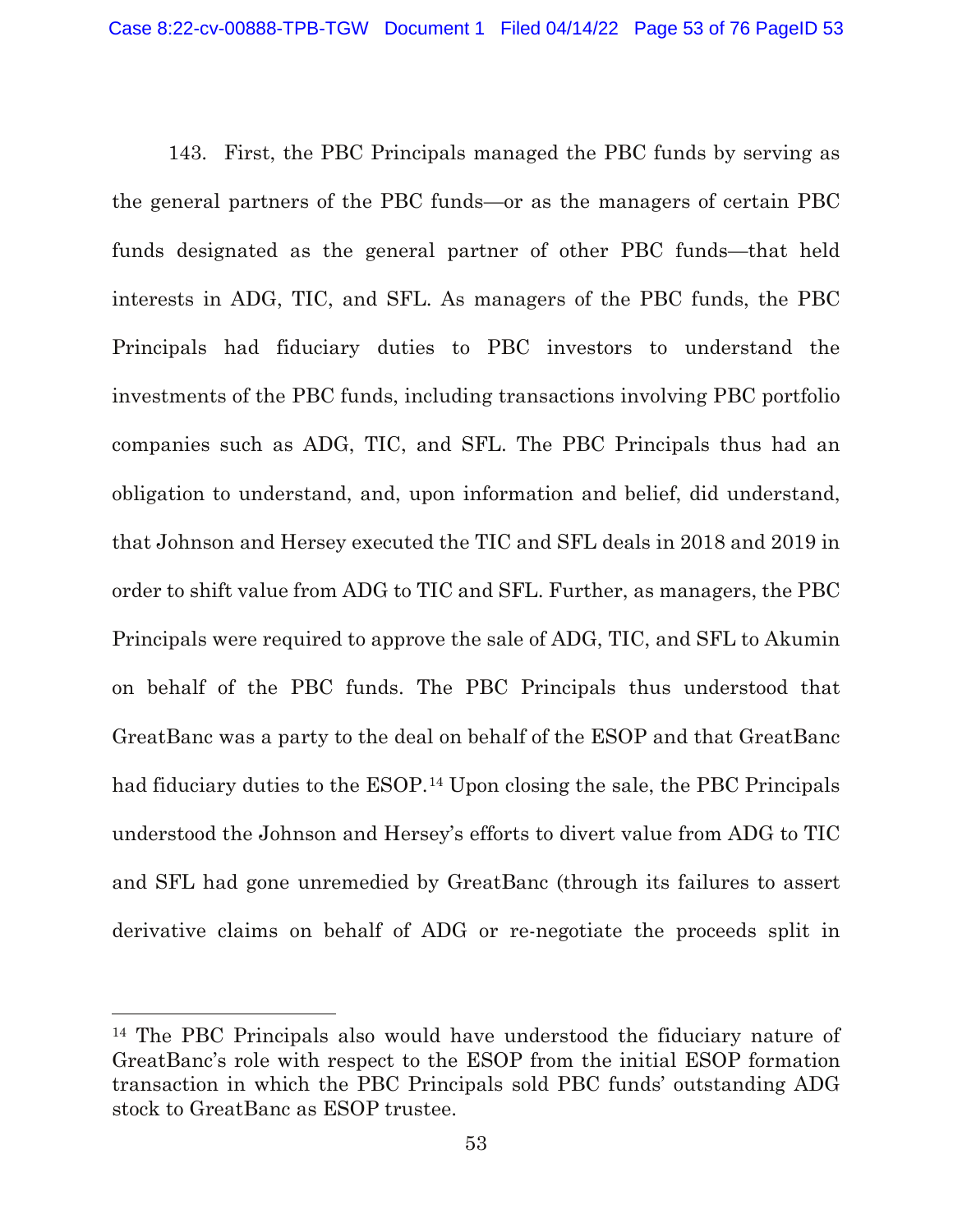recognition of ADG's greater value), and therefore that GreatBanc had breached its fiduciary duty to the ESOP.

144. Second, the PBC Principals employed Defendant Hersey. The PBC Principals placed Hersey in his position as the CFO of ADG and authorized him to establish TIC and act as a manager of TIC. Hersey thus acted as agent of the PBC Principals and, upon information and belief, the PBC Principals understood the scheme to divert value from ADG to TIC and SFL through communications with their agent Hersey. Upon information and belief, the PBC Principals also understood that Hersey's employment with ADG included ESOP administrator functions and that therefore Hersey had a fiduciary relationship with the ESOP. The PBC Principals further would have understood that the scheme to divert value from ADG violated Hersey's fiduciary duties to the ESOP.

145. Third, three of the PBC Principals, Defendants Ward, McGruder, and Schmickle—also served as managers of the PBC advisor. As managers of the PBC advisor, Ward, McGruder, and Schmickle were subject to an additional set of fiduciary obligations to PBC investors. Similar to the PBC Principals' fiduciary obligations as general partners of the PBC funds, *supra* ¶ 143, their duties as managers of the PBC advisor required the PBC Principals to understand the firm's imaging business investments (ADG-TIC-SFL) and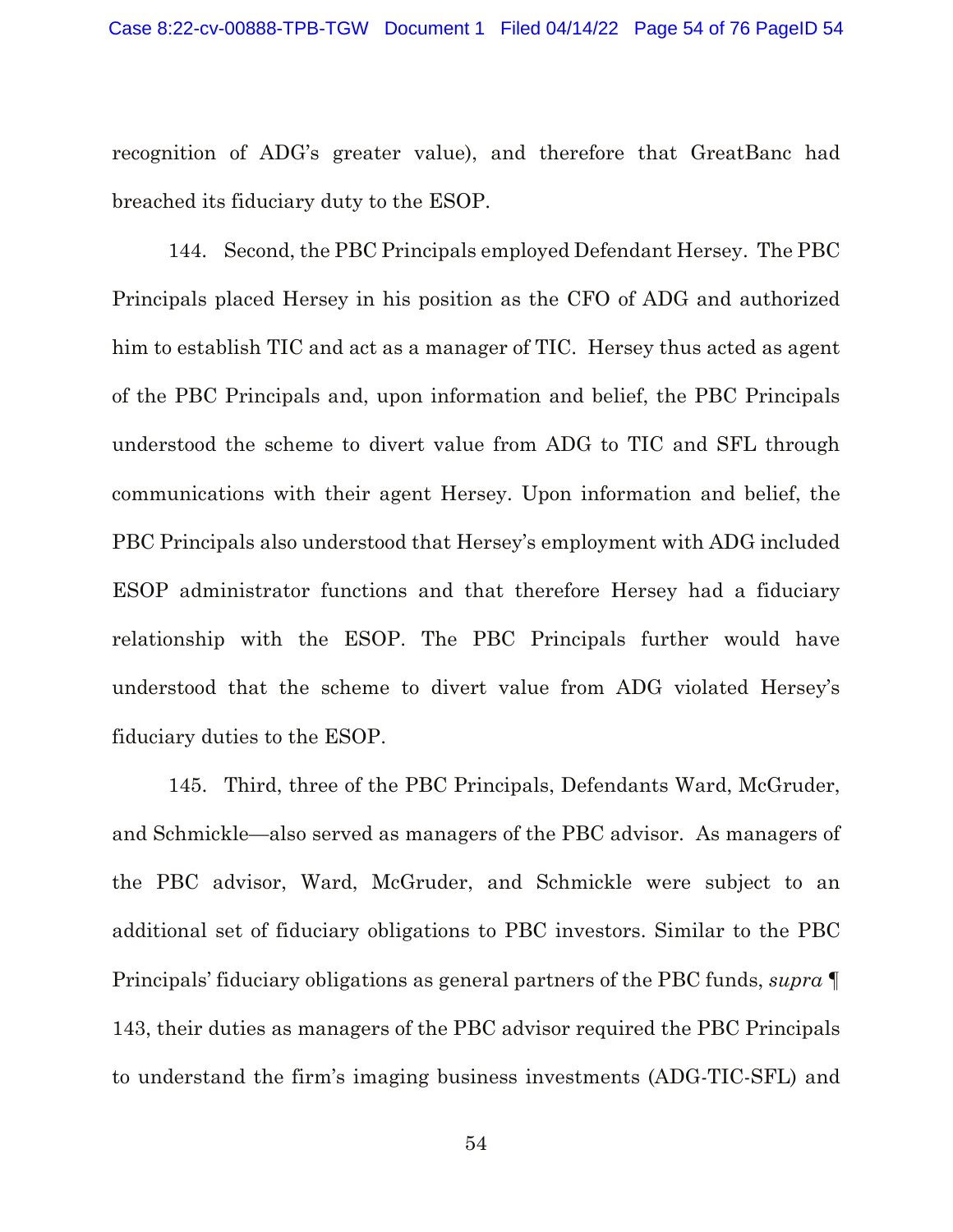all terms of the Akumin sale. The PBC Principals thus would have understood the scheme to divert value from ADG, GreatBanc's fiduciary role, and GreatBanc's failure to remedy the damage to the ESOP caused by the scheme and the sale.

146. Fourth, Defendant Ward served as a manager and founder of SFL (along with Johnson) and one of the persons that established TIC (along with Hersey). Defendant Ward thus had an additional role with respect to the PBC portfolio companies involved in the scheme and would have understood the transactions executed through TIC and SFL to divert value from ADG. Based on his knowledge of GreatBanc and Hersey's fiduciary roles with respect to the ESOP and the ultimate success of the scheme, Defendant Ward further would have understood that their ERISA violations increased his profits on PBC's imaging center strategy.

147. The PBC Principals had a practice to segregate their own interests in PBC funds from the interests of PBC investors through the designation of particular PBC funds to hold only the interests of the PBC Principals. The interests of the PBC Principals included their equity stake in the PBC funds and a percentage of the equity return received by PBC investors, payable as performance fees known as "carried interest" equal to 20% of the profits earned by the funds above certain benchmarks (on top of other management fees).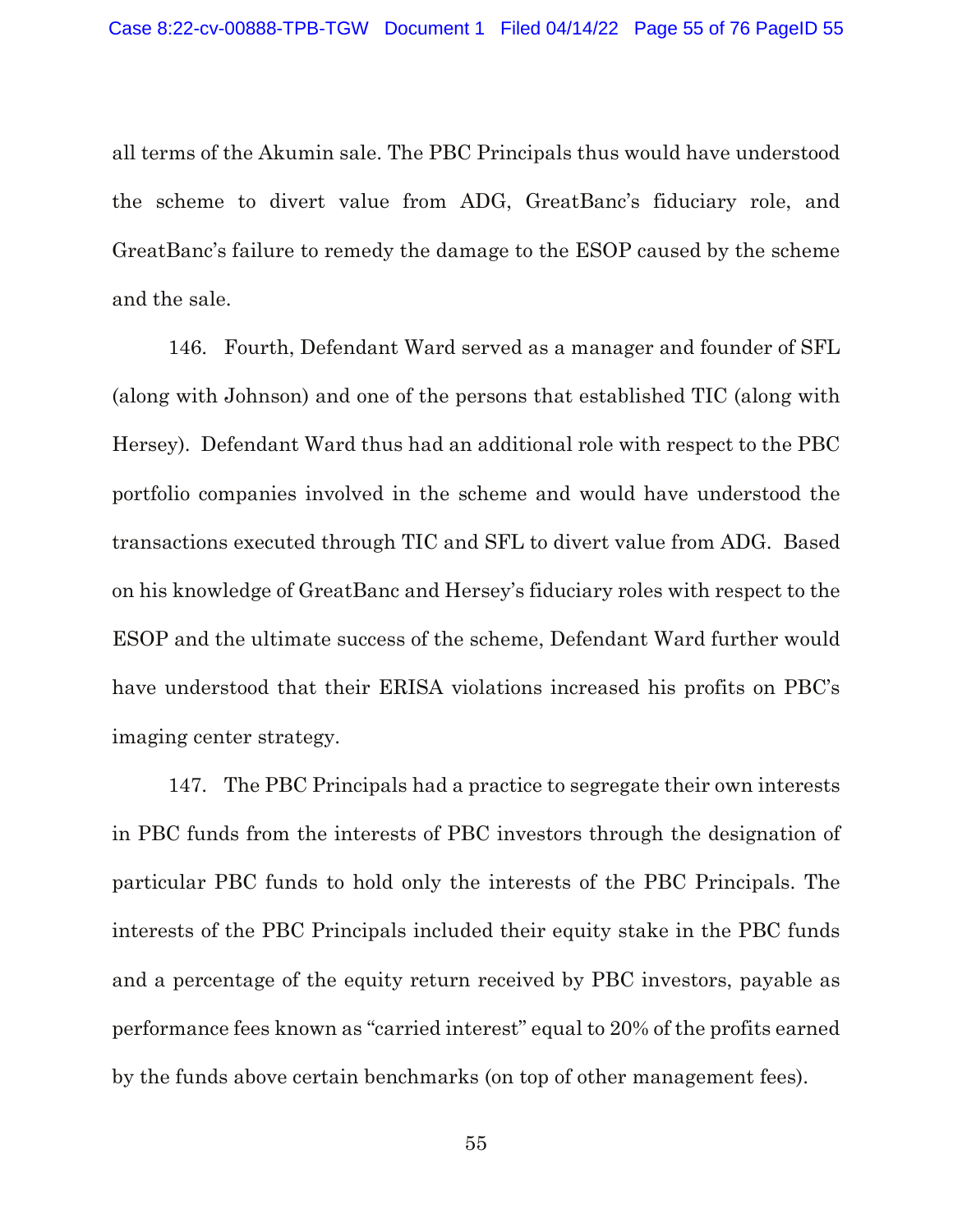148. Upon information and belief, such segregable PBC funds distributed profits from the sale of TIC and SFL to the PBC Principals, or entities under the control of the PBC Principals, and such profits can be precisely traced to the PBC Principals individually through accounting and tax records not available to Plaintiff at this stage.

#### **PLAINTIFF'S LACK OF KNOWLEDGE OF THE SCHEME**

149. Plaintiff's position at ADG did not involve finance, mergers and acquisitions, or ESOP administration. Therefore, Plaintiff did not have knowledge of ADG's purchase of First Coast Imaging, ADG's operations in Georgia or the party that held the contract, the purchase of The Imaging Centers or the entity making the purchase, or the administration and management of the ESOP. Plaintiff did not have knowledge of such facts (among others) demonstrating a scheme to divert value from the ESOP, or GreatBanc's role with respect to the ESOP, until 2022, after an investigation initiated by legal counsel. Prior to formal discovery in this case, Plaintiff does not have access to company documents and other insider information involving the transactions at issue or the negotiations related to the Akumin sale. Plaintiff's allegations are based on public disclosures related to the Akumin sale, other public information involving the parties to the sale, and reasonable inferences based on the information available at this stage.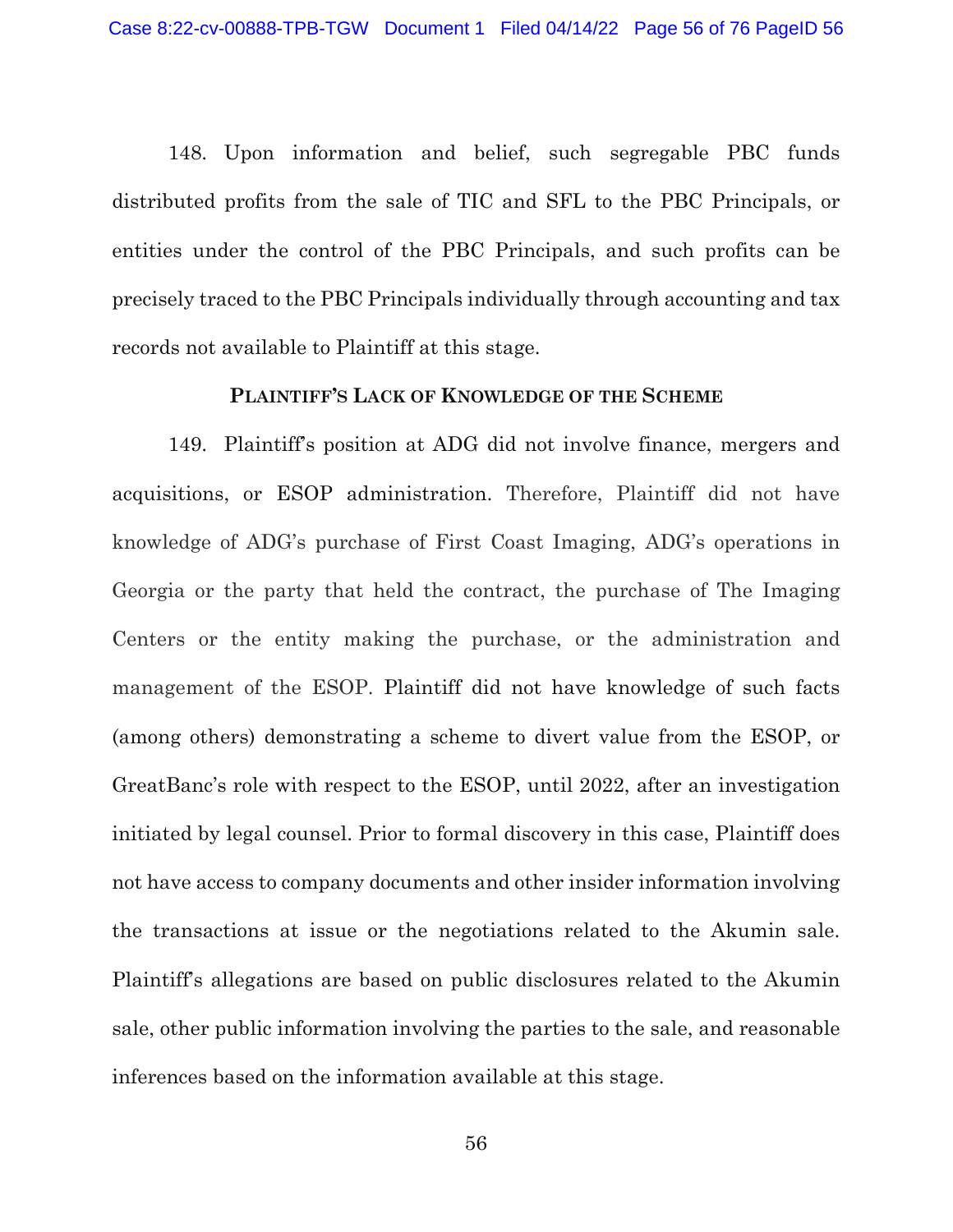#### **PLAN-WIDE RELIEF**

150. 29 U.S.C. § 1132(a)(2) authorizes any participant or beneficiary of the ESOP to bring an action on behalf of the ESOP to obtain for the ESOP the remedies provided by 29 U.S.C. § 1109(a). Plaintiff seeks recovery on behalf of the ESOP pursuant to this statutory provision.

151. Plaintiff seeks recovery for injuries to the ESOP sustained as a result of prohibited transactions and fiduciary breaches during the statutory period and seeks equitable relief on behalf of the ESOP as a whole.

152. Plaintiff is adequate to bring this derivative action on behalf of the ESOP, and her interests are aligned with the ESOP's other participants and beneficiaries. Plaintiff does not have any conflicts of interest with any participants or beneficiaries that would impair or impede her ability to pursue this action. Plaintiff has retained counsel experienced in ERISA litigation, and intends to pursue this action vigorously on behalf of the ESOP.

#### **CLASS ACTION ALLEGATIONS**

153. Plaintiff additionally and alternatively seeks certification of this action as a class action pursuant to Fed. R. Civ. P. 23.

154. Plaintiff asserts her claims on behalf of a class of participants and beneficiaries of the Plan defined as follows:

All participants and beneficiaries of the Advanced Diagnostic Group Employee Stock Ownership Plan at the time that the ESOP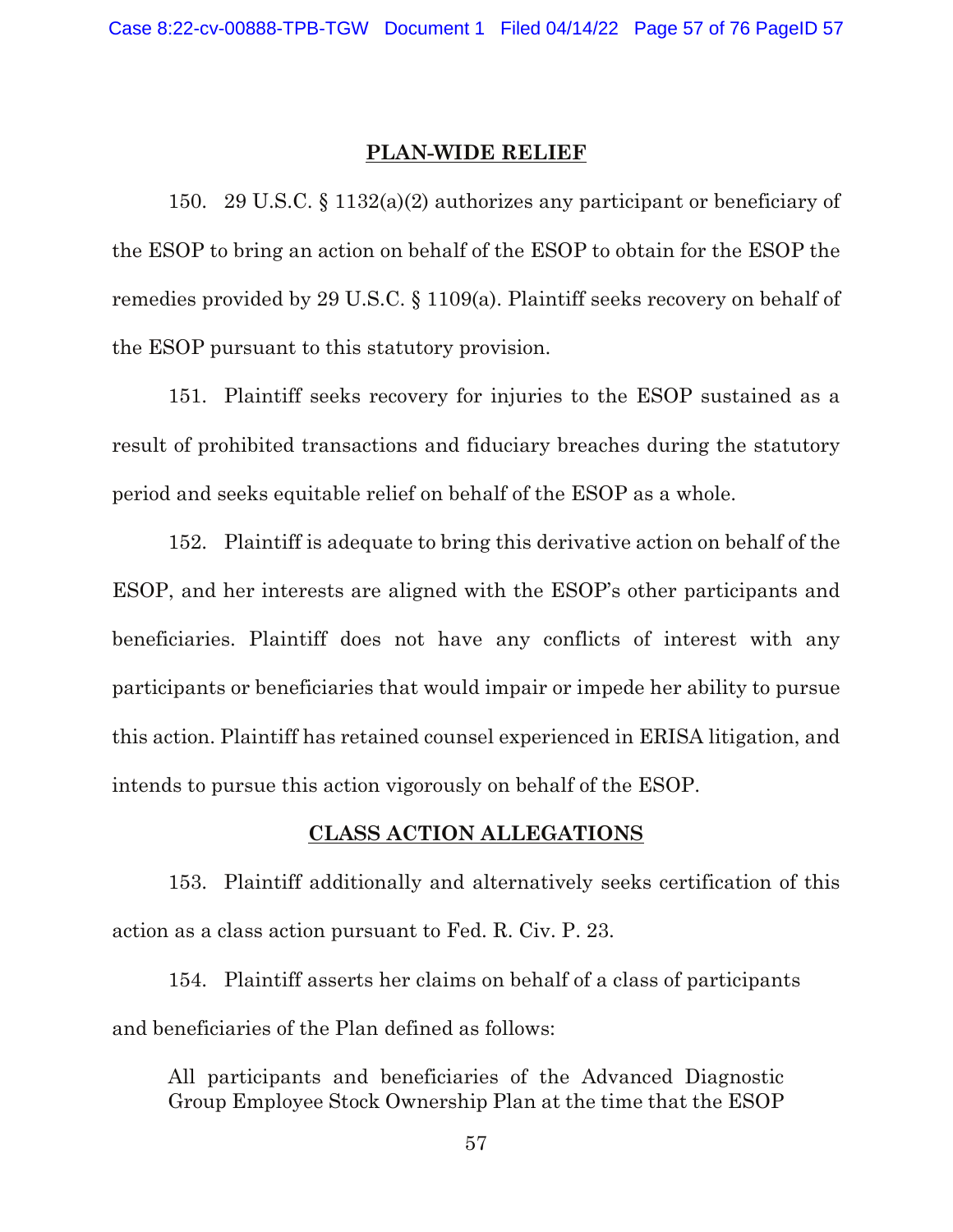was terminated, except that Johnson, Hersey, the PBC Principals, any PBC employee, any member of ADG's board of directors, and any other person that acted as an ESOP fiduciary, to the extent that such person would otherwise be a class member, shall be excluded from the class.

155. Numerosity: The Class is so numerous that joinder of all Class members is impracticable. The ESOP had around 200 participants.

156. Typicality: Plaintiff's claims are typical of the Class members' claims. Like other Class members, Plaintiff was an ESOP participant and suffered injuries as a result of Defendants' violations of ERISA. Defendants treated Plaintiff consistently with other Class members with regard to the ESOP. Defendants' improper actions affected all ESOP participants similarly.

157. Adequacy: Plaintiff will fairly and adequately protect the interests of the Class. Plaintiff's interests are aligned with the Class that they seek to represent, and she has retained counsel experienced in complex class action litigation, including ERISA litigation. Plaintiff does not have any conflicts of interest with any Class members that would impair or impede her ability to represent such Class members.

158. Commonality: Common questions of law and fact exist as to all Class members and predominate over any questions solely affecting individual Class members, including but not limited to:

a. Whether GreatBanc was a fiduciary with respect to the ESOP;

58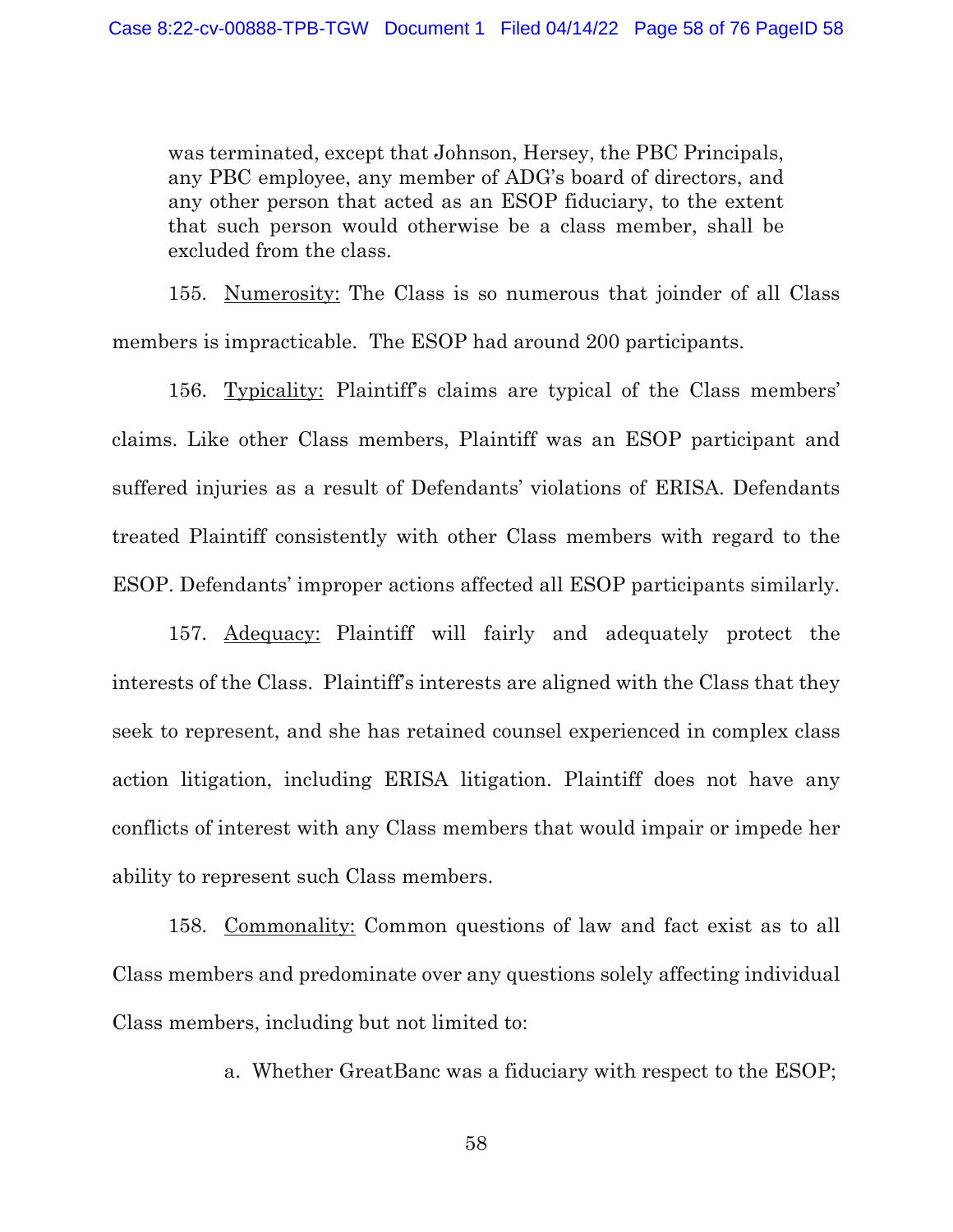- b. Whether Johnson and Hersey were fiduciaries with respect to the ESOP;
- c. Whether the ESOP's fiduciaries failed to comply with ERISA's fiduciary standards of prudence and loyalty in the process of approving the share price due to the ESOP in connection with the Akumin sale;
- d. Whether ADG, Johnson, Hersey, and Does were parties in interest to the ESOP;
- e. Whether the Akumin sale constituted one or more prohibited transactions;
- f. Whether any prohibited transaction exemption pursuant to ERISA applies;
- g. Whether Johnson, Hersey, the PBC Principals, and Does knowingly participated in one or more non-exempt prohibited transactions and may be compelled to account for proceeds to the ESOP;
- h. Whether Johnson and Hersey breached their fiduciary duties as officers of ADG in connection with their actions taken with respect to TIC and SFL, or through other actions adverse to ADG;
- i. Whether GreatBanc breached its fiduciary duties of prudence and loyalty pursuant to ERISA by failing to competently monitor the ESOP's investment in ADG and by allowing the ESOP's derivative claims on behalf of ADG to expire in connection with the Akumin sale;
- j. The proper form of equitable and injunctive relief; and
- k. The proper measure of monetary relief.
- 159. Class certification is appropriate under Fed. R. Civ. P. 23(b)(1)(A)

because prosecuting separate actions against Defendants would create a risk

of inconsistent or varying adjudications with respect to individual Class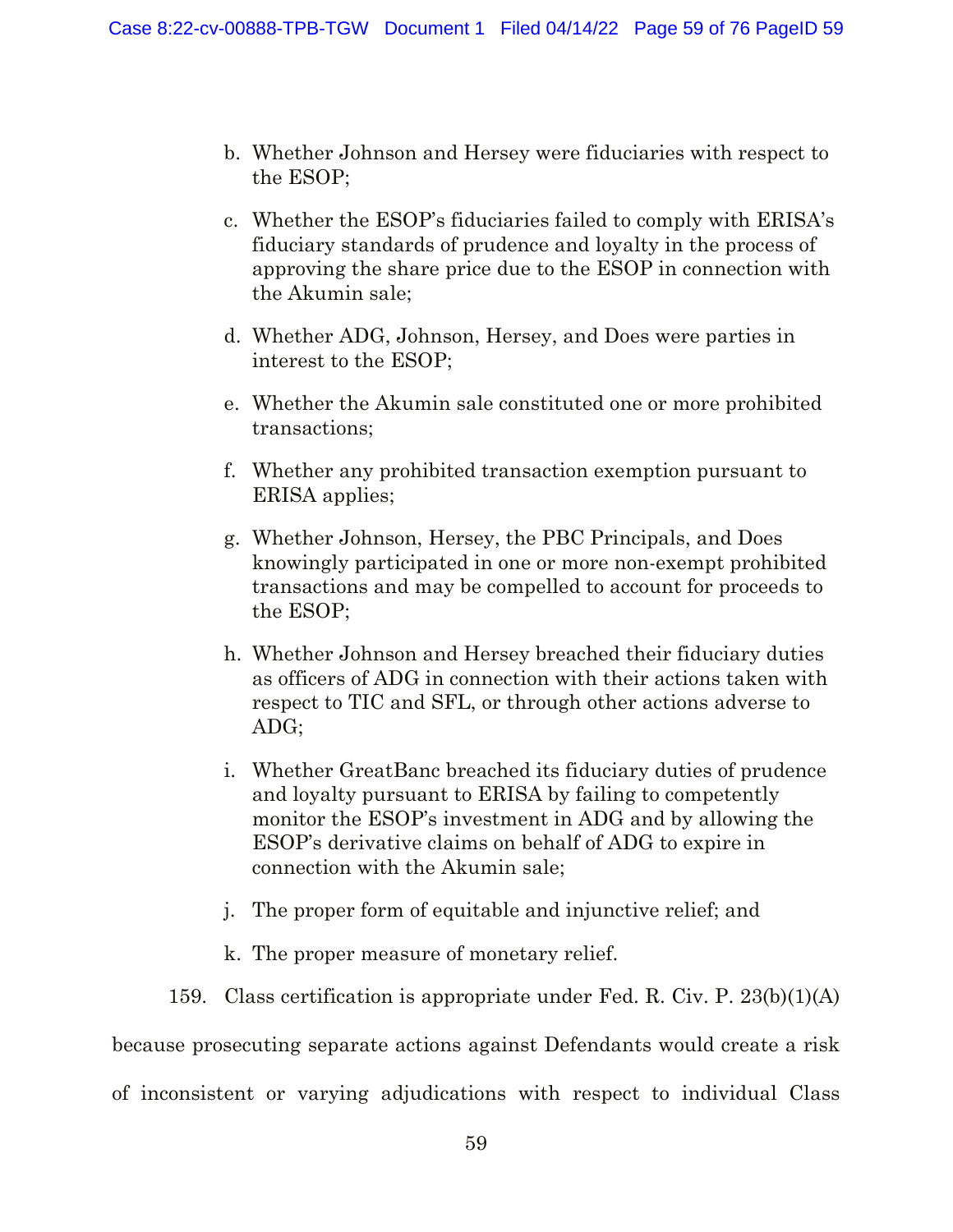members that would establish incompatible standards of conduct for Defendants.

160. Class certification is also appropriate under Fed. R. Civ. P. 23(b)(1)(B) because adjudications with respect to individual Class members, as a practical matter, would be dispositive of the interests of the other persons not parties to the individual adjudications or would substantially impair or impede their ability to protect their interests. Any award of equitable relief by the Court, such as disgorgement of proceeds of the prohibited transactions and allocation of the proceeds to participants, would be dispositive of the interests of all participants.

161. Class certification is also appropriate under Fed. R. Civ. P. 23(b)(3) because questions of law and fact common to the Class predominate over any questions affecting only individual Class members, and because a class action is superior to other available methods for the fair and efficient adjudication of this litigation. Defendants' conduct as described in this Complaint applied uniformly to all members of the Class. Class members do not have an interest in pursuing separate actions against Defendants, as the amount of each Class member's individual claims is relatively small compared to the expense and burden of prosecuting claims of this nature. Class certification also will obviate the need for unduly duplicative litigation that might result in inconsistent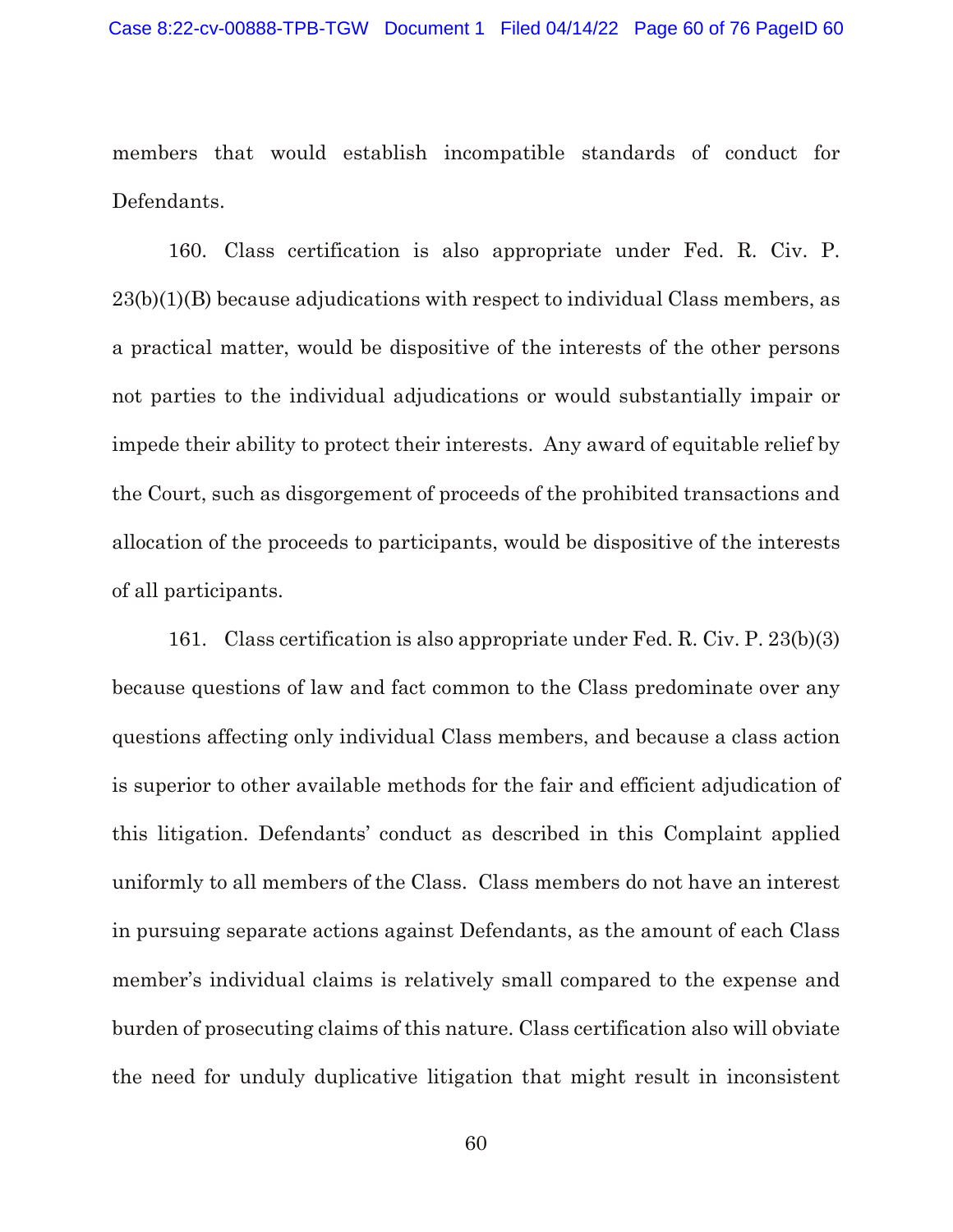judgments concerning Defendants' actions. Moreover, management of this action as a class action will not present any likely difficulties. In the interests of justice and judicial efficiency, it would be desirable to concentrate the litigation of all Class members' claims in a single forum.

162. Plaintiff and undersigned counsel will provide notice to the class to the extent required by Fed. R. Civ. P. 23(c)(2) and the Court.

## **COUNT I Breaches of ERISA Fiduciary Duties of Prudence and Loyalty in Connection with the Determination and Approval of the ADG Sale Price 29 U.S.C. § 1104(a)(1) Against Defendants GreatBanc, Johnson, Hersey, and Does**

163. Plaintiff incorporates by reference the foregoing paragraphs as though fully stated herein.

164. Defendant GreatBanc failed to conduct a prudent and loyal investigation focused solely on obtaining the best sale price for the ESOP's ADG stock for ADG employees. A competent, independent investigation of the Akumin sale proposal would have discovered that ADG officers and ESOP administrators (Johnson and Hersey) proposed to sell other assets (TIC and SFL) owned by them or their non-ADG affiliates to Akumin as part of the same deal. The conflicts of interest inherent in joining ESOP-owned and ADG officerowned and -controlled assets in the same transaction required scrutiny by GreatBanc. A competent inquiry would have concluded that the value reflected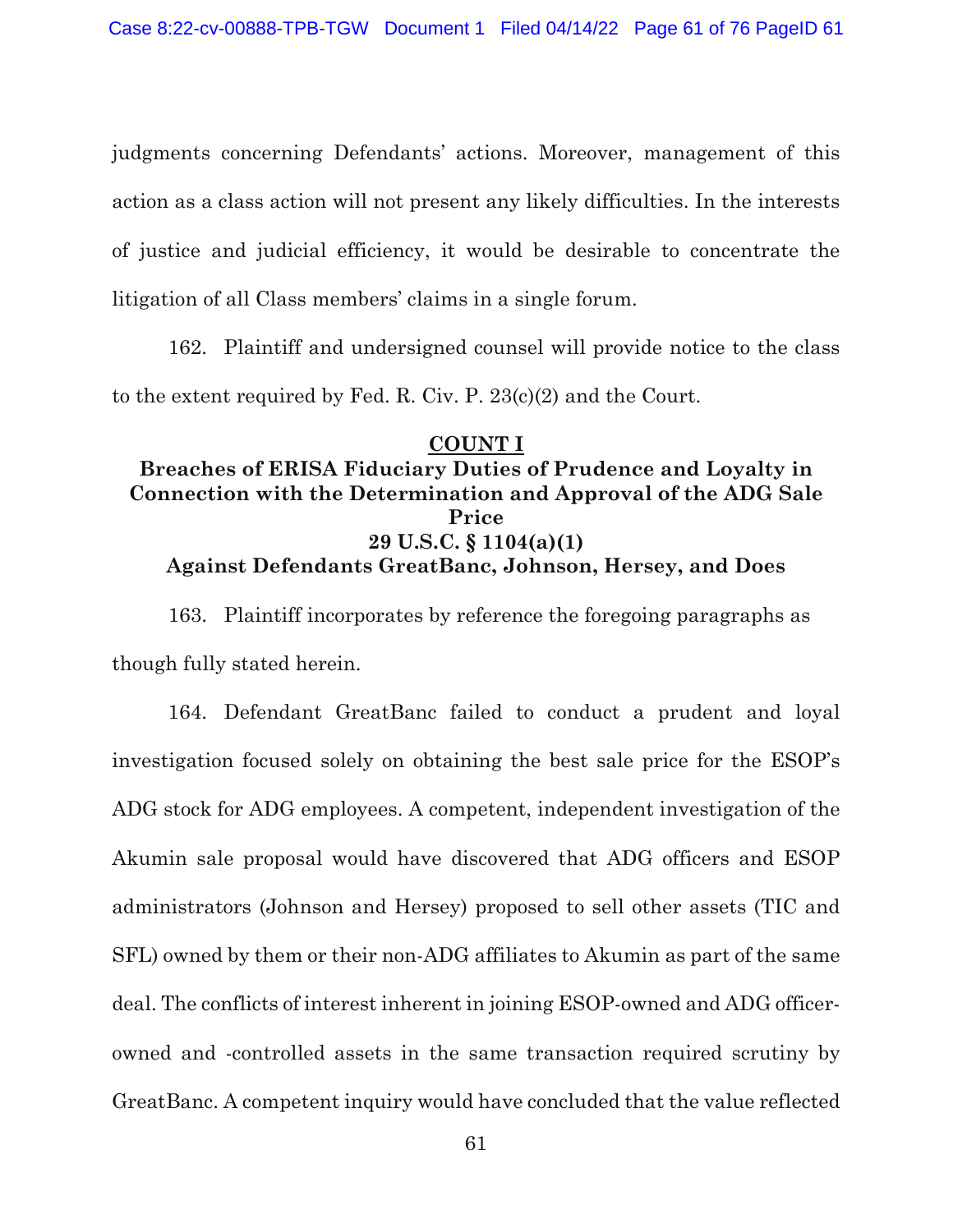in the nearly \$100 million of sale proceeds attributed to TIC and SFL was derived from TIC and SFL's ability to use ADG's brand and/or other assets. That value thus rightly belonged to ADG, and GreatBanc had a duty to negotiate a higher share price for the ESOP's ADG shares as a result (or to block the unfair deal by declining to support it, if Johnson and Hersey refused to make concessions on behalf of TIC and SFL). Based on GreatBanc's approval of the Akumin sale on terms that failed to reflect ADG's fair value, GreatBanc failed to prudently and loyally discharge its fiduciary duties, in violation of 29 U.S.C. § 1104(a)(1).

165. As ESOP administrators—and due to their control of the process for selling the ESOP's asset, ADG—Johnson and Hersey were ESOP fiduciaries and were required to act prudently and loyally in the process of appraising the value of ADG stock in connection with the Akumin sale. Johnson and Hersey were responsible for providing information pertinent to the value of ADG for appraisal by GreatBanc and its agents. Johnson and Hersey were further responsible for approving the ADG sale price. Yet Johnson and Hersey had incentives to devalue ADG's stock because they and/or their employer or non-ADG affiliates would receive an additional 58 cents for every dollar of value removed from ADG's stock and allocated to TIC and SFL in the deal. Upon information and belief, Johnson and Hersey thus provided an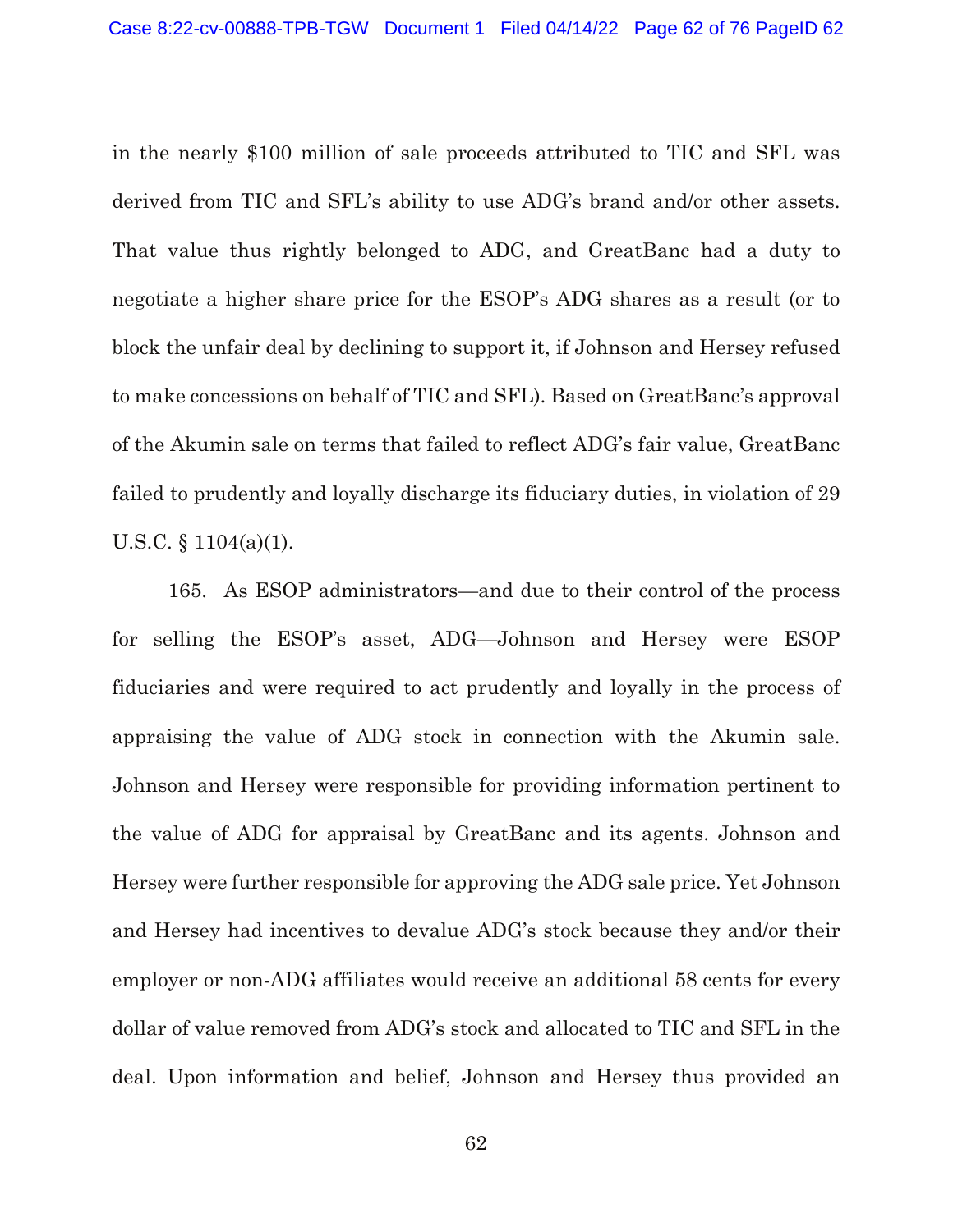incomplete or inaccurate picture to GreatBanc that failed to credit ADG for the full value of its brand and services to TIC and SFL. Ultimately, Johnson and Hersey approved the deflated sale price for ADG that they had deliberately engineered. By these actions, Johnson and Hersey performed their ERISA fiduciary duties imprudently and disloyally in violation of 29 U.S.C. §  $1104(a)(1)$ .

166. Defendant Does include persons that acted as ESOP fiduciaries in concert with GreatBanc, Johnson, and/or Hersey and violated 29 U.S.C. § 1104(a)(1) in the same manner and to the same extent.

167. The ESOP would have received a higher price for its ADG shares had Defendants complied with their fiduciary obligations in connection with the determination and approval of the ADG sale price. Participants, in turn, would have received larger distributions.

168. ERISA, 29 U.S.C. § 1109(a), provides that any person that is a fiduciary with respect to a plan and that breaches any of the responsibilities, obligations, or duties imposed on fiduciaries by ERISA shall be personally liable to make good to the plan any losses to the plan resulting from each such breach, and additionally is subject to such other equitable or remedial relief as the court may deem appropriate.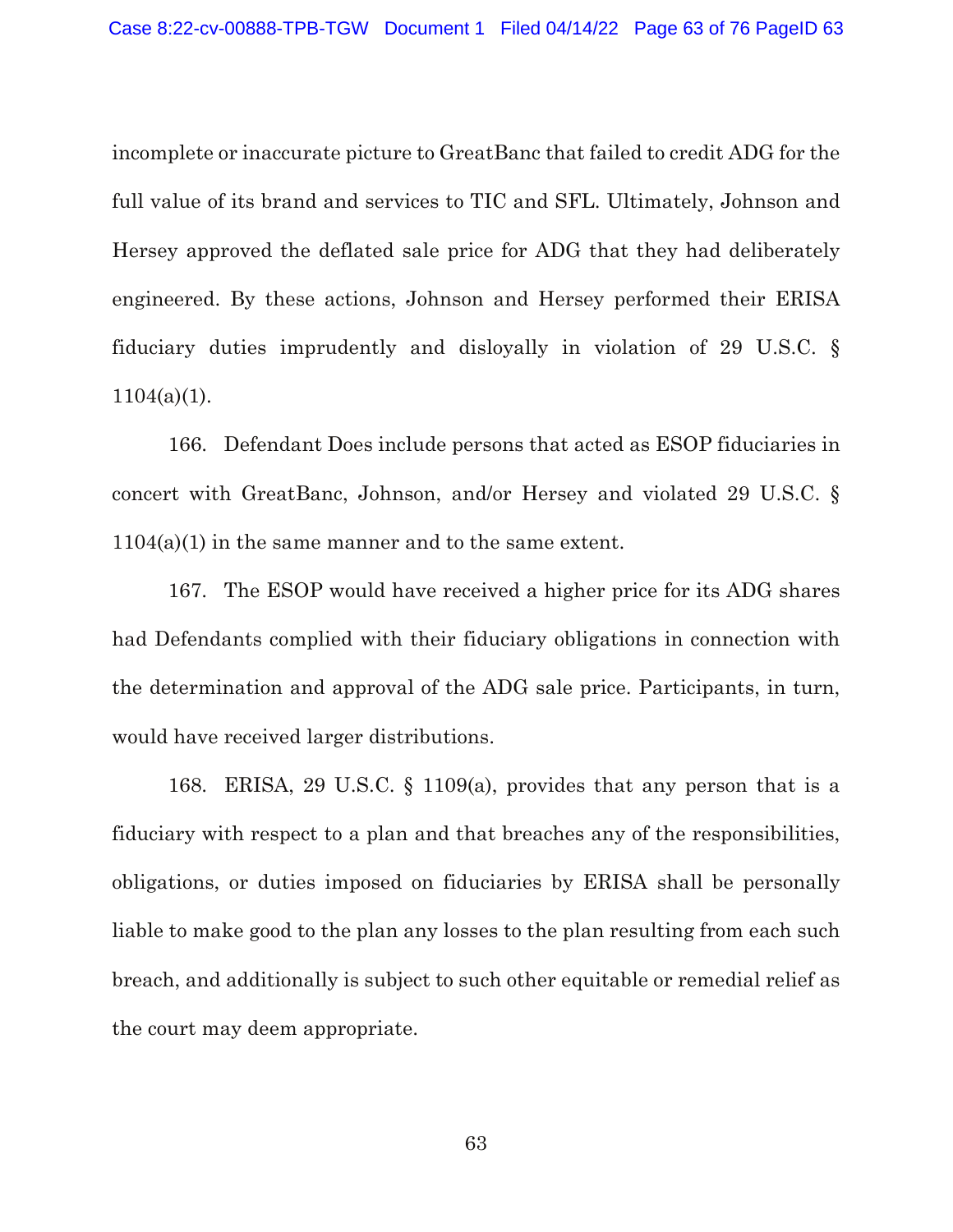169. ERISA, 29 U.S.C. § 1132(a) permits a plan participant to bring a suit for relief under Section 1109 and to obtain appropriate equitable relief to enforce the provisions of ERISA.

170. Defendants GreatBanc, Johnson, Hersey, and Does caused losses to the ESOP resulting from the above-mentioned fiduciary breaches and are liable to the ESOP for those losses, in addition to appropriate equitable relief to be determined by the Court.

### **COUNT II**

## **Breaches of ERISA Fiduciary Duties of Prudence and Loyalty in Connection with Failure to Monitor the ESOP's Investment and Allowing the ESOP's Shareholder Claims to Expire 29 U.S.C. § 1104(a)(1) Against Defendant GreatBanc**

171. Plaintiff incorporates by reference the foregoing paragraphs as though fully stated herein.

172. GreatBanc had a fiduciary duty, as the ESOP's independent trustee, to monitor the performance of the ESOP's investment in ADG stock. GreatBanc's monitoring duty included conducting periodic reviews of information pertinent to the valuation of ADG. A diligent review of ADG's financials would have alerted GreatBanc to self-dealing by ADG officers and led to discovery of the scheme to divert value from the ESOP. Upon notification of the proposed Akumin sale in 2019, GreatBanc further should have been alerted to Johnson and Hersey's control of TIC and SFL and conducted an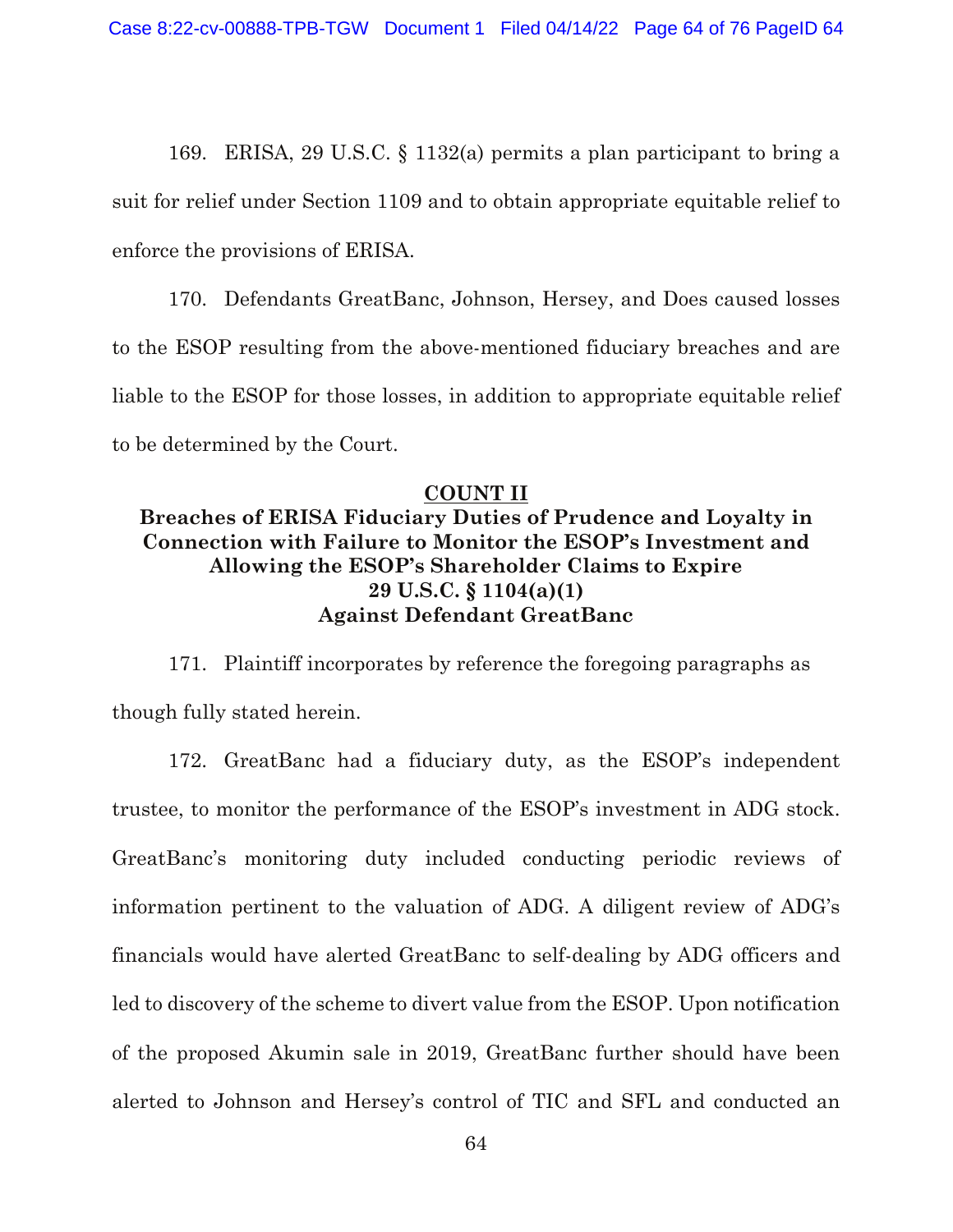investigation into how ADG's officers had developed other imaging companies supposedly worth nearly \$100 million. A cursory examination would have revealed that Johnson and Hersey acquired assets on behalf of TIC and SFL that could have been acquired by ADG, and that value attributed to TIC and SFL in the proposed deal was derivative of value that belonged to ADG.

173. In short, if GreatBanc had acted prudently, it would have discovered that Johnson and Hersey violated their fiduciary duties owed to ADG as its corporate officers. GreatBanc thus had a duty to assert or preserve the ESOP's shareholder derivative claims against Johnson and Hersey. However, by agreeing to sell all of the ESOP's ADG stock to Akumin before seeking redress for Johnson and Hersey's fiduciary breaches, GreatBanc caused the ESOP and its participants to forfeit their standing to assert derivative claims against Johnson and Hersey on behalf of the corporation. GreatBanc's failure to discover, assert, or preserve the ESOP's shareholder claims violated GreatBanc's fiduciary duties pursuant to 29 U.S.C. §  $1104(a)(1)$ .

174. GreatBanc's failures prejudiced Plaintiff and other ESOP participants because participants lost standing to seek relief for Johnson and Hersey's breaches of fiduciary duty years before the statute of limitations ran on those claims. GreatBanc thus caused the ESOP and its participants to forgo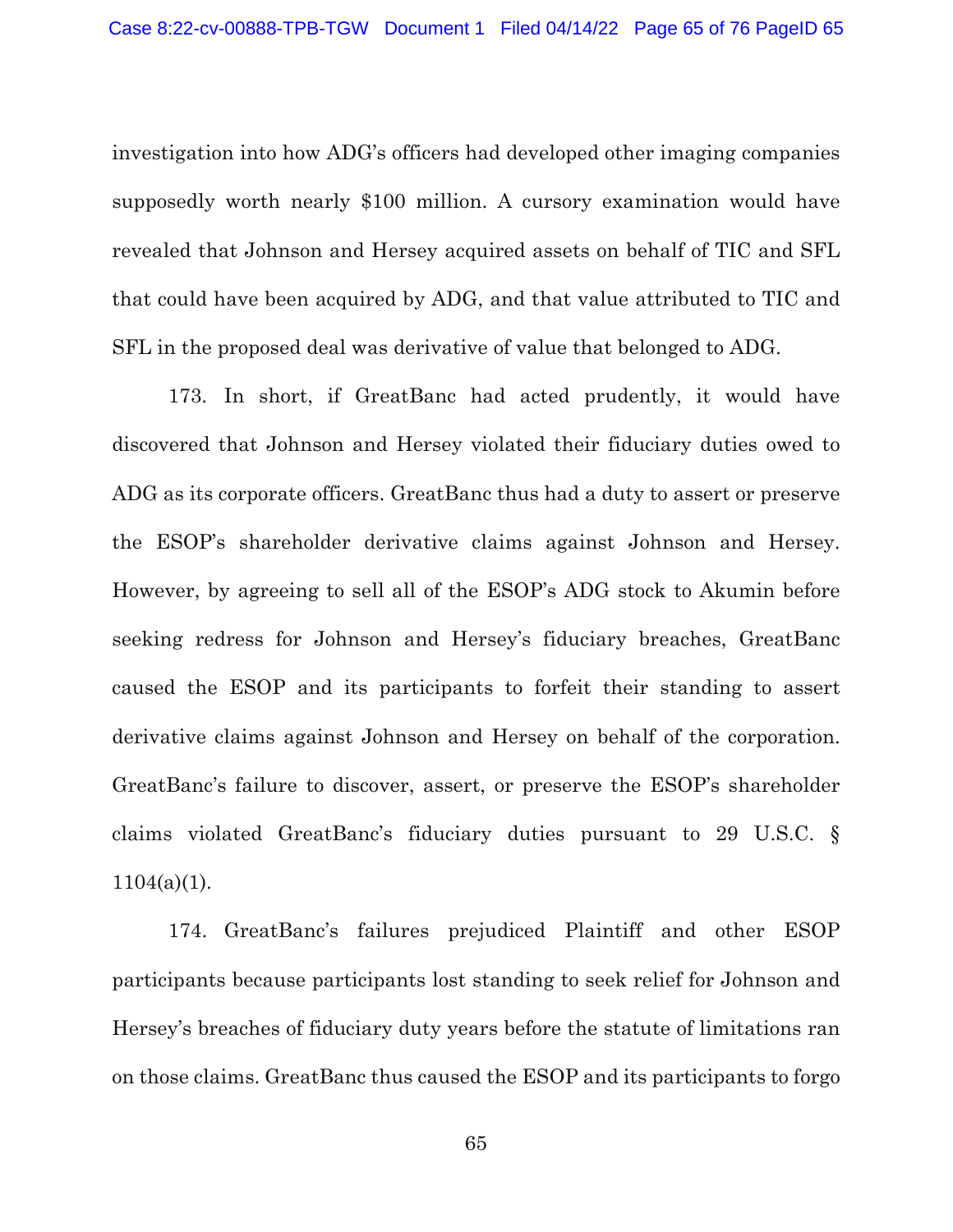damages and equitable relief that would have been available for those claims. Such damages and equitable relief would have resulted in larger distributions to ESOP participants.

175. ERISA, 29 U.S.C. § 1109(a), provides that any person that is a fiduciary with respect to a plan and that breaches any of the responsibilities, obligations, or duties imposed on fiduciaries by ERISA shall be personally liable to make good to the plan any losses to the plan resulting from each such breach, and additionally is subject to such other equitable or remedial relief as the court may deem appropriate.

176. ERISA, 29 U.S.C. § 1132(a), permits a plan participant to bring a suit for relief under Section 1109 and to obtain appropriate equitable relief to enforce the provisions of ERISA.

177. Defendant GreatBanc caused losses to the ESOP resulting from the above-mentioned fiduciary breaches and is liable to the ESOP for those losses in addition to appropriate equitable relief to be determined by the Court.

# **COUNT III Causing Prohibited Transactions between the Plan and Parties in Interest 29 U.S.C. § 1106(a) Against Defendants Johnson, Hersey, GreatBanc, and Does**

178. Plaintiff incorporates by reference the foregoing paragraphs as though fully stated herein.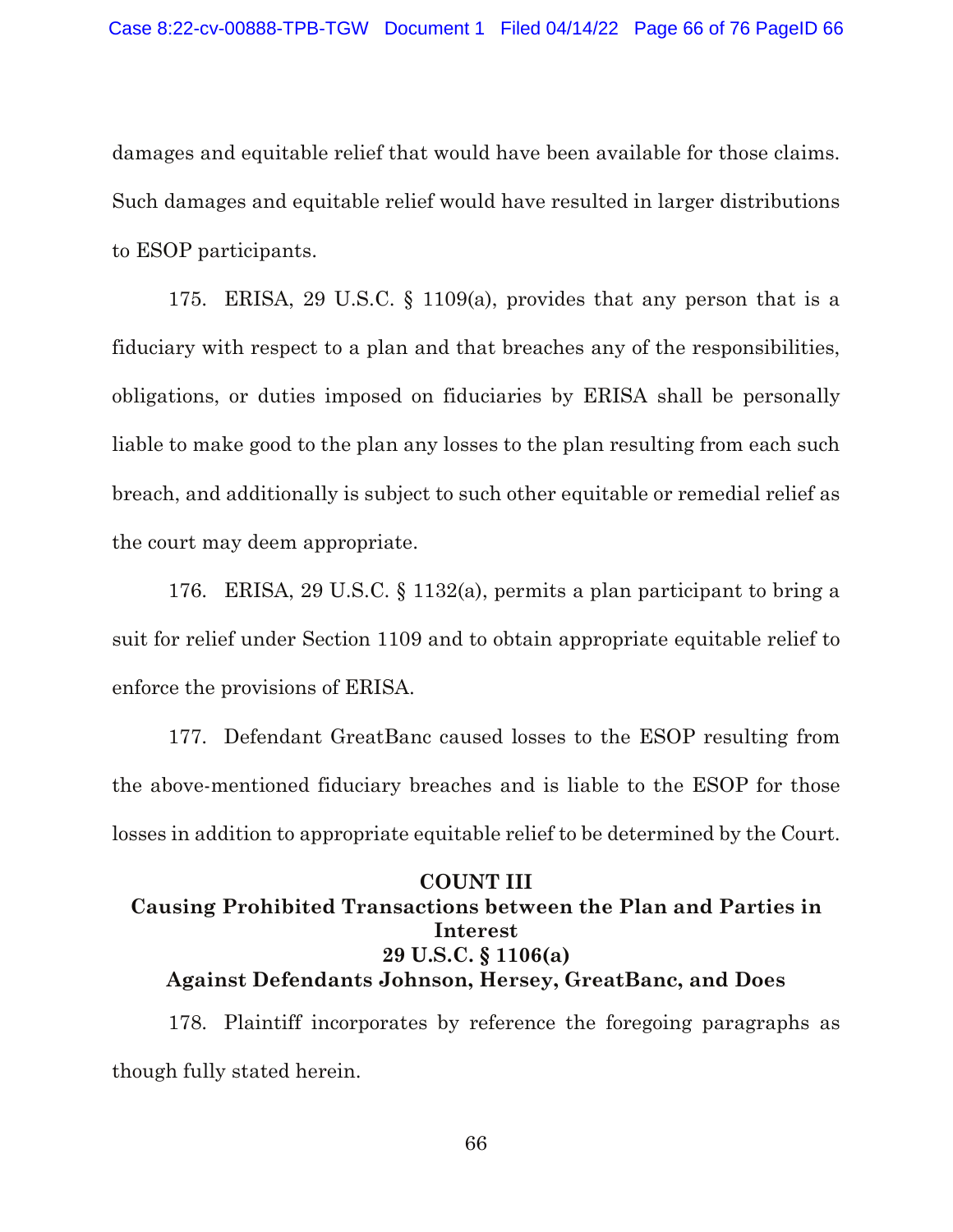179. The Akumin sale included multiple underlying transactions that violated 29 U.S.C. § 1106(a)(1)(A) and (D). ADG, the plan employer and a party in interest to the ESOP, acquired the ESOP's unallocated ADG shares in violation of 29 U.S.C. § 1106(a)(1)(A) and (D). *See Baggett*, 1987 WL 383796, at \*12 ("[S]tock held in an unallocated … account … is an asset of the ESOP."). Additionally, Defendants used ADG stock in a scheme to benefit parties in interest, Johnson and Hersey, as selling ADG's stock as a deflated price allowed Johnson and Hersey to profitably sell TIC and SFL in the same deal, in violation of 29 U.S.C. § 1106(a)(1)(D). *See Carter v. San Pasqual Fiduciary Trust Co.*, 2016 WL 6803768, at \*6 (C.D. Cal. Apr. 18, 2016) (company directors "caused …[the company] to redeem [the company's] stock held by the Plan" in order to sell that stock to a third-party and thereby "indirectly transferred Plan assets to [themselves]" because the directors received other consideration from the third-party buyer in the same deal).

180. Defendants Johnson, Hersey, and GreatBanc caused the prohibited transactions in their capacities as the ESOP fiduciaries responsible for approving the Akumin sale.

181. Defendant Does include persons that acted as ESOP fiduciaries in concert with GreatBanc, Johnson, and/or Hersey and violated 29 U.S.C. § 1106(a) in the same manner and to the same extent.

67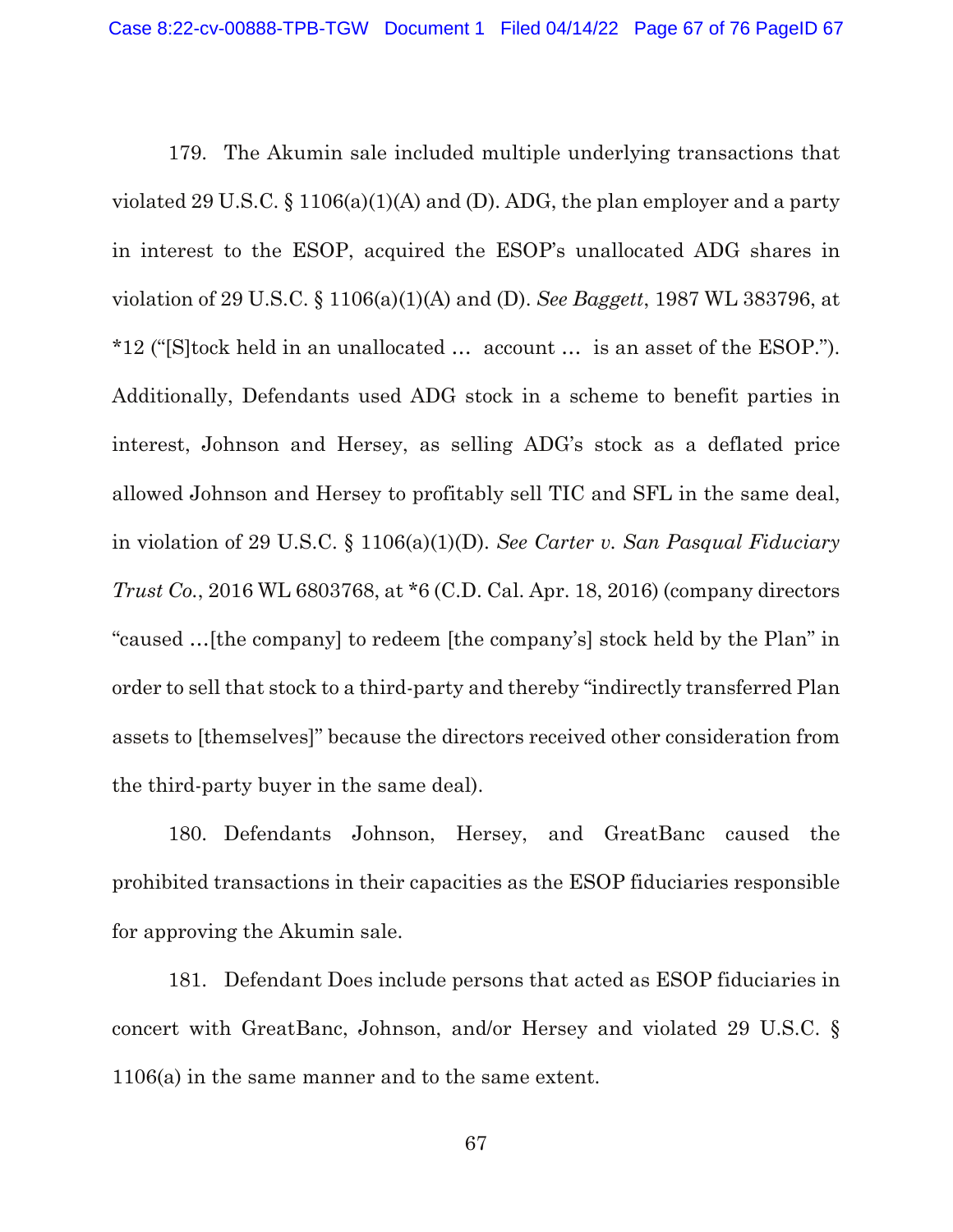182. The circumstances around the Akumin sale demonstrate that the price received by the ESOP for its ADG shares was inadequate and less than fair market value.

183. ERISA, 29 U.S.C. § 1109(a), provides that any person that is a fiduciary with respect to a plan and that breaches any of the responsibilities, obligations, or duties imposed on fiduciaries by ERISA shall be personally liable to make good to the plan any losses to the plan resulting from each such breach, and additionally is subject to such other equitable or remedial relief as the court may deem appropriate.

184. ERISA, 29 U.S.C. § 1132(a)(2), permits a plan participant to bring a suit for relief under Section 1109 and to obtain appropriate equitable relief to enforce the provisions of ERISA.

185. Defendants Johnson, Hersey, GreatBanc, and Does caused losses to the Plan resulting from the above-mentioned prohibited transactions and are liable to the ESOP for those losses in addition to appropriate equitable relief to be determined by the Court.

# **COUNT IV Prohibited Transactions between the Plan and Fiduciaries 29 U.S.C. § 1106(b) Against Defendants Johnson, Hersey, and Does**

186. Plaintiff incorporates by reference the foregoing paragraphs as though fully stated herein.

68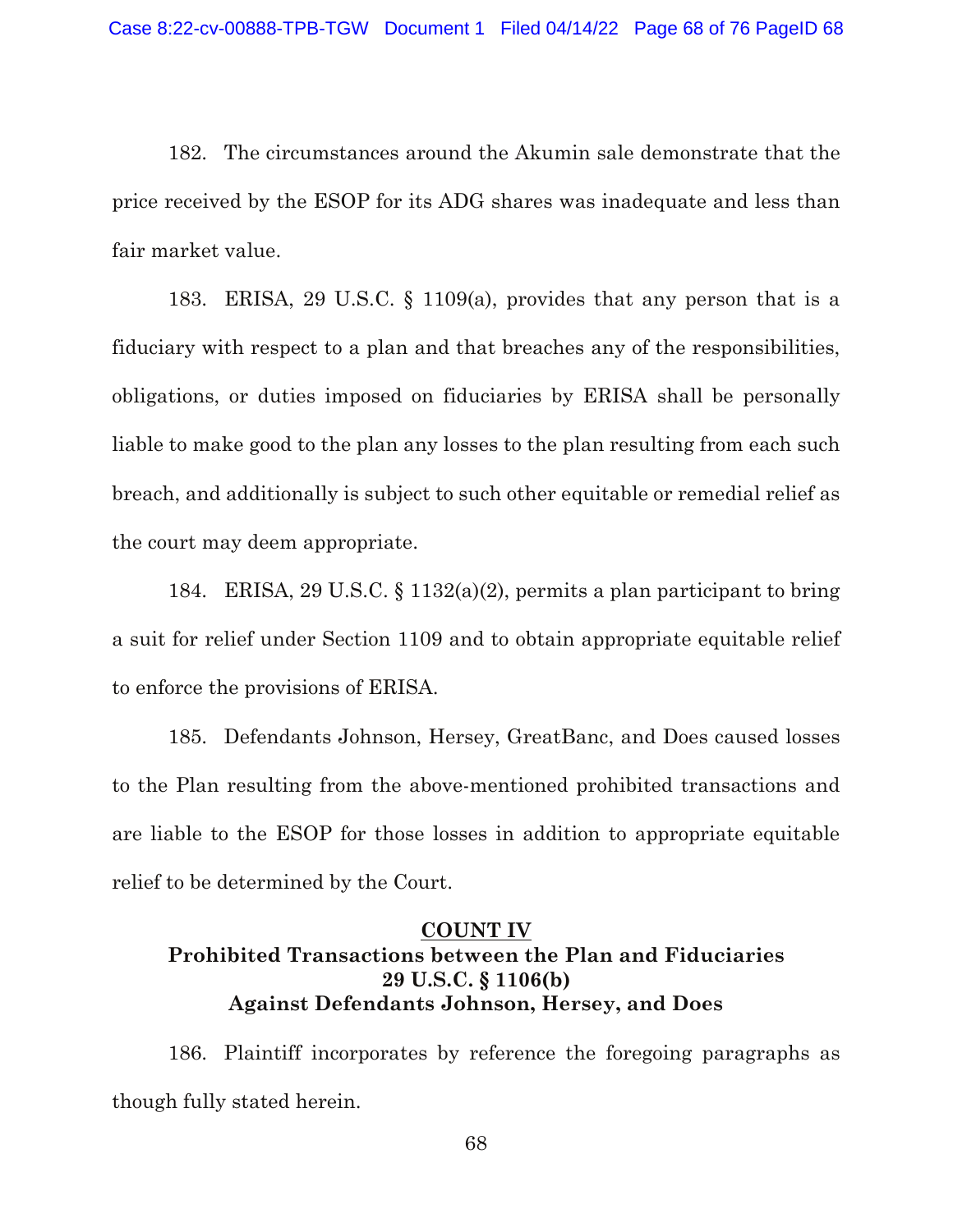187. Johnson and Hersey, in their fiduciary capacities, (a) dealt with the ESOP's assets for their own benefit in violation of 29 U.S.C. § 1106(b)(1) by engineering an artificially low sale price for ADG stock in the Akumin sale; (b) acted on behalf of parties adverse to the ESOP in a transaction involving the ESOP in violation of 29 U.S.C. § 1106(b)(2) by representing the interests of TIC and SFL in the Akumin sale; and (c) received consideration from a transaction involving the assets of the ESOP in violation of 29 U.S.C. § 1106(b)(3) by realizing a financial benefit from the misallocation of value from ADG to TIC and SFL in the sale of ADG's stock to Akumin.

188. Defendant Does include persons that acted as ESOP fiduciaries in concert with Johnson and/or Hersey and violated 29 U.S.C. § 1106(b) in the same manner and to the same extent.

189. The circumstances around the Akumin sale demonstrate that the price received by the ESOP for its ADG shares was inadequate and less than fair market value.

190. ERISA, 29 U.S.C. § 1109(a), provides that any person that is a fiduciary with respect to a plan and that breaches any of the responsibilities, obligations, or duties imposed on fiduciaries by ERISA shall be personally liable to make good to the plan any losses to the plan resulting from each such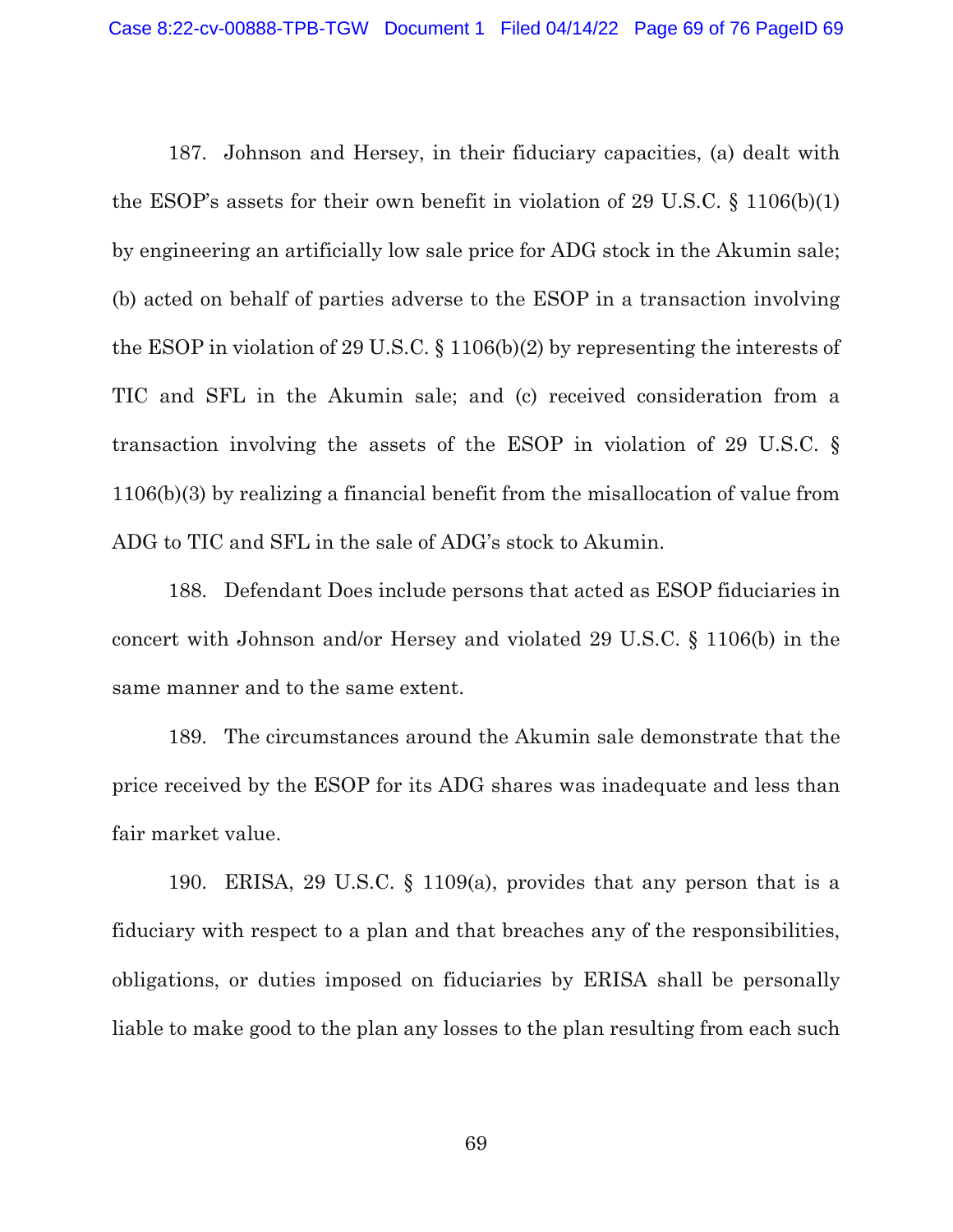breach, and additionally is subject to such other equitable or remedial relief as the court may deem appropriate.

191. ERISA, 29 U.S.C. § 1132(a)(2), permits a plan participant to bring a suit for relief under Section 1109 and to obtain appropriate equitable relief to enforce the provisions of ERISA.

192. Johnson, Hersey, and Does caused losses to the Plan resulting from the above-mentioned prohibited transactions and are liable to the ESOP for those losses in addition to appropriate equitable relief to be determined by the Court.

### **COUNT V**

## **Co-Fiduciary Liability 29 U.S.C. § 1105(a) Against Defendants GreatBanc, Johnson, Hersey, and Does**

193. Plaintiff incorporates by reference the foregoing paragraphs as though fully stated herein.

194. Johnson and Hersey knew that GreatBanc failed to conduct a prudent assessment of the value of ADG's stock focused solely on obtaining the best price on behalf of ESOP participants. Indeed, Johnson and Hersey specifically desired and enabled that result by failing to discharge their own fiduciary duties to provide complete and accurate information pertinent to the valuation of the ESOP's shares. Johnson and Hersey are therefore liable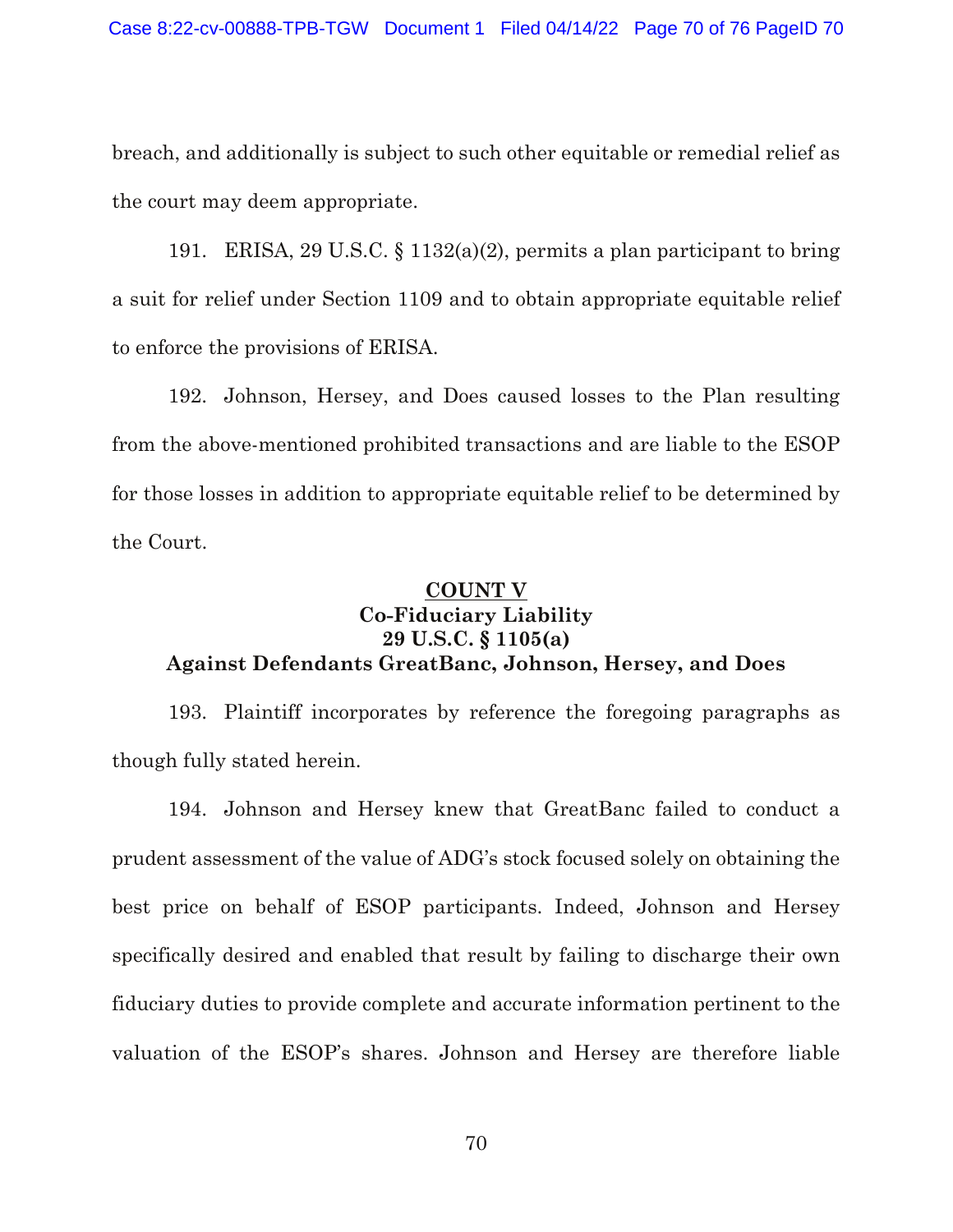pursuant to 29 U.S.C. § 1105(a) for enabling GreatBanc's breach through their own imprudence and disloyalty.

195. GreatBanc knew that Johnson and Hersey had a conflict of interest in connection with the Akumin sale due to their interest in obtaining a larger share of the combined value of the ADG-TIC-SFL enterprise for TIC and SFL. GreatBanc also knew that Johnson and Hersey served in fiduciary capacities with respect to the ESOP. Yet GreatBanc participated in the Akumin sale with Johnson and Hersey knowing that Johnson and Hersey were committing prohibited transactions and violating their duty of loyalty to the ESOP. GreatBanc is therefore liable pursuant to 29 U.S.C. § 1105(a) for knowingly participating in Johnson and Hersey's violations of ERISA and failing to remedy those violations.

196. Defendant Does include persons that acted as ESOP fiduciaries in concert with GreatBanc, Johnson, and/or Hersey and violated 29 U.S.C. § 1105(a) in the same manner and to the same extent.

197. The ESOP would have received a higher price for its ADG shares had Defendants complied with their fiduciary obligations as co-fiduciaries pursuant to ERISA. Participants, in turn, would have received larger distributions.

71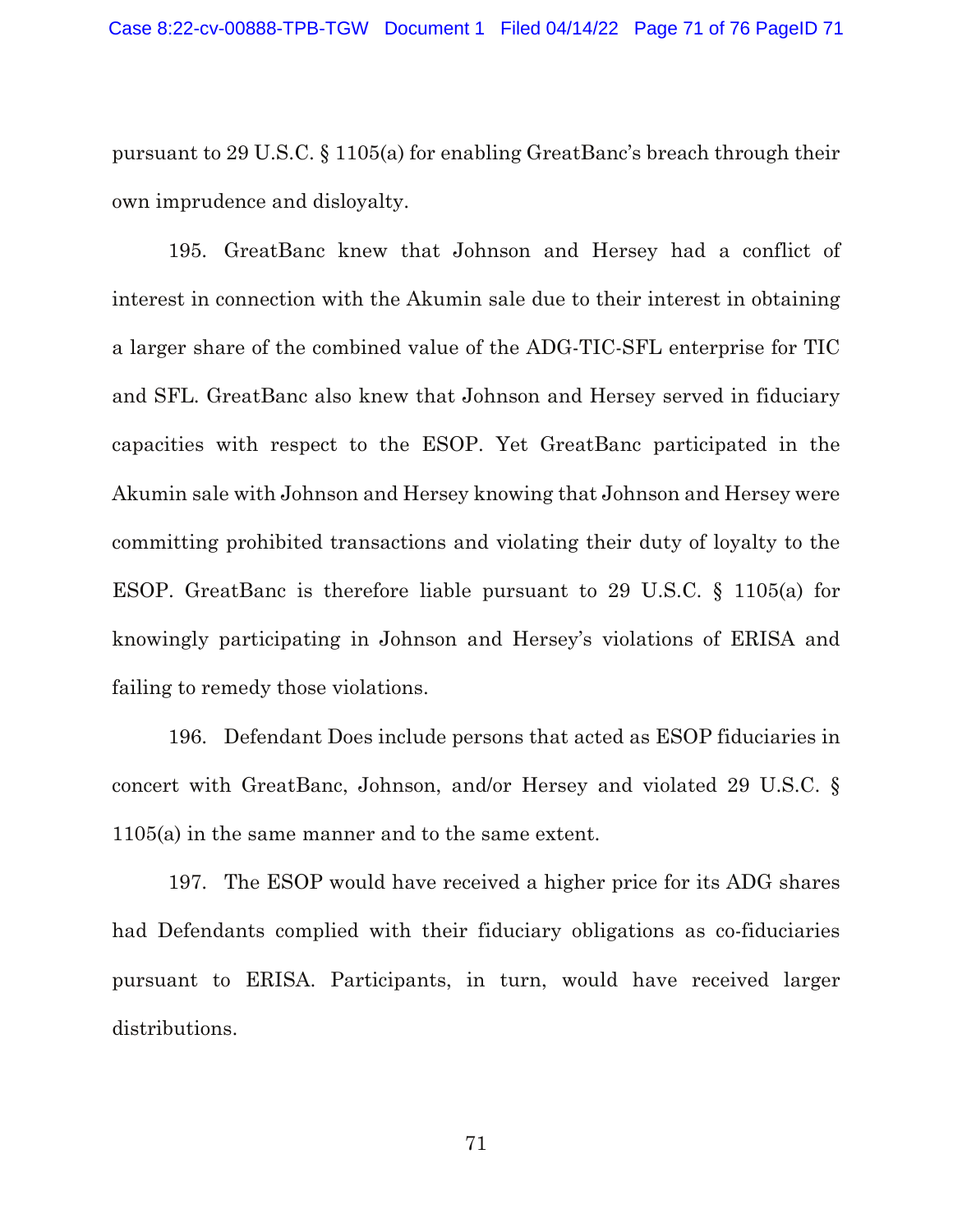198. ERISA, 29 U.S.C. § 1109(a), provides that any person that is a fiduciary with respect to a plan and that breaches any of the responsibilities, obligations, or duties imposed on fiduciaries by ERISA shall be personally liable to make good to the plan any losses to the plan resulting from each such breach, and additionally is subject to such other equitable or remedial relief as the court may deem appropriate.

199. ERISA, 29 U.S.C. § 1132(a)(2), permits a plan participant to bring a suit for relief under Section 1109 and to obtain appropriate equitable relief to enforce the provisions of ERISA.

200. Defendants GreatBanc, Johnson, Hersey, and Does are jointly liable for their failures as co-fiduciaries for losses to the ESOP resulting from the above-mentioned violations of ERISA and are liable to the Plan for those losses in addition to appropriate equitable relief to be determined by the Court.

## **COUNT VI Knowing Participation in a Violation of ERISA 29 U.S.C. § 1132(a)(3) Against Johnson, Hersey, PBC Principals, and Does**

201. Plaintiff incorporates by reference the foregoing paragraphs as though fully stated herein.

202. Johnson and Hersey are also liable in a non-fiduciary capacity (in the alternative), along with the PBC Principals and Does.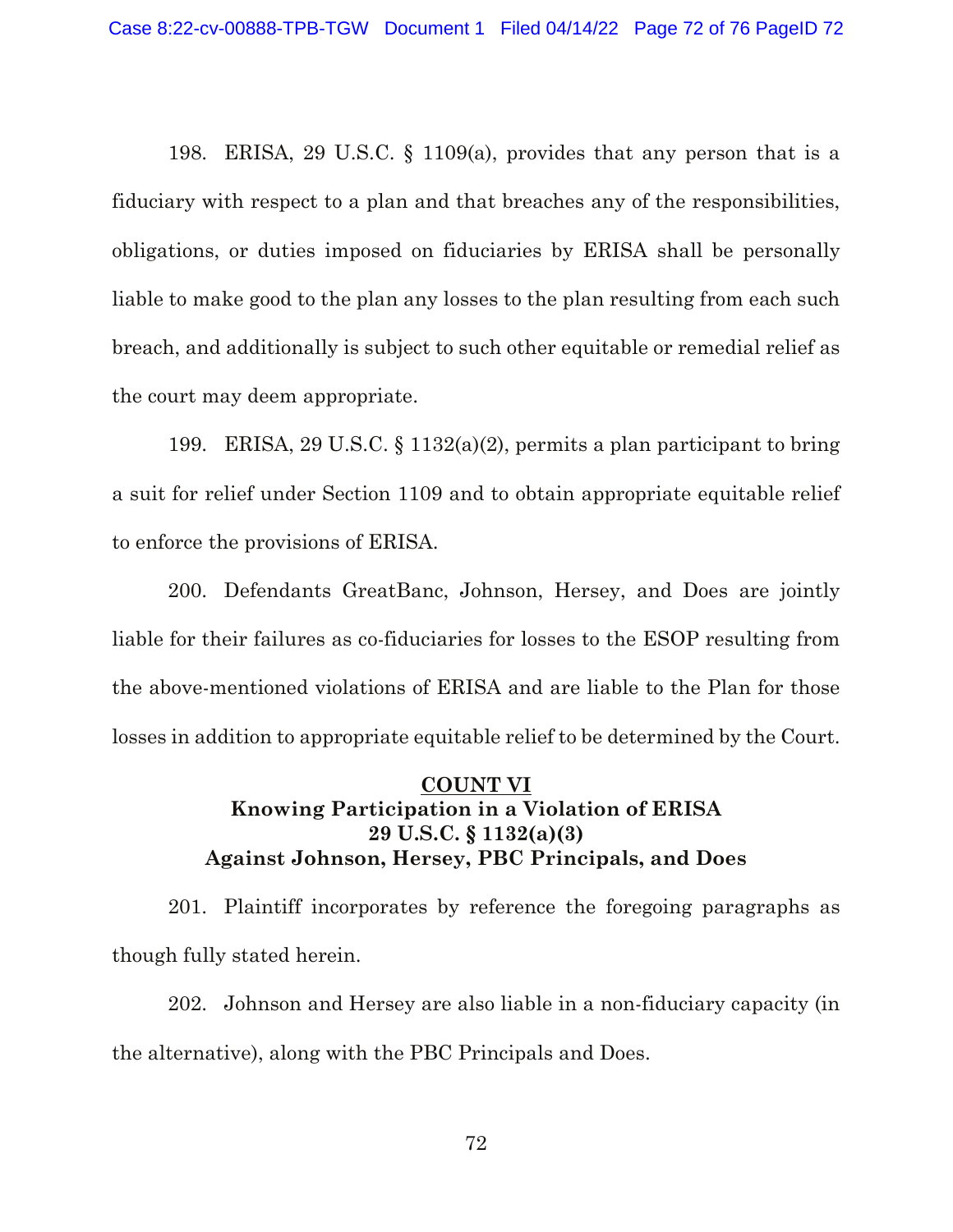203. Pursuant to 29 U.S.C.  $\S$  1132(a)(3), a participant may seek "appropriate equitable relief [] to redress [ERISA] violations[.]" Such "appropriate equitable relief" includes recovering proceeds of a fiduciary breach or prohibited transaction from a knowing participant in the ERISA violation, without regard to whether that person was a fiduciary. *See Harris Trust*, 530 U.S. at 238; *In re Enron.*, 284 F. Supp. 2d at 571.

204. Johnson, Hersey, and the PBC Principals knew that that the financial benefits that they received through their interests in TIC and/or SFL were due to Defendants' violations of ERISA in connection with the sale of the ESOP's ADG stock to Akumin. Indeed, Johnson, Hersey, and the PBC Principals specifically manipulated and intended that result. As officers of ADG and TIC and/or SFL, Johnson and Hersey diverted value from ADG to TIC and SFL in order to capture more of ADG's growth for themselves and the PBC Principals. For their part, the PBC Principals were not passive investors. The PBC Principals installed their employee, Hersey, at ADG in order to be able to control his conduct as an ADG officer and ESOP fiduciary. The PBC Principals understood that Hersey violated his fiduciary duties to the ESOP by advancing their interests instead of the interests of ESOP participants. The PBC Principals also had fiduciary duties to PBC investors to understand the scheme executed by Johnson and Hersey involving PBC portfolio companies.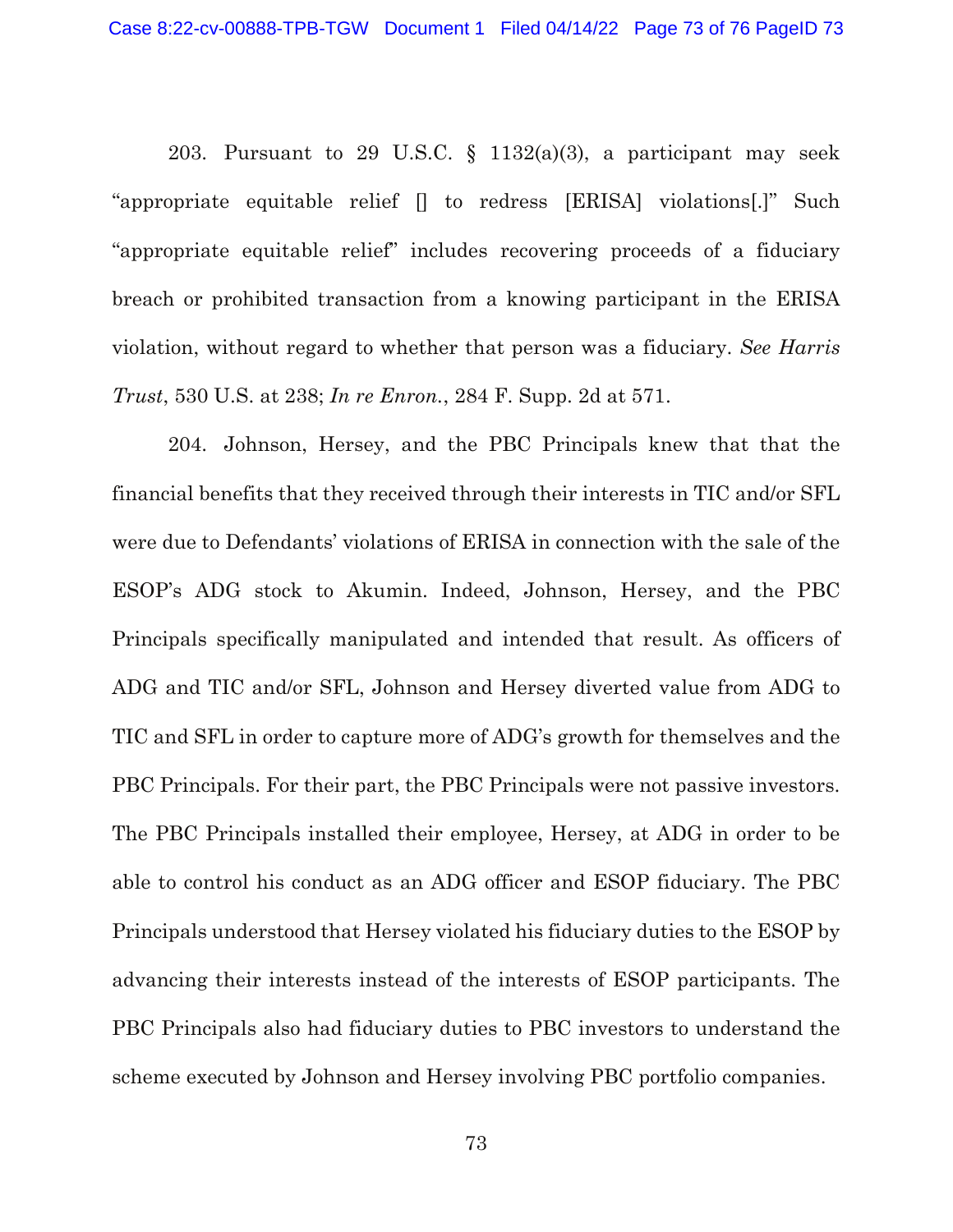205. Upon receiving proceeds of the Akumin deal through their interests in TIC and SFL, Johnson, Hersey, and the PBC Principals knew that GreatBanc failed to intervene on behalf of the ESOP in violation of its fiduciary duties, and that their scheme to divert value from the ESOP had worked.

206. Defendant Does include other persons that knowingly benefited from the ERISA violations described herein alongside Johnson, Hersey, and the PBC Principals.

207. Pursuant to principles of equity, as applied by federal courts in ERISA cases, Johnson, Hersey, the PBC Principals, and Does, without regard to their status as fiduciaries to the ESOP, are liable to the ESOP for proceeds of the fiduciary breaches and prohibited transactions described herein.

## **PRAYER FOR RELIEF**

Wherefore, Plaintiff prays for judgment against Defendants and for the following relief:

- A. Certify Plaintiff's authority to seek plan-wide relief on behalf of the Plan pursuant to 29 U.S.C.  $\S 1132(a)(2)$ ;
- B. Alternatively, certify this action as a class action pursuant to Fed. R. Civ. P. 23, certify the named Plaintiff as class representative, and her counsel as class counsel;
- C. Declare that GreatBanc, Johnson, Hersey, and Does breached their fiduciary duties pursuant to 29 U.S.C.  $\S 1104(a)$ ;
- D. Declare that GreatBanc, Johnson, Hersey and Does caused prohibited transactions in violation of 29 U.S.C. § 1106(a)(1)(A),(D);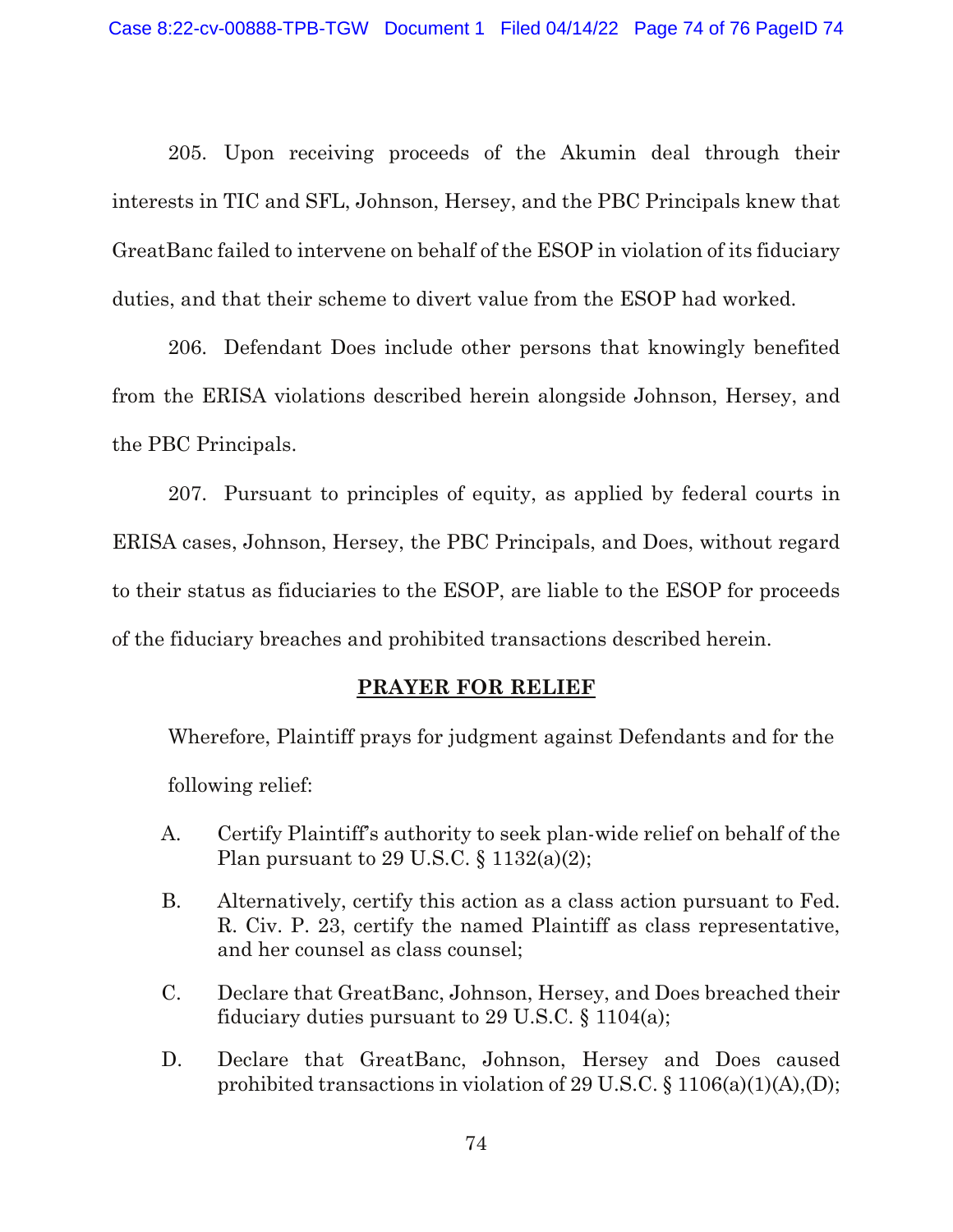- E. Declare that Johnson, Hersey, and Does caused prohibited transactions in violation of 29 U.S.C.  $\S$  1106(b)(1)-(3);
- F. Declare that Defendants' prohibited transactions did not satisfy all requirements for any prohibited transaction exemption under ERISA;
- G. Declare that Johnson, Hersey, and Does knowingly participated in Defendants' prohibited transactions in violation of ERISA;
- H. Order GreatBanc, Johnson, and Hersey to make good to the ESOP all losses resulting from their violations of ERISA;
- I. Order that Johnson, Hersey, and Does are liable for any profits received through use of the assets of the ESOP;
- J. Impose a constructive trust on, and an accounting of, all proceeds of the prohibited transaction and fiduciary breaches received by Johnson, Hersey, the PBC Principals, and Does;
- K. Order that Defendants provide other appropriate equitable relief to the ESOP and its participants and beneficiaries;
- L. Approve a fair and equitable plan of allocation of any losses, profits, or proceeds recovered on behalf of the ESOP such that the ESOP and its participants will be made whole;
- M. Appoint an independent trustee of the ESOP to oversee the allocation of losses, profits, and proceeds recovered on behalf of the ESOP consistent with the terms of the Plan and ERISA;
- N. Award Plaintiff reasonable attorneys' fees and costs of suit incurred herein pursuant to 29 U.S.C. § 1132(g), and/or pursuant to the common fund method;
- O. Award prejudgment and post-judgment interest; and
- P. Award such other and further relief as the Court deems just and equitable.